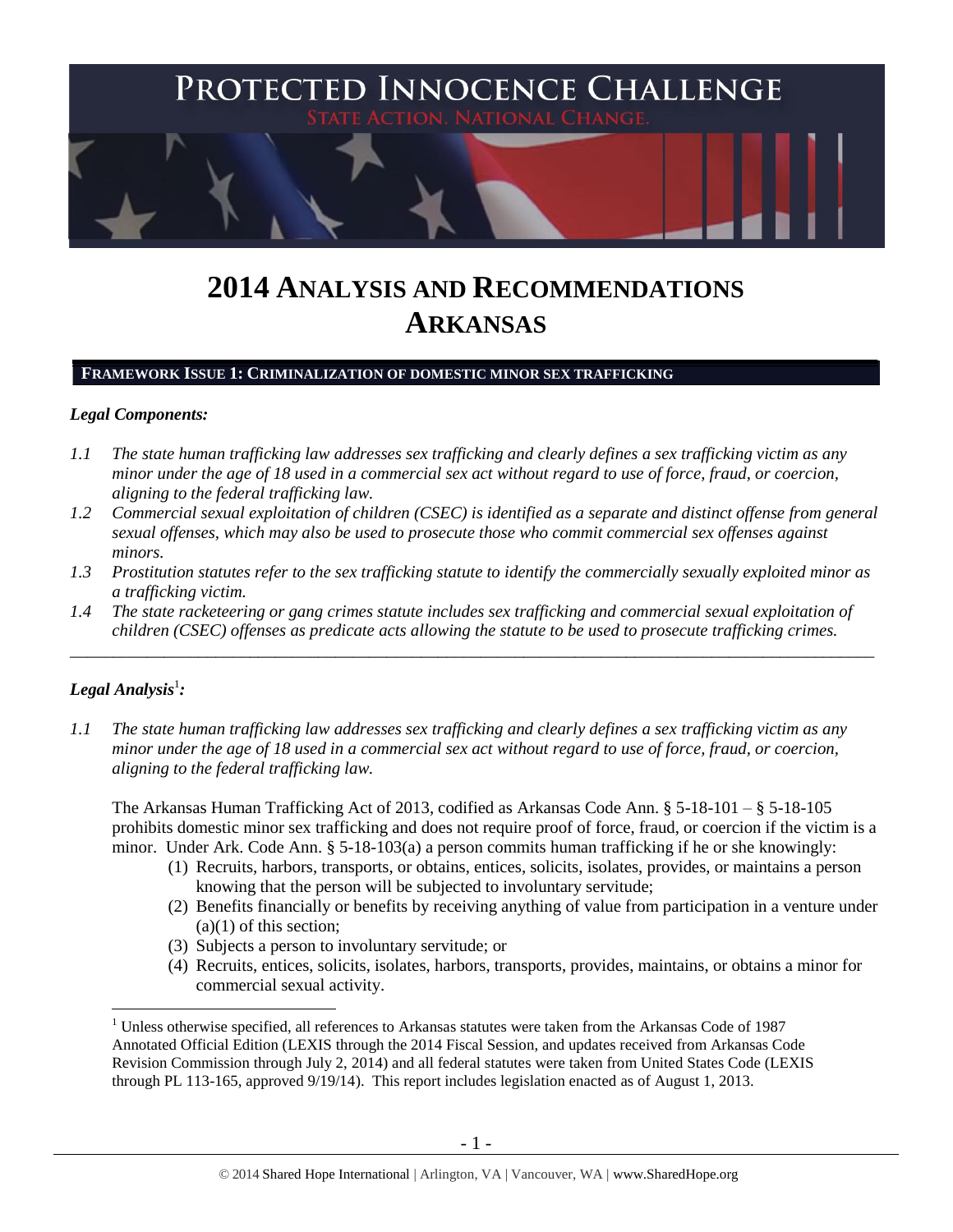Arkansas' trafficking statute Ark. Code Ann. § 5-18-103(a)(4).

Ark. Code Ann. § 5-18-104 (Patronizing a victim of human trafficking) covers the purchase of commercial sexual activity. It is a Class B felony to engage in commercial sexual activities if the defendant knows the person performing the sexual activities is a victim of human trafficking If the victim is a minor at the time of the offense, then the charge is upgraded to a Class A felony. A Class A felony conviction is punishable by 6 to 30 years of imprisonment. Ark. Code Ann. § 5-4-401.

*1.2 Commercial sexual exploitation of children (CSEC) is identified as a separate and distinct offense from general sexual offenses, which may also be used to prosecute those who commit commercial sex offenses against minors.*

The following laws criminalize CSEC in Arkansas:

- 1. Ark. Code Ann. § 5-70-104(a)(2), (b) (Promoting prostitution in the first degree) creates a Class D felony if a person "knowingly . . . (2) Advances prostitution or profits from prostitution of a person less than eighteen (18) years of age." This crime is punishable by imprisonment up to 6 years and a possible fine not to exceed \$10,000. Ark. Code Ann.  $\S$ § 5-4-201(a)(2), 5-4-401(a)(5).
- 2. Ark. Code Ann. § 5-27-303(a) (Engaging children in sexually explicit conduct for use in visual or print medium) states when "any person eighteen (18) years of age or older who employs, uses, persuades, induces, entices, or coerces any child<sup>2</sup> to engage in or who has a child assist any other person to engage in any sexually explicit conduct for the purpose of producing any visual or print medium depicting the sexually explicit conduct is guilty" of a felony. A first offense is a Class B felony punishable by imprisonment for 5–20 years and a possible fine not to exceed \$15,000. Ark. Code Ann.  $\S$ § 5-27-303(a)(1), 5-4-401(a)(3), 5-4-201(a)(1). Subsequent offenses are Class A felonies punishable by imprisonment for 6- 30 years and a possible fine not to exceed \$15,000. Ark. Code Ann. §§ 5-27-303(a)(2), 5-4-401(a)(2), 5-4-201(a)(1).
- 3. Ark. Code Ann. § 5-27-305(a) (Transportation of minors for prohibited sexual conduct) states,

(a) A person commits the offense of transportation of a minor for prohibited sexual conduct if the person transports, finances in whole or part the transportation of, or otherwise causes or facilitates the movement of any minor, and the actor:

(1) Knows or has reason to know that prostitution or sexually explicit conduct involving the minor will be commercially exploited by any person; and

- (2) Acts with the purpose that the minor will engage in:
	- (A) Prostitution; or
	- (B) Sexually explicit conduct.

This crime is a Class A felony punishable by imprisonment for 6–30 years and a possible fine not to exceed \$15,000. Ark. Code Ann. §§ 5-27-305(b), 5-4-401(a)(2), 5-4-201(a)(1).

4. Under Ark. Code Ann. § 5-27-402(a) (Employing or consenting to the use of a child in a sexual performance), "It is unlawful for a person, knowing the character and content of the performance, to

<sup>&</sup>lt;sup>2</sup> "Child" is defined for purposes of subchapter 3 (Arkansas Protection of Children Against Exploitation Act of 1979) as "any person under eighteen (18) years of age." Ark. Code Ann §5-27-302(1).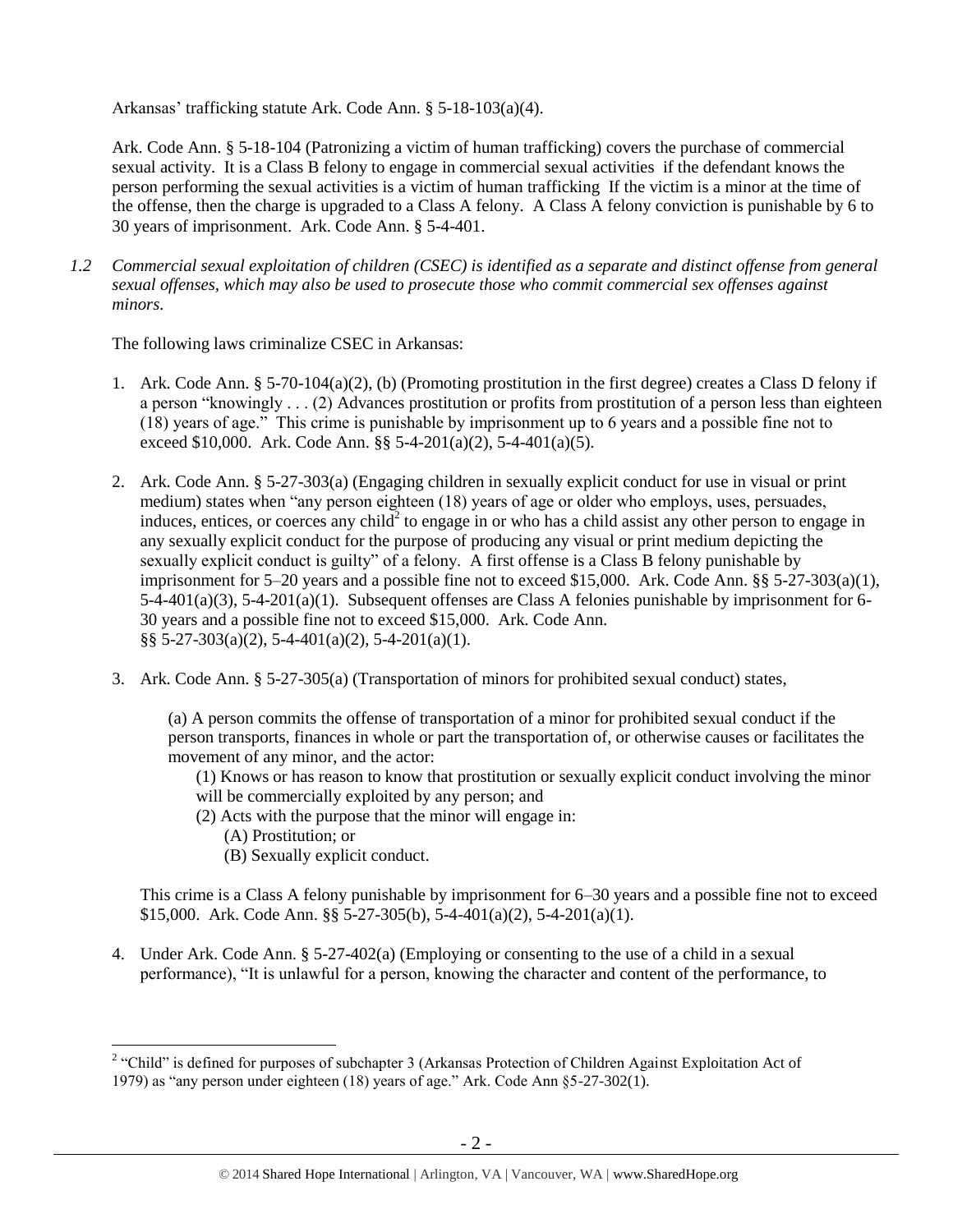employ, authorize, or induce a child under eighteen (18) years of age to engage in a sexual performance."<sup>3</sup> A first offense is a Class C felony punishable by imprisonment for 3–10 years and a possible fine not to exceed \$10,000. Ark. Code Ann.  $\S$ § 5-27-402(c)(1), 5-4-401(a)(4), 5-4-201(a)(2). Second and subsequent offenses are Class B felonies punishable by imprisonment for 5-20 years and a possible fine not to exceed \$15,000. Ark. Code Ann. §§ 5-27-402(c)(2), 5-4-401(a)(3), 5-4-201(a)(1).

- 5. Ark. Code Ann. § 5-27-403(a) (Producing, directing, or promoting a sexual performance by a child) makes it a crime for a person "knowing the character and content of the material, to produce, direct, or promote a performance that includes sexual conduct by a child under eighteen (18) years of age." This crime is a Class B felony punishable by imprisonment for 5-20 years and a possible fine not to exceed \$15,000. Ark. Code Ann. §§ 5-27-403(b), 5-4-401(a)(3), 5-4-201(a)(1).
- 6. Ark. Code Ann. § 5-27-307 (Sexually grooming a child) states that "A person commits sexually grooming a child if he or she knowingly disseminates to a child thirteen (13) years of age or younger with or without consideration a visual or print medium depicting sexually explicit conduct with the purpose to entice, induce, or groom the child thirteen (13) years of age or younger to engage in the following with a person: (1) Sexual intercourse; (2) Sexually explicit conduct; or (3) Deviate sexual activity." This crime is a Class A misdemeanor if the actor is younger than 21 years of age, which may be punishable by imprisonment not to exceed 1 year and a possible fine not to exceed \$2,500. Ark. Code Ann. §§ 5-27-307(c)(2), 5-4-401(b)(1), 5-4-201(b)(1).

Additionally, although not expressly commercial, the following offenses could apply to cases of domestic minor sex trafficking:

1. Ark. Code Ann. § 5-27-306(a)(1), (2) (Internet stalking of a child) makes it a crime for a person over the age of 21 to knowingly use the Internet to do the following:

(1) Seduce, solicit, lure, or entice a child fifteen (15) years of age or younger [or, for purposes of subsection (2), an individual believed to be 15 or younger] in an effort to arrange a meeting with the child for the purpose of engaging in:

- (A) Sexual intercourse;
- (B) Sexually explicit conduct; or
- (C) Deviate sexual activity;
- . . . .

If the individual merely "attempts to arrange a meeting" with a real child or a person believed to be a child, this crime is a Class B felony punishable by imprisonment for 5–20 years and a possible fine not to exceed \$15,000. Ark. Code Ann. §§ 5-27-306(b)(1), (2), 5-4-401(a)(3), 5-4-201(a)(1). If the meeting with the child actually occurs, even if the sexual activity does not occur, the crime is a Class A felony punishable by imprisonment for 6–30 years and a possible fine not to exceed \$15,000. Ark. Code Ann. §§ 5-27-306(b)(3),  $5-4-401(a)(2)$ ,  $5-4-201(a)(1)$ .

2. Ark. Code Ann. § 5-27-306(a)(3), (4) (Internet stalking of a child) makes it a crime for a person over the age of 21 to knowingly use the Internet to do the following:

<sup>&</sup>lt;sup>3</sup> "Performance" is defined for purposes of subchapter 4 (Use of children in sexual performance) as "any play, dance, act, drama, piece, interlude, pantomime, show, scene, or other three-dimensional presentation or a part of a play, dance, act, drama, piece, interlude, pantomime, show, scene, or other three-dimensional presentation, whether: (A) Performed live or photographed; (B) Filmed; (C) Videotaped; or (D) Visually depicted by any other photographic, cinematic, magnetic, or electronic means." Ark. Code Ann. § 5-27-401(1).

<sup>&</sup>quot;Sexual performance" is defined for purposes of subchapter 4 (Use of children in sexual performance) as "any performance or part of a performance that includes sexual conduct by a child under eighteen (18) years of age." Ark. Code Ann. § 5-27-401(5).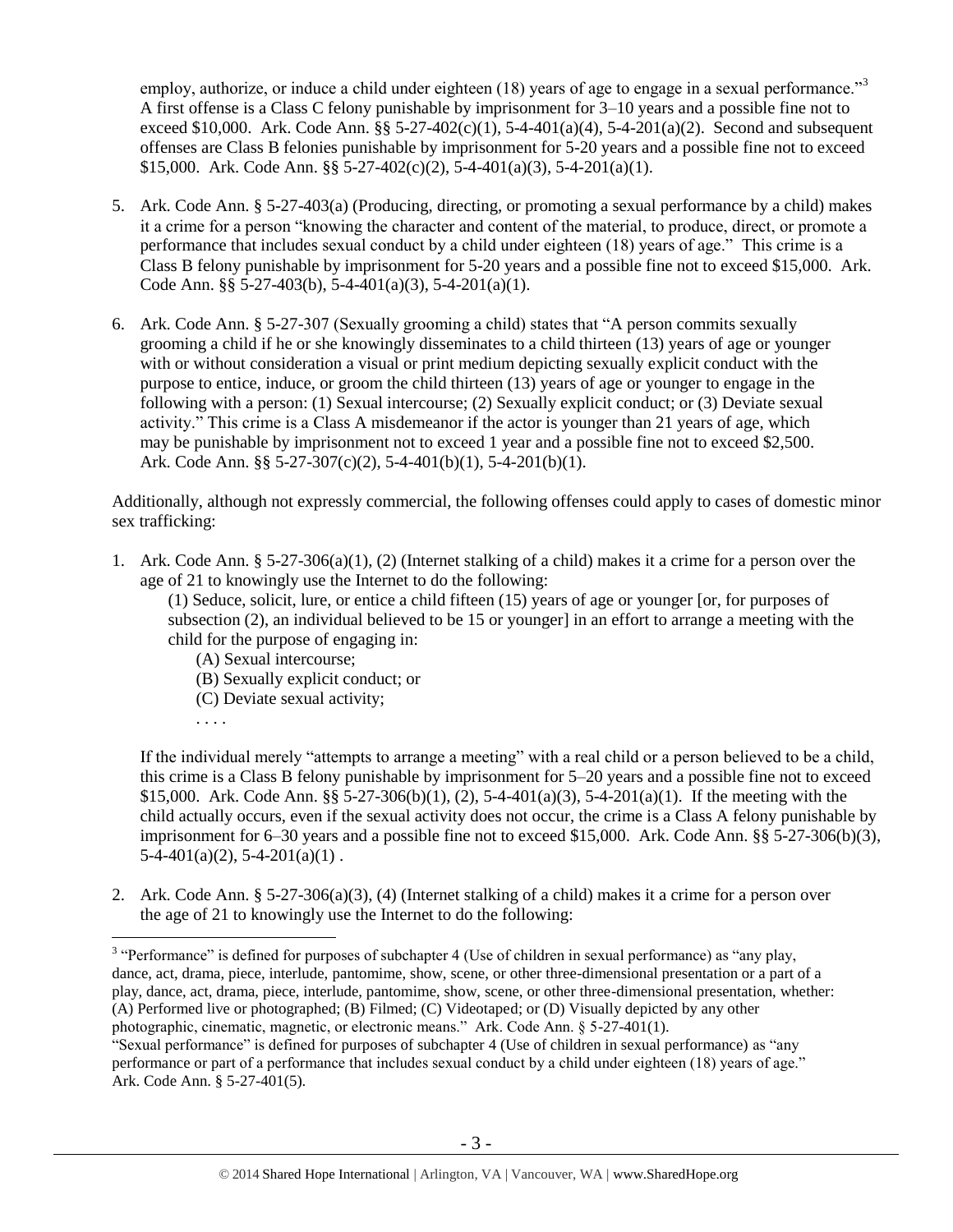(3) Compile, transmit, publish, reproduce, buy, sell, receive, exchange, or disseminate the name, telephone number, electronic mail address, residence address, picture, physical description, characteristics, or any other identifying information on a child fifteen (15) years of age or younger [or, for purposes of subsection (4), on an individual that the person believes to be 15 or younger] in furtherance of an effort to arrange a meeting with the child for the purpose of engaging in:

- (A) Sexual intercourse;
- (B) Sexually explicit conduct; or
- (C) Deviate sexual activity;

. . . .

If the individual merely "attempts to arrange a meeting," with either a real child or a person believed to be a child this crime is a Class B felony punishable by imprisonment for 5–20 years and a possible fine not to exceed \$15,000. Ark. Code Ann. §§ 5-27-306(b)(1), (2), 5-4-401(a)(3), 5-4-201(a)(1). If the meeting with the child actually occurs, even if the sexual activity does not occur, the crime is a Class A felony punishable by imprisonment for 6-30 years and a possible fine not to exceed \$15,000. Ark. Code Ann. §§ 5-27-306(b)(3), 5-4-401(a)(2), 5-4-201(a)(1) .

- 3. Ark. Code Ann. § 5-27-603(a) (Computer child pornography) establishes a crime when a person knowingly "(1) Compiles, enters into, or transmits by means of computer, makes, prints, publishes, or reproduces by other computerized means, knowingly causes or allows to be entered into or transmitted by means of computer or buys, sells, receives, exchanges, or disseminates any notice, statement, or advertisement or any child's name, telephone number, place of residence, physical characteristics, or other descriptive or identifying information for purposes of facilitating, encouraging, offering, or soliciting sexually explicit conduct of or with any child or another individual believed by the person to be a child, or the visual depiction of the conduct; or (2) Utilizes a computer online service, internet service, or local bulletin board service to seduce, solicit, lure, or entice or attempt to seduce, solicit, lure, or entice a child or another individual believed by the person to be a child, to engage in sexually explicit conduct." This crime is a Class B felony punishable by imprisonment for 5–20 years and a possible fine not to exceed \$15,000. Ark. Code Ann. §§ 5-27-603(b), 5-4-401(a)(3), 5-4-201(a)(1).
- 4. Ark. Code Ann. § 5-27-605(a)(1) (Computer exploitation of a child) establishes the crime of computer exploitation in the first degree when a person "(A) Causes or permits a child to engage in sexually explicit conduct; and (B) Knows, has reason to know, or intends that the prohibited conduct may be: (i) Photographed; (ii) Filmed; (iii) Reproduced; (iv) Reconstructed in any manner, including on the internet; or (v) Part of an exhibition or performance." A first offense of this crime is a Class B felony punishable by imprisonment for 5–20 years and a possible fine not to exceed \$15,000. Ark. Code Ann. §§ 5-27-605(a)(2)(A), 5-4-401(a)(3), 5-4-201(a)(1). Subsequent offenses are Class A felonies punishable by imprisonment for 6-30 years and a possible fine not to exceed \$15,000. Ark. Code Ann. §§ 5-27-  $605(a)(2)(B)$ , 5-4-401(a)(2), 5-4-201(a)(1).
- 5. Ark. Code Ann. § 5-27-605(b)(1) (Computer exploitation of a child) establishes the crime of second degree computer exploitation of a child if the individual does either of the following: "(A) Photographs or films a child engaged in sexually explicit conduct; or (B) Uses any device, including a computer, to reproduce or reconstruct the image of a child engaged in sexually explicit conduct." This crime is a Class C felony punishable by imprisonment for 3–10 years and a possible fine not to exceed \$10,000. Ark. Code Ann.  $\S$ § 5-27-605(b)(2), 5-4-401(a)(4), 5-4-201(a)(2).
- 6. Ark. Code Ann. § 5-14-103(a)(3)(A) (Rape) establishes a crime when a person "engages in sexual intercourse or deviate sexual activity with another person . . . [w]ho is less than fourteen (14) years of age."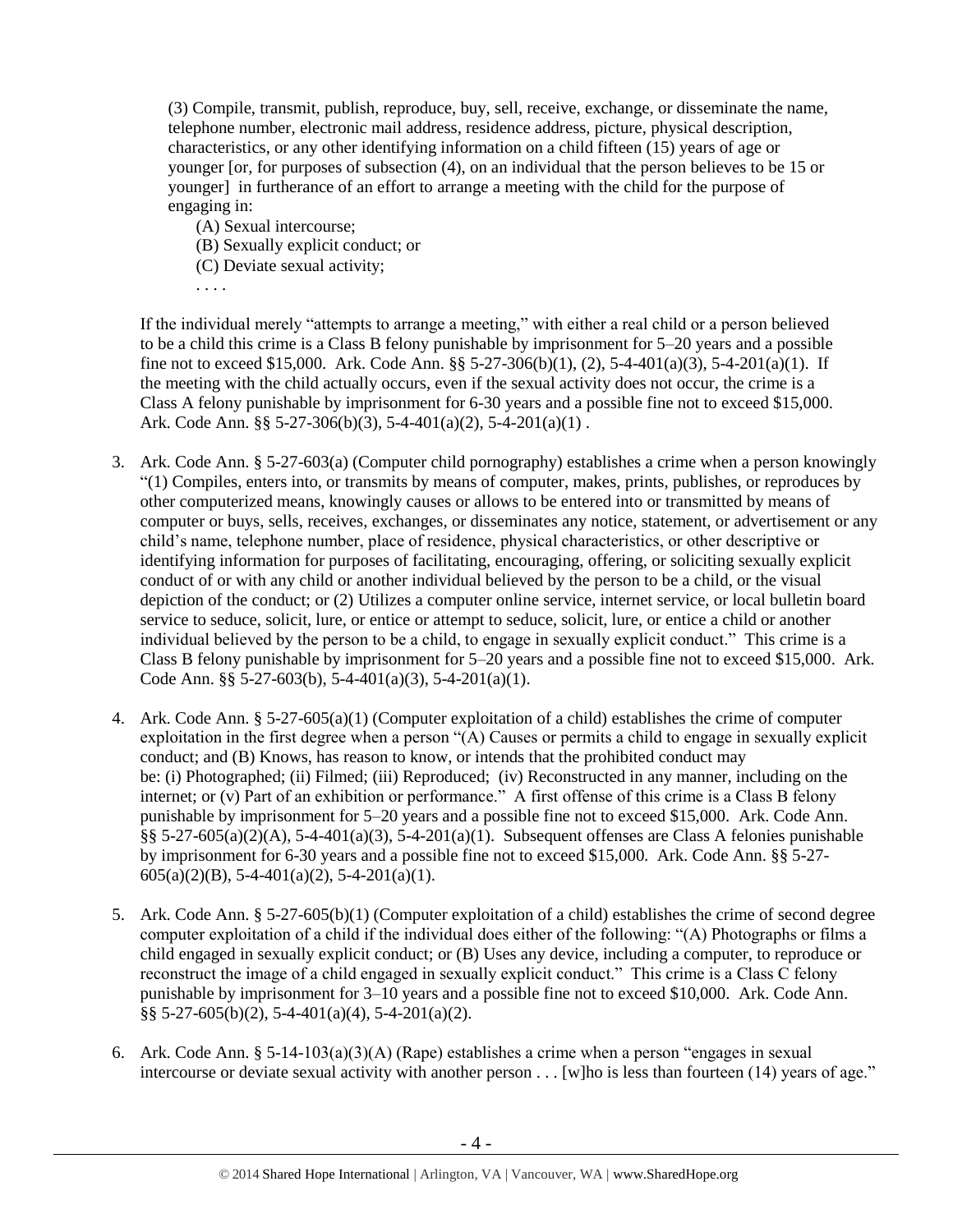However, subsection (3)(B) creates an affirmative defense to this provision if "the actor was not more than three (3) years older than the victim." Rape is a Class Y felony punishable by imprisonment for 25–40 years or a life sentence. Ark. Code Ann.  $\S$ § 5-14-103(c), 5-4-401(a)(1).

- 7. Ark. Code Ann. § 5-14-125(a)(3)(A) (Sexual assault in the second degree) establishes a crime when a person over 18 "engages in sexual contact with another person who is: (A) Less than fourteen (14) years of age." This crime is a Class B felony punishable by imprisonment for 5–20 years and a possible fine not to exceed \$15,000. Ark. Code Ann. §§ 5-14-125(b)(1), 5-4-401(a)(3), 5-4-201(a)(1).
- 8. Ark. Code Ann. § 5-14-127(a)(1)(A) (Sexual assault in the fourth degree) establishes a crime if a person 20 or older "[e]ngages in sexual intercourse or deviate sexual activity with another person who is: (i) Less than sixteen (16) years of age; and (ii) Not the person's spouse." For a violation of this subsection, a person is guilty of a Class D felony punishable by imprisonment not to exceed 6 years and a possible fine not to exceed \$10,000. Ark. Code Ann. §§ 5-14-127(b)(1), 5-4-401(a)(5), 5-4-201(a)(2). The statute also makes it a crime when a person "[e]ngages in sexual contact with another person who is: (i) Less than sixteen (16) years of age; and (ii) Not the person's spouse." Ark. Code Ann.  $\S$  5-14-127(a)(1)(B). This crime is a Class A misdemeanor, which may be punishable by imprisonment not to exceed 1 year and a possible fine not to exceed \$2,500. Ark. Code Ann. §§ 5-14-127(b)(2), 5-4-401(b)(1), 5-4-201(b)(1).
- 9. A violation of Ark. Code Ann. § 5-14-110(a)(1) (Sexual indecency with a child) occurs if
	- (1) Being eighteen (18) years of age or older, the person solicits<sup>4</sup> another person who is less than fifteen (15) years of age or who is represented to be less than fifteen (15) years of age to engage in:
		- (A) Sexual intercourse;
		- (B) Deviate sexual activity; or
		- (C) Sexual contact.

The crime is a Class D felony punishable by imprisonment not to exceed 6 years and a possible fine not to exceed \$10,000. Ark. Code Ann. §§ 5-14-110(b), 5-4-401(a)(5), 5-4-201(a)(2).

*1.3 Prostitution statutes refer to the sex trafficking statute to identify the commercially sexually exploited minor as a trafficking victim.* 

Ark. Code Ann. § 5-70-102(a) (Prostitution) refers to the human trafficking statute to establish an affirmative defense to the charge of prostitution for victims of human trafficking under Ark. Code Ann. § 5-18-103. Ark Code Ann. § 5-70-102(c). Ark. Code Ann. 5-18-102(15) (Definitions) defines a victim of human trafficking as a person who has been subjected to trafficking of persons. Additionally, Ark. Code Ann. § 5-70-103 (Sexual solicitation) states establishes an affirmative defense to prosecution if a trafficking victim "solicits or requests a person to engage in sexual activity with him or her in return for a fee." Ark. Code Ann. § 5-70-103(c).

*1.4 The state racketeering or gang crimes statute includes sex trafficking and commercial sexual exploitation of children (CSEC) offenses as predicate acts allowing the statute to be used to prosecute trafficking crimes.* 

Ark. Code Ann. § 5-74-104 (Engaging in a continuing criminal gang, organization, or enterprise) states,

(a)

 $\overline{a}$ 

<sup>&</sup>lt;sup>4</sup>In *Heape v. State*, the court "h[e]ld that the evidence was sufficient to show that appellant, by offering the girl money in exchange for sex, solicited her to engage in sexual intercourse, deviate sexual activity, or sexual contact." Heape v. State, 192 S.W.3d 281, 286 (Ark. Ct. App. 2004).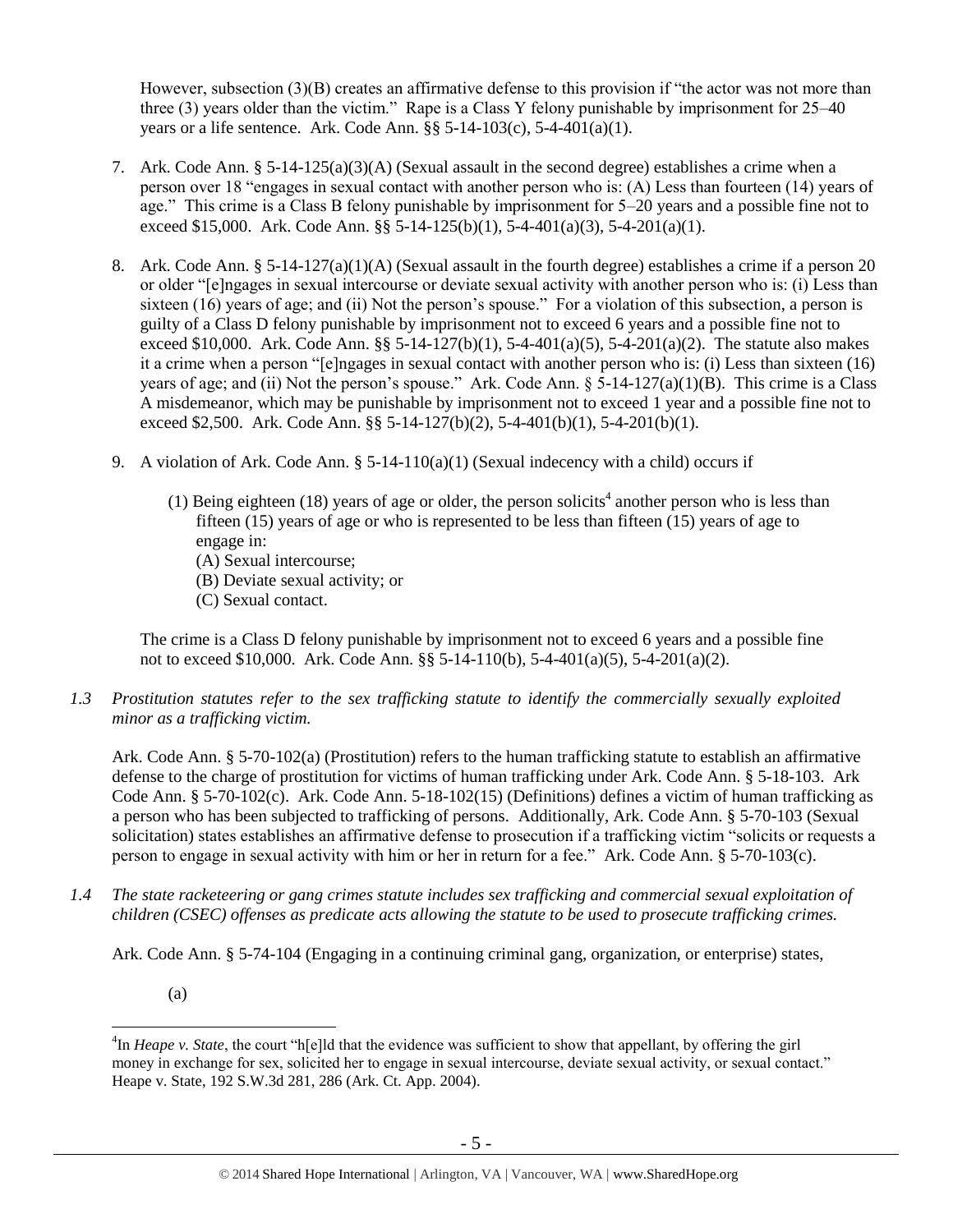(1) A person commits the offense of engaging in a continuing criminal gang, organization, or enterprise in the first degree if he or she:

(A) Commits or attempts to commit or solicits to commit a felony predicate criminal offense; and

(B) That offense is part of a continuing series of two (2) or more predicate criminal offenses that are undertaken by that person in concert with two (2) or more other persons with respect to whom that person occupies a position of organizer, a supervisory position, or any other position of management.

(2) A person who engages in a continuing criminal gang, organization, or enterprise in the first degree is guilty of a felony two (2) classifications higher than the classification of the highest underlying predicate offense referenced in subdivision (a)(1)(A) of this section.

(b)

(1) A person commits the offense of engaging in a continuing criminal gang, organization, or enterprise in the second degree if he or she:

(A) Commits or attempts to commit or solicits to commit a felony predicate criminal offense; and

(B) That offense is part of a continuing series of two (2) or more predicate criminal offenses that are undertaken by that person in concert with two (2) or more other persons, but with respect to whom that person does not occupy the position of organizer, a supervisory position, or any other position of management.

(2) A person who engages in a continuing criminal gang, organization, or enterprise in the second degree is guilty of a felony one (1) classification higher than the classification of the highest underlying predicate offense referenced in subdivision  $(b)(1)(A)$  of this section.

(c) A person who engages in a continuing criminal gang, organization, or enterprise when the underlying predicate offense is a Class A felony or a Class Y felony is guilty of a Class Y felony. (d) Any sentence of imprisonment imposed pursuant to this section is in addition to any sentence imposed for the violation of a predicate criminal offense.

Under Ark. Stat. Ann. 5-74-103(4) "Predicate criminal offense" means any violation of Arkansas law that is a crime of violence or a crime of pecuniary gain.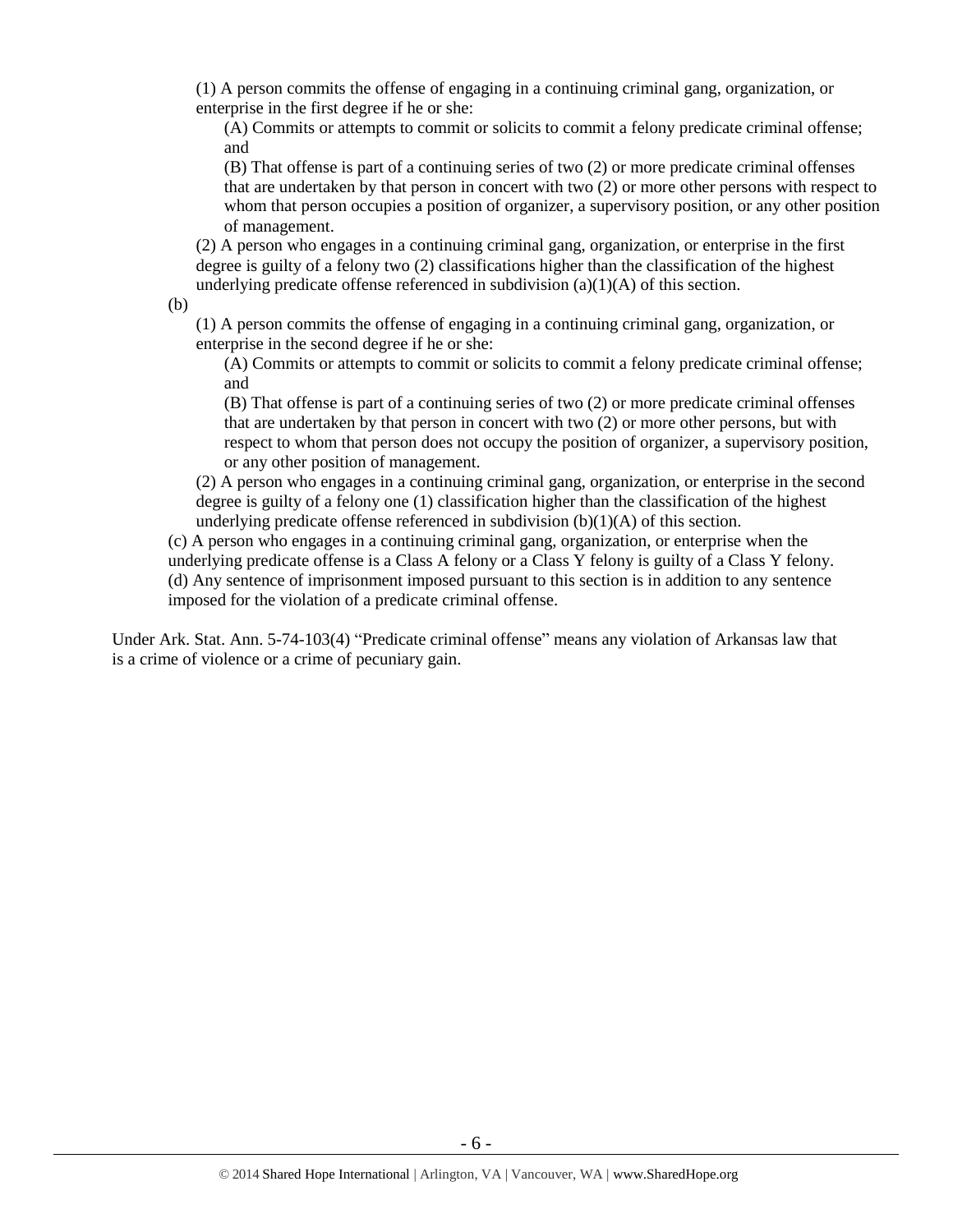## **FRAMEWORK ISSUE 2: CRIMINAL PROVISIONS ADDRESSING DEMAND**

## *Legal Components:*

- *2.1 The state sex trafficking law can be applied to the buyers of commercial sex acts with a victim of domestic minor sex trafficking.*
- *2.2 Buyers of commercial sex acts with a minor can be prosecuted under commercial sexual exploitation of children (CSEC) laws.*
- *2.3 Solicitation of prostitution laws differentiate between buying sex acts with an adult and buying sex acts with a minor under 18.*
- *2.4 Penalties for buyers of commercial sex acts with minors are as high as federal penalties.*
- *2.5 Using the Internet to lure, entice, or purchase, or attempt to lure, entice, or purchase commercial sex acts with a minor is a separate crime or results in an enhanced penalty for buyers.*
- *2.6 No age mistake defense is permitted for a buyer of commercial sex acts with any minor under 18.*
- *2.7 Base penalties for buying sex acts with a minor under 18 are sufficiently high and not reduced for older minors.*
- *2.8 Financial penalties for buyers of commercial sex acts with minors are sufficiently high to make it difficult for buyers to hide the crime.*
- *2.9 Buying and possessing child pornography carries penalties as high as similar federal offenses.*
- *2.10 Convicted buyers of commercial sex acts with minors and child pornography are required to register as sex offenders*.

# *Legal Analysis:*

*2.1 The state sex trafficking law can be applied to the buyers of sex with a victim of domestic minor sex trafficking.*

\_\_\_\_\_\_\_\_\_\_\_\_\_\_\_\_\_\_\_\_\_\_\_\_\_\_\_\_\_\_\_\_\_\_\_\_\_\_\_\_\_\_\_\_\_\_\_\_\_\_\_\_\_\_\_\_\_\_\_\_\_\_\_\_\_\_\_\_\_\_\_\_\_\_\_\_\_\_\_\_\_\_\_\_\_\_\_\_\_\_\_\_\_\_

Arkansas law applies to buyers directly under Ark. Code Ann. § 5-18-104 (Patronizing a victim of human trafficking). A person patronizes a victim of human trafficking if he or she "knowingly engages in commercial sexual activity with another person knowing that the other person is a victim of human trafficking." Ark. Code Ann. §5-18-104(a). To be convicted under this provision, the government must prove that the buyer knew the person patronized was a victim of human trafficking.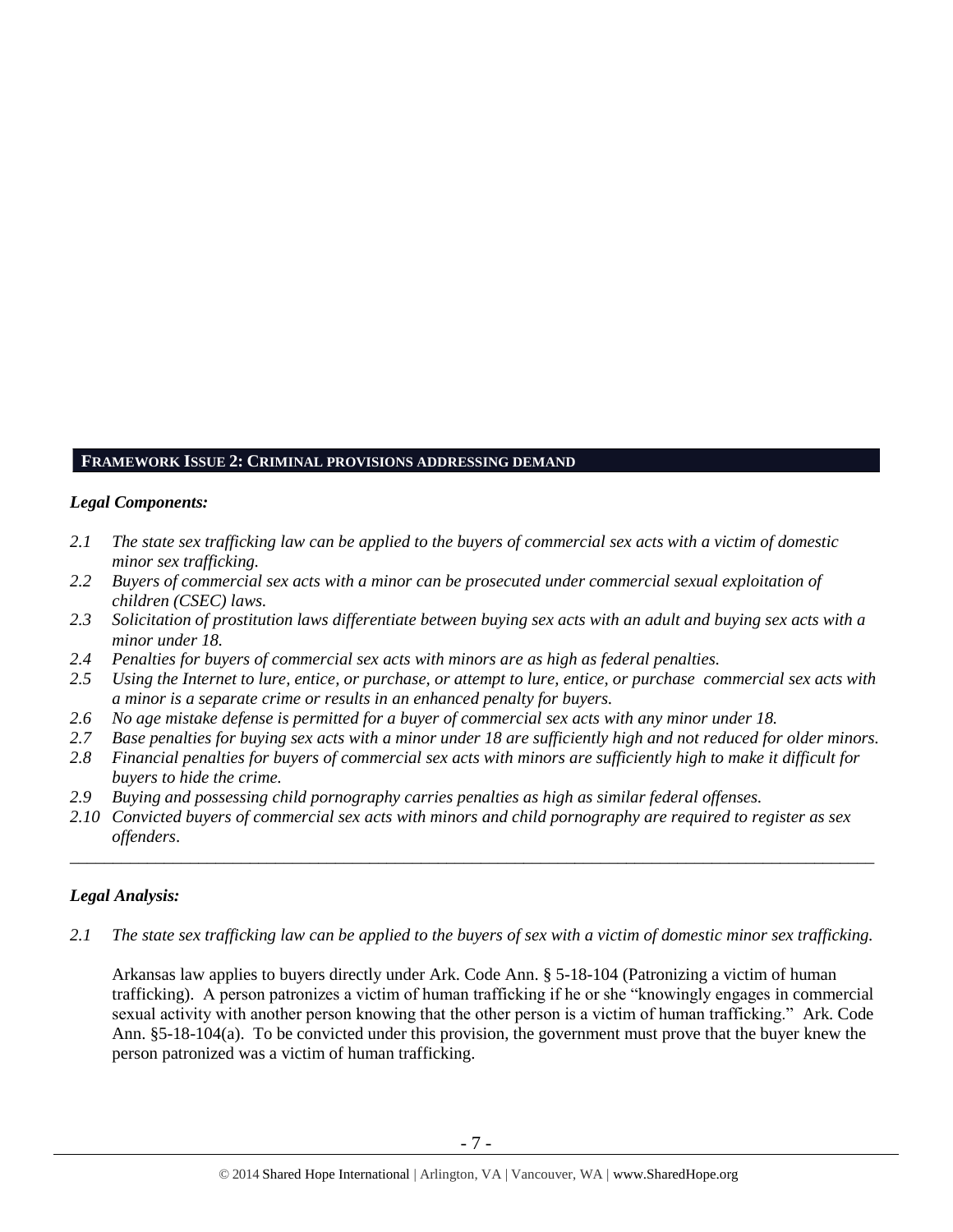However, the primary trafficking law, Ark Code Ann. § 5-18-103(4) (Trafficking of persons) also applies to buyers following federal precedent<sup>5</sup> through the term "obtains." It states, "A person commits the offense of trafficking of persons if he or she knowingly …Recruits, entices, solicits, isolates, harbors, transports, provides, maintains, or obtains a minor for commercial sexual activity."

Ark Code Ann. § 5-18-103(4)(Trafficking of persons) is a Class Y felony when the victim was a minor at the time of the offense. Ark. Code Ann. 5-18-103(c). A Class Y felony is punishable by 10–40 years, or life. Ark. Code Ann. §§ 5-4-401, 5-4-201(a)(1). Additionally, violators of this statute must pay \$250.00 to be deposited in the Safe Harbor Fund for Sexually Exploited Children. Ark. Code Ann. § 5-18-103(d). Patronizing a victim of human trafficking under Ark. Code Ann. § 5-18-104 is a Class A felony, punishable by 6–30 years in prison and a possible fine not to exceed §15,000. Ark. Code Ann. §§ 5-18-104(b)(2), 5-4-401(2), 5-4-201(a)(1).

*2.2 Buyers of commercial sex acts with a minor can be prosecuted under commercial sexual exploitation of children (CSEC) laws.*

A buyer of commercial sex acts with a minor may be found in violation of Ark. Code Ann. § 5-27-305(a) (Transportation of minors for prohibited sexual conduct) under certain circumstances. Ark. Code Ann. § 5-27-  $305(a)$  states,

(a) A person commits the offense of transportation of a minor for prohibited sexual conduct if the person transports, finances in whole or part the transportation of, or otherwise causes or facilitates the movement of any minor, and the actor:

(1) Knows or has reason to know that prostitution or sexually explicit conduct involving the minor will be commercially exploited by any person; and

- (2) Acts with the purpose that the minor will engage in:
	- (A) Prostitution; or

 $\overline{a}$ 

(B) Sexually explicit conduct.

This crime is a Class A felony punishable by imprisonment for 6–30 years and a possible fine not to exceed \$15,000. Ark. Code Ann. §§ 5-27-305(b), 5-4-401(a)(2), 5-4-201(a)(1).

However, if not identified as a child sex trafficking or CSEC case, a buyer of sex with a minor 15–18 may be charged with Ark. Code Ann. § 5-70-103 (Sexual solicitation), the same statute that applies for solicitation of adults. Under this statute a buyer of commercial sex is guilty of a crime when "he or she: (1) Offers to pay a fee to a person to engage in sexual activity with him or her or another person; or (2) Solicits or requests a person to engage in sexual activity with him or her in return for a fee." Ark. Code Ann. § 5-70-103(a). For the first offense, this crime is only a Class B misdemeanor, and second and subsequent offenses are Class A misdemeanors. Ark. Code Ann. § 5-70-103(b).

<sup>&</sup>lt;sup>5</sup> See United States v. Jungers, 702 F.3d 1066 (8th Cir. 2013). In this case, the Eighth Circuit specifically addressed whether the federal sex trafficking law, 18 U.S.C. § 1591 (Sex trafficking of children or by force, fraud, or coercion) applies to buyers when it reversed a District of South Dakota ruling that Congress did not intend the string of verbs constituting criminal conduct under 18 U.S.C. § 1591(a)(1) ("recruits, entices, harbors, transports, provides, obtains, or maintains") to reach the conduct of buyers. United States v. Jungers, 834 F. Supp. 2d 930, 931 (D.S.D. 2011). Holding that the conduct of buyers who obtain a child for commercial sex can violate 18 U.S.C. § 1591(a)(1), the Eighth Circuit illustrated through hypothetical buyer scenarios that, under certain circumstances, most of the terms in the string of verbs constituting criminal conduct under 18 U.S.C. § 1591(a)(1) could apply to buyers. While other terms may apply to buyers' conduct under state law as well, the analysis here focuses on the term "obtains" which is most likely to apply in the majority of buyer cases. United States v. Jungers establishes persuasive authority for state courts interpreting the same language used under state law to the extent such interpretation does not conflict with the state constitution.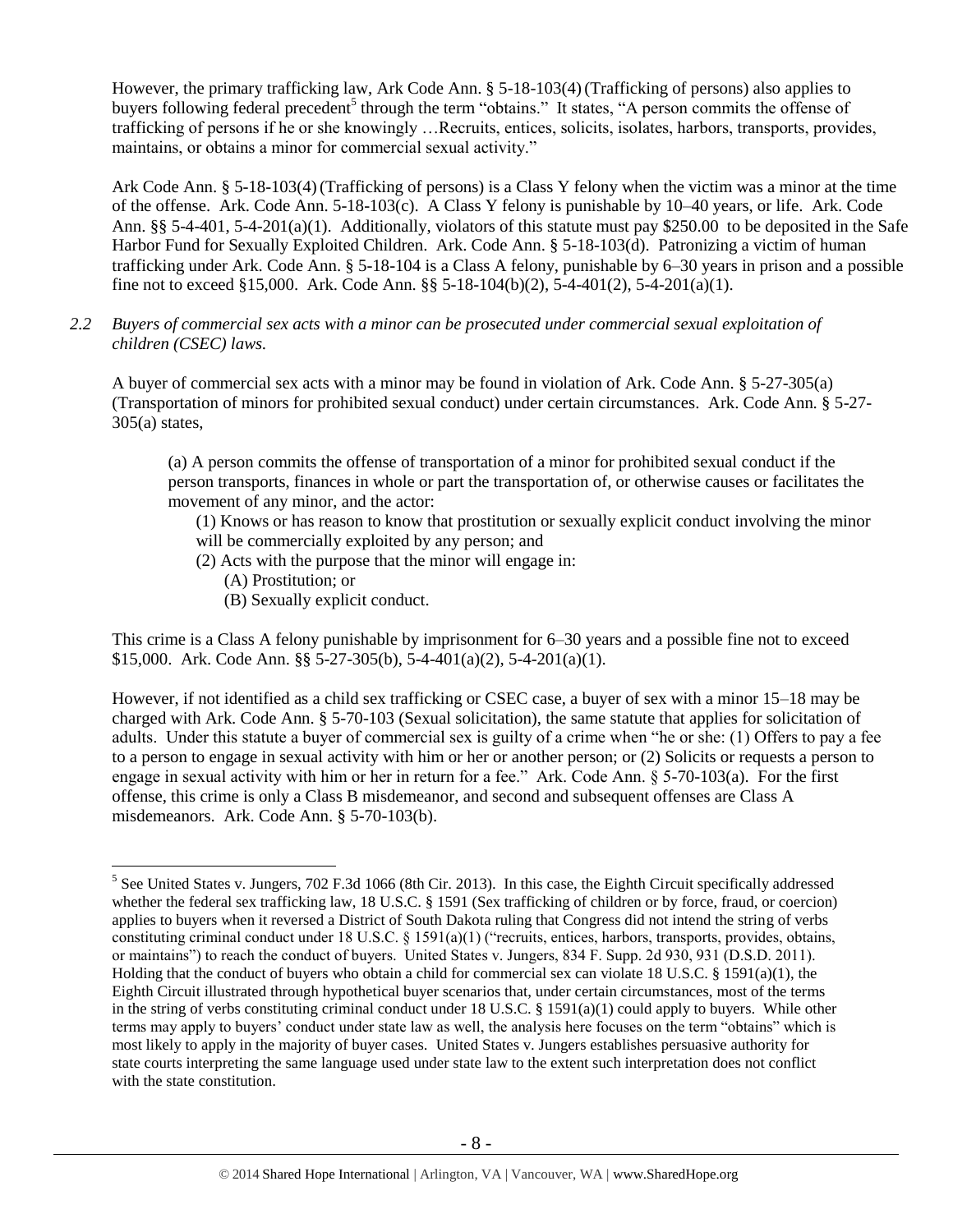Additionally Ark. Code Ann. § 5-27-307 (Sexually grooming a child) may be applied to buyers under some circumstances. A buyer is guilty of sexually grooming a child when he "knowingly disseminates<sup>6</sup> to a child thirteen (13) years of age or younger with or without consideration a visual or print medium depicting sexually explicit conduct with the purpose to entice, induce, or groom the child" into engaging in sexual intercourse, sexually explicit conduct, or deviate sexual activity. Ark. Code Ann. § 5-27-307(b). Sexually grooming a child is considered a Class D felony when the defendant is 21 years or older, and considered a Class A misdemeanor when the defendant is younger than 21 years. Ark. Code Ann.  $\S 5-27-307(c)(1),(2)$ . A Class D felony sentence can receive up to 6 years. A Class A misdemeanor will not receive more than 1 year. Ark. Code. Ann. § 5-4-  $401(a)(5)$ , (b)(1).

A buyer could also be charged with Ark. Code Ann. § 5-27-209(a) (Contributing to the delinquency of a minor), which, in relevant part, makes it a crime when a person "knowingly aids, causes, or encourages a minor to: (1) Do any act prohibited by law; (2) Do any act that if done by an adult would render the adult subject to a prosecution for an offense punishable by imprisonment." Therefore, a buyer could be charged with this crime by causing a minor to commit the offense of prostitution under Ark. Code Ann. § 5-70-102, a Class A misdemeanor, which may be punishable by imprisonment up to 1 year and a possible fine not to exceed \$2,500. Ark. Code Ann. §§ 5-27-209(b), 5-4-201(b)(1), 5-4-401(b)(1).

Similarly, the buyer could be charged with Ark. Code Ann. § 5-27-220(a) (Contributing to the delinquency of a juvenile), which creates a Class A misdemeanor when a person "willfully causes, aids, or encourages any minor to do or perform any act which, if done or performed, would make the minor a delinquent juvenile or juvenile in need of supervision within the meaning of this section and the Arkansas Juvenile Code of 1989, § 9-27-301 et seq." A "delinquent juvenile" is defined in Ark. Code Ann. § 9-27-303(15)(A) as "(A) A juvenile ten (10) years old or older who: has committed an act other than a traffic offense or game and fish violation that, if the act had been committed by an adult, would subject the adult to prosecution for a felony, misdemeanor, or violation," which can include the offense of prostitution under Ark. Code Ann. § 5-70-102.<sup>7</sup> Ark. Code Ann. §§ 5-27-220(d)(1). However, Ark. Code Ann. § 5-27-220 goes on to state in subsection (d)(2) that "the court may suspend or postpone enforcement of any part of the sentence or fine levied under this section if in the judgment of the court the suspension or postponement is in the best interest of the minor that was caused, aided, or encouraged."

Several sexual offense statutes exist that could be used to prosecute a buyer of commercial sex acts with a minor but do not specifically criminalize the commercial sexual exploitation of a child and do not refer to the human trafficking statute to bring these criminal offenses within the ambit of human trafficking under Ark. Code Ann. § 5-18-103(Trafficking of persons).<sup>8</sup> Ark. Code Ann. § 5-14-110(a)(1) (Sexual indecency with a child) occurs when an adult "solicits another person who is less than fifteen (15) years of age or who is represented to be less than fifteen (15) years of age to engage in: (A) Sexual intercourse; (B) Deviate sexual activity; or (C) sexual contact." The crime is a Class D felony punishable by imprisonment not to exceed 6 years and a possible fine not to exceed \$10,000. Ark. Code Ann. §§ 5-14-110(b), 5-4-401(a)(5), 5-4-201(a)(2).

*2.3 Solicitation of prostitution laws differentiate between buying sex acts with an adult and buying sex acts with a minor under 18.*

Arkansas's solicitation for prostitution law does not directly distinguish the purchase of commercial sex acts with children from those with adults. Ark. Code Ann. § 5-70-103(a) (Sexual solicitation) states, "A person

 $\overline{a}$ 

 $6$  Ark. Code Ann. § 5-27-307(a) defines disseminate as "to allow to view, expose, furnish, present, sell, or otherwise distribute."

<sup>&</sup>lt;sup>7</sup> See infra note Section 5.3 regarding the applicability of Ark. Code Ann. § 5-70-102 (Prostitution) to prosecute prostituted minors.

<sup>&</sup>lt;sup>8</sup> See supra Section 1.2 for a full description of the sexual offense laws that may be used to prosecute buyers.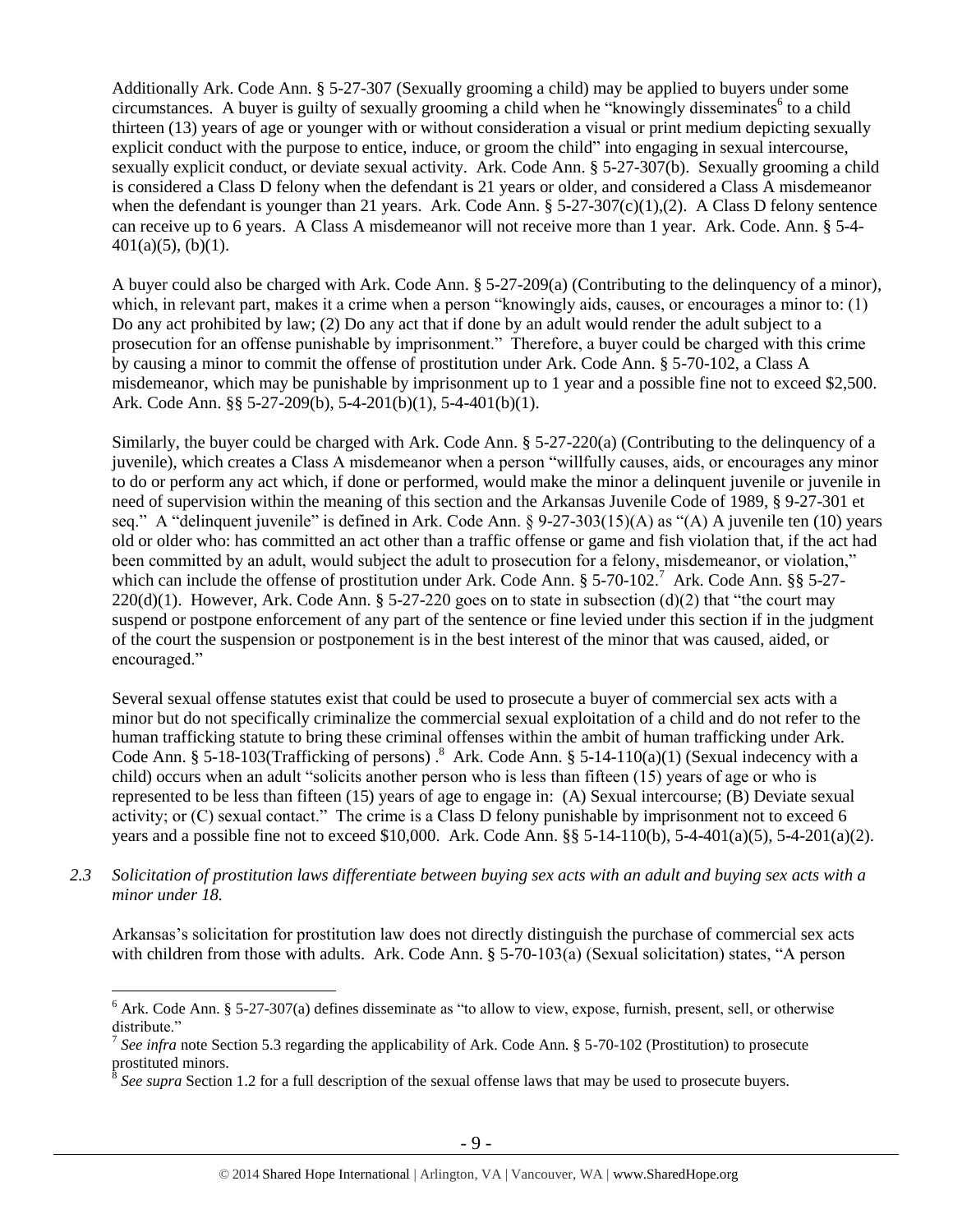commits the offense of sexual solicitation if he or she: (1) Offers or agrees to pay a fee to a person to engage in sexual activity with him or her or another person; or (2) Solicits or requests a person to engage in sexual activity with him or her in return for a fee." A first offense is a Class B misdemeanor, and a second or subsequent offense is a Class A misdemeanor. Ark. Code Ann. § 5-70-103(b).

2.3.1 Recommendation: Amend Ark. Code Ann. § 5-70-103(a) (Sexual solicitation) to distinguish between soliciting a minor versus an adult for commercial sex and provide a heightened penalty that aligns with penalties under Ark. Code Ann. § 5-27-305(a) (Transportation of minors for prohibited sexual conduct).

# *2.4 Penalties for buyers of commercial sex acts with minors are as high as federal penalties.*

Buyers who violate Ark. Code Ann. § 5-18-103 (Trafficking of persons) will be guilty of a Class Y felony punishable by imprisonment for 10–440 years or life and a mandatory fine of \$250 dollars paid to the Safe Harbor Fund for Sexually Exploited Children Ark. Code Ann. §§ 5-18-1032(c)(2), (d), 5-4-201(a)(1), 5-18-103. Additionally, pursuant to Ark. Code Ann. § 16-93-618 (Parole) a person who was found guilty, or pled guilty, to "trafficking persons a Class Y felony, § 5-18-103" may not be eligible for parole or community correction transfer until the guilty party has served 70 percent of their sentence.

A buyer convicted under Ark. Code Ann. § 5-18-104 (Patronizing a victim of human trafficking) faces a Class A felony punishable by 6–30 years imprisonment and a possible fine not to exceed \$ 15,000. Ark. Code Ann. §§ 5-4-401, 5-4-201(a)(1).

If convicted under Ark. Code Ann. § 5-27-305(a) (Transportation of minors for prohibited sexual conduct) a buyer will be guilty of a Class A felony punishable by imprisonment for 6–30 years and a possible fine not to exceed \$15,000. Ark. Code Ann. §§ 5-27-305(b), 5-4-401(a)(2), 5-4-201(a)(1).

When the minor is under 15 and the buyer is convicted of violating Ark. Code Ann.  $\S$  5-14-110(a)(1) (Sexual indecency with a child), the crime is a Class D felony punishable by imprisonment not to exceed 6 years and a possible fine not to exceed \$10,000. Ark. Code Ann. §§ 5-14-110(b), 5-4-401(a)(5), 5-4-201(a)(2).

If convicted of violating either Ark. Code Ann. § 5-27-209(a) (Contributing to the delinquency of a minor) or Ark. Code Ann. § 5-27-220 (Contributing to the delinquency of a juvenile), the buyer is subject to a Class A misdemeanor, which may be punishable by imprisonment up to 1 year and a possible fine not to exceed \$2,500. Ark. Code Ann. §§ 5-27-209(b), 5-27-220(d)(1), 5-4-201(b)(1), 5-4-401(b)(1).

Under Ark. Code Ann. § 5-70-103 (Sexual solicitation), a first time offense is a Class B misdemeanor regardless of the prostituted person's age. Ark. Code Ann. § 5-70-103(b)(1)., A Class B misdemeanor may be punished by imprisonment up to 90 days and a possible fine not to exceed \$1,000. Ark. Code Ann. § 5-4- 401(b)(2), 5-4-201(b)(2). A second or subsequent offense is a Class A misdemeanor, which may be punished by imprisonment up to 1 year and a possible fine not to exceed \$2,500. Ark. Code Ann. §§ 5-70-103(b)(2), 5-4-  $201(b)(1)$ , 5-4-401(b)(1). Additionally anyone convicted will have to pay a fine of 250 dollars to the Safe Harbor Fund for Sexually Exploited Children. Ark. Code Ann. § 5-70-103(d).

Sexual offenses that are not specific to commercial sexual exploitation but may be used to prosecute a buyer are felonies. Under Ark. Code Ann. § 5-27-306(a) (Internet stalking of a child), if a buyer over 21 attempts to arrange a meeting with a child under 15 for sexual purposes and the meeting never occurs, the buyer is guilty of a Class B felony. Ark. Code Ann.  $\S 5-27-306(b)(1)$ . As a Class B felony this crime is punishable by imprisonment for 5-20 years and a possible fine not to exceed \$15,000. Ark. Code Ann. §§ 5-4-401(a)(3), 5-4-  $201(a)(1)$ . If the meeting actually occurs, regardless of whether actual sexual intercourse, sexually explicit conduct, or deviate sexual activity occurs, the person is guilty of a Class A felony punishable by imprisonment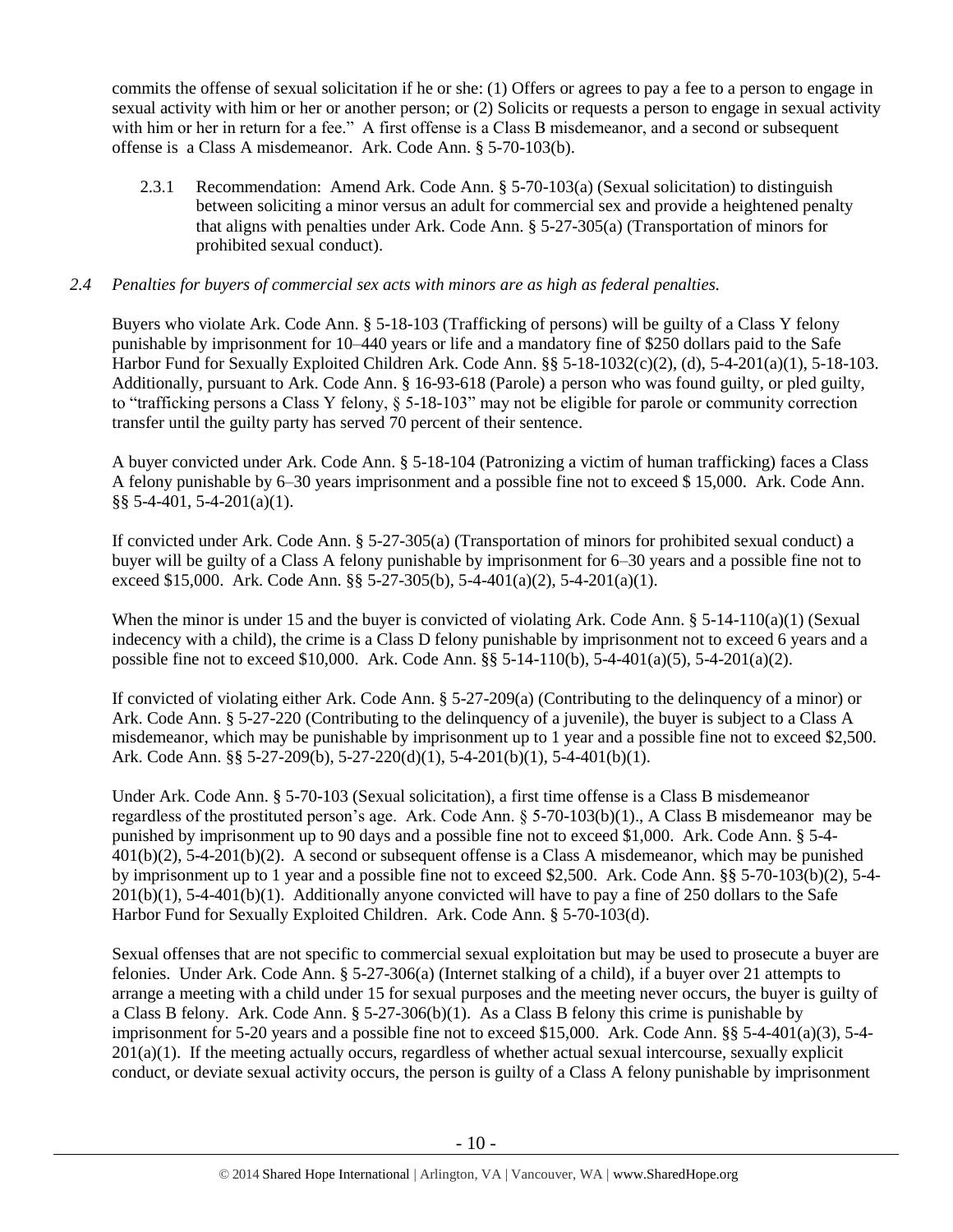for 6-30 years and a possible fine not to exceed \$15,000. Ark. Code Ann. §§ 5-27-306(b)(3), 5-4-401(a)(2), 5-  $4-201(a)(1)$ .

When the victim is less than fourteen (14), the buyer could be charged with a Class Y felony under Ark. Code Ann. § 5-14-103 (Rape), punishable by imprisonment for 25–40 years or a life sentence. Ark. Code Ann. §§ 5-14-103(c), 5-4-401(a)(1).

If the buyer is over 18 and charged with a Class B felony under Ark. Code Ann. § 5-14-125 (Sexual assault in the second degree), the buyer is subject to imprisonment for 5–20 years and a possible fine not to exceed \$15,000. Ark. Code Ann. §§ 5-14-125(a)(3)(A), (b)(1), 5-4-401(a)(3), 5-4-201(a)(1). If the buyer is 20 or older and charged with the Class D felony of Ark. Code Ann. § 5-14-127 (Sexual assault in the fourth degree), the buyer is subject to imprisonment not to exceed 6 years and a possible fine not to exceed \$10,000. Ark. Code Ann. §§ 5-14-127(a)(1)(A), (b)(1), 5-4-401(a)(5), 5-4-201(a)(2).

In comparison, if the victim is under the age of 14, a conviction under the TVPA for child sex trafficking is punishable by 15 years to life imprisonment and a fine not to exceed \$250,000. 18 U.S.C. §§ 1591(b)(1),  $3559(a)(1)$ ,  $3571(b)(3)$ . If the victim is between the ages of  $14-17$ , a conviction is punishable by 10 years to life imprisonment and a fine not to exceed \$250,000. 18 U.S.C. §§ 1591(b)(2), 3559(a)(1), 3571(b)(3). A conviction is punishable by mandatory life imprisonment, however, if the buyer has a prior conviction for a federal sex offense<sup>9</sup> against a minor. 18 U.S.C. § 3559(e)(1). To the extent buyers can be prosecuted under other federal CSEC laws,<sup>10</sup> a conviction is punishable by penalties ranging from a fine not to exceed \$250,000 to life imprisonment and a fine not to exceed  $\$250,000$ .<sup>11</sup>

*2.5 Using the Internet to lure, entice, or purchase, or attempt to lure, entice, or purchase commercial sex acts with a minor is a separate crime or results in an enhanced penalty for buyers.*

Ark. Code Ann. § 5-27-306(a) (Internet stalking of a child) states in part,

<span id="page-10-0"></span>A person commits the offense of internet stalking of a child if the person being twenty-one (21) years of age or older knowingly uses a computer online service, internet service, or local internet bulletin board service to:

 $\overline{a}$ 

<sup>&</sup>lt;sup>9</sup> Pursuant to 18 U.S.C. § 3559(e)(2), "federal sex offense" is defined as

an offense under section 1591 [18 USCS § 1591] (relating to sex trafficking of children), 2241 [18 USCS § 2241] (relating to aggravated sexual abuse), 2242 [18 USCS  $\S$  2242] (relating to sexual abuse), 2244(a)(1) [18 USCS § 2244(a)(1)] (relating to abusive sexual contact), 2245 [18 USCS § 2245] (relating to sexual abuse resulting in death), 2251 [18 USCS § 2251] (relating to sexual exploitation of children), 2251A [18 USCS  $\S 2251$ A] (relating to selling or buying of children), 2422(b) [18 USCS  $\S 2422$ (b)] (relating to coercion and enticement of a minor into prostitution), or  $2423(a)$  [18 USCS §  $2423(a)$ ] (relating to transportation of minors).

<sup>&</sup>lt;sup>10</sup> 18 U.S.C. §§ 2251A(b) (Selling or buying of children), 2251(a) (Sexual exploitation of children), 2423(a) (Transportation of a minor with intent for minor to engage in criminal sexual activity), 2422(a) (Coercion and enticement), 2252(a)(2), (a)(4) (Certain activities relating to material involving the sexual exploitation of minors). <sup>11</sup> 18 U.S.C. §§ 2251A(b) (conviction punishable by imprisonment for 30 years to life and a fine), 2251(e) (conviction punishable by imprisonment for 15–30 years and a fine), 2423(a) (conviction punishable by imprisonment for 10 years to life and a fine), 2422(a) (conviction punishable by a fine, imprisonment up to 20 years, or both),  $2252(a)(2)$ , (4) (stating that a conviction under subsection (a)(2) is punishable by imprisonment for  $5-20$ years and a fine, while a conviction under subsection (a)(4) is punishable by imprisonment up to 10 years, a fine, or both.); *see also* 18 U.S.C §§ 3559(a)(1) (classifying all of the above listed offenses as felonies), 3571(b)(3) (providing a fine up to \$250,000 for any felony conviction).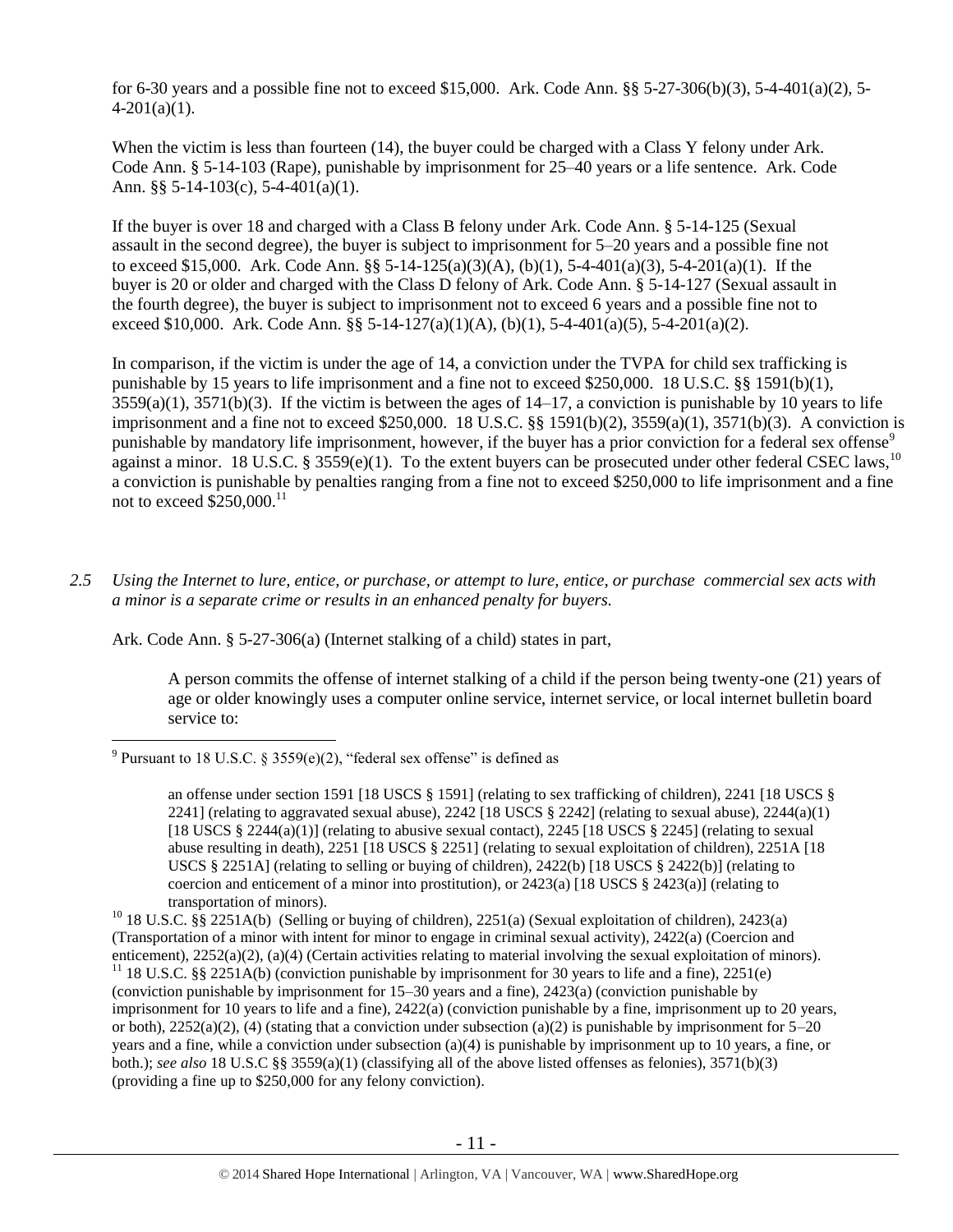(1) Seduce, solicit, lure, or entice a child fifteen (15) years of age or younger in an effort to arrange a meeting with the child for the purpose of engaging in:

(A) Sexual intercourse;

(B) Sexually explicit conduct; or

(C) Deviate sexual activity;

(3) Compile, transmit, publish, reproduce, buy, sell, receive, exchange, or disseminate the name, telephone number, electronic mail address, residence address, picture, physical description, characteristics, or any other identifying information on a child fifteen (15) years of age or younger in furtherance of an effort to arrange a meeting with the child for the purpose of engaging in:

(A) Sexual intercourse;

(B) Sexually explicit conduct; or

(C) Deviate sexual activity;

. . . .

. . .

If the individual "attempts to arrange a meeting," the buyer is guilty of a Class B felony punishable by imprisonment for 5–20 years and a possible fine not to exceed \$15,000. Ark. Code Ann. §§ 5-27-306(b)(1), (2), 5-4-401(a)(3), 5-4-201(a)(1). If the meeting with the child actually occurs, even if the sexual activity does not occur, the person is guilty of a Class A felony punishable by imprisonment for 6-30 years and a possible fine not to exceed \$15,000. Ark. Code Ann. §§ 5-27-306(b)(3), 5-4-401(a)(2), 5-4-201(a)(1).

It is also possible that a buyer could be prosecuted under Ark. Code Ann. § 5-27-603 (Computer child pornography), which states that it is a Class B felony for a person to "[u]tilize[] a computer online service, internet service, or local bulletin board service to seduce, solicit, lure, or entice or attempt to seduce, solicit, lure, or entice a child or another individual believed by the person to be a child, to engage in sexually explicit conduct." Ark. Code Ann.  $\S$  5-27-603(a)(2), (b). For the purpose of this statute, a child is defined as "any person under seventeen (17) years of age." Ark. Code Ann. § 5-27-601(1).

*2.6 No age mistake defense is permitted for a buyer of commercial sex acts with any minor under 18.*

Ark. Code Ann. § 5-18-103 (Trafficking of persons) expressly prohibits a mistake of age defense. Ark. Code Ann. § 5-18-103(b)(1-2) states, "It is not a defense to prosecution under subdivision (a)(4) of this section that the actor . . . [d]id not have knowledge of a victim's age; or . . . [m]istakenly believed a victim was not a minor." However, Ark. Code Ann. § 5-18-104 (Patronizing a victim of human trafficking) does not prohibit a defendant from asserting a defense based on mistake of age and expressly requires that a defendant know that the person from whom sexual acts are purchased is a victim of human trafficking.

Ark. Code Ann. § 5-27-305(a) (Transportation of minors for prohibited sexual conduct) also does not prohibit a buyer from asserting a mistake of age defense.

Ark. Code Ann. § 5-27-602(c) (Distributing, possessing, or viewing of matter depicting sexually explicit conduct involving a child) states, "It is an affirmative defense to a prosecution under this section that the defendant in good faith reasonably believed that the person depicted in the matter was seventeen (17) years of age or older." In addition, traffickers (and potentially facilitators) who commit subchapter 4 (Use of Children in Sexual Performances) offenses can assert an affirmative defense pursuant to Ark. Code Ann. § 5-27-404 (Good faith defense) "that the defendant in good faith reasonably believed that the person who engaged in the sexual conduct was eighteen (18) years of age or older."

Similarly, there are no specific provisions prohibiting a defendant charged under Ark. Code Ann. § 5-27-209 (Contributing to the delinquency of a minor) and Ark. Code Ann. § 5-27-220 (Contributing to the delinquency of a juvenile) from using the age mistake defense for buying commercial sex with a minor. In general, a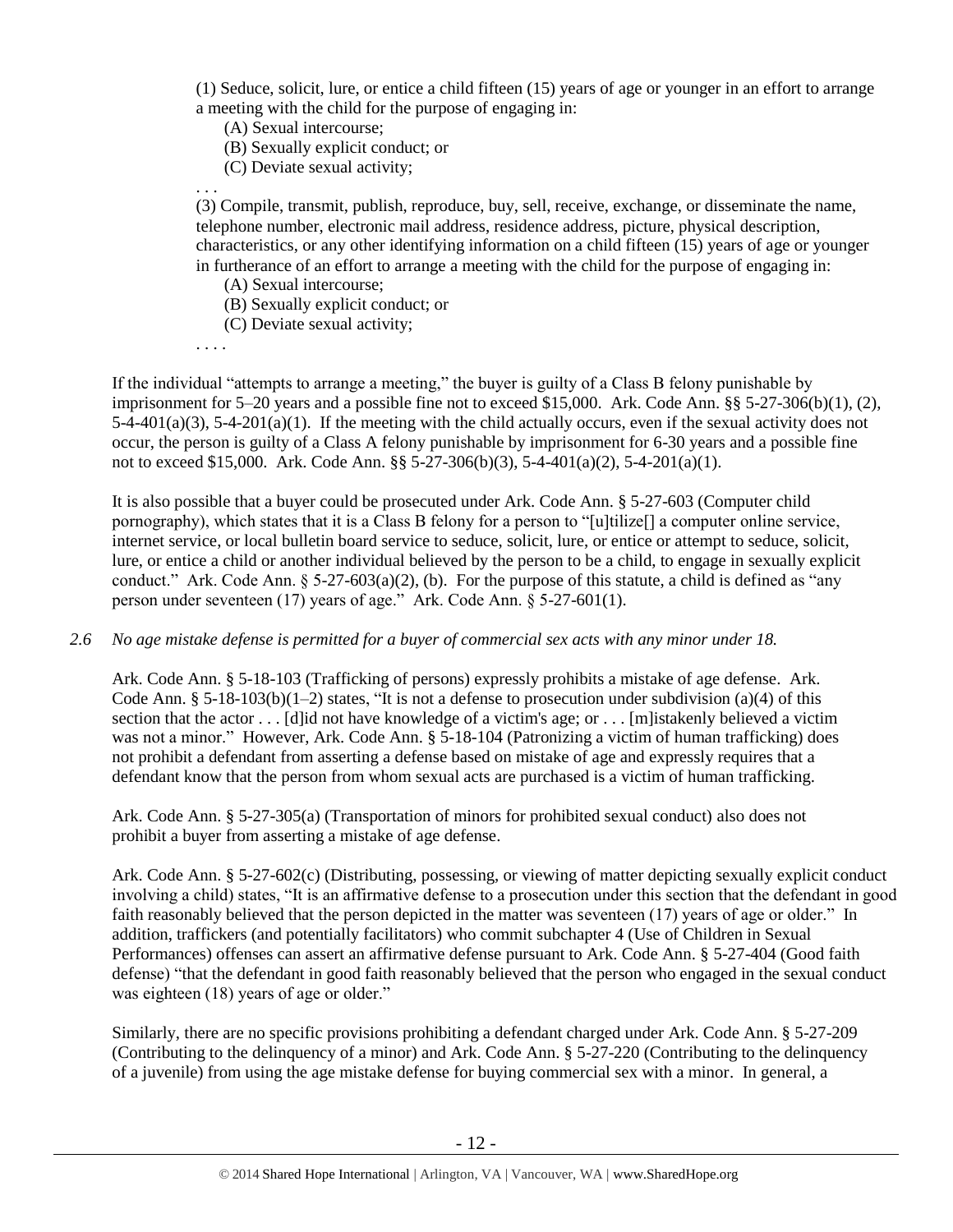mistake of fact defense is only allowed if "the actor engaged in the conduct charged to constitute the offense under a mistaken belief of fact if: (1) The statute defining the offense or a statute relating to the offense expressly provides that a mistaken belief of fact constitutes a defense; or (2) Mistaken belief of fact establishes a defense of justification provided by § 5-2-601 et seq. [provisions unrelated to CSEC or sexual offenses against children]." Ark. Code Ann.  $\S$  5-2-206(a).<sup>12</sup>

- 2.6.1 Recommendation: Amend Ark. Code Ann. § 5-27-602(c) (Distributing, possessing, or viewing of matter depicting sexually explicit conduct involving a child) and § 5-27-404 (Good faith defense) to repeal the affirmative defenses provided under those provisions.
- 2.6.2 Recommendation: Amend Ark. Code Ann. § 5-18-104 (Patronizing a victim of human trafficking) § 5- 27-305(a) (Transportation of minors for prohibited sexual conduct) to prohibit a mistake of age defense in trafficking and CSEC prosecutions.

# *2.7 Base penalties for buying sex acts with a minor under 18 are sufficiently high and not reduced for older minors.*

Both Ark. Code Ann. § 5-18-103 (Trafficking of persons) and § 5-18-104 (Patronizing a victim of human trafficking) provide substantial base penalties for all offenses against a minor under 18. Ark. Code Ann. § 5-18- 103 (Trafficking of persons) is a Class Y felony punishable by imprisonment for 10–40 years and a mandatory fine of \$250 paid to the Safe Harbor Fund for Sexually Exploited Children. Ark. Code Ann. §§ 5-18-103(c), 5- 4-401(a)(2). Ark. Code Ann. § 5-18-104 (Patronizing a victim of human trafficking) is a Class A felony punishable by 6–30 years imprisonment and a possible fine not to exceed \$ 15,000. Ark. Code Ann. §§ 5-4- 401, 5-4-201(a)(1).

Ark. Code Ann. § 5-27-305(a) (Transportation of minors for prohibited sexual conduct) likewise does not stagger penalties based on the age of the minor victim.

In contrast, a buyer of sex acts with a minor age 15–18 faces only a Class A misdemeanor under Ark. Code Ann. § 5-27-220 (Contributing to the delinquency of a juvenile) or Ark. Code Ann. § 5-27-209 (Contributing to the delinquency of a minor). Ark. Code Ann.  $\S$ § 5-27-220(d)(1), 5-27-209(b), 5-25-101(4). A Class A misdemeanor is punishable by imprisonment up to 1 year and a possible fine not to exceed \$2,500. Ark. Code Ann. §§ 5-4-201(b)(1), 5-4-401(b)(1).

*2.8 Financial penalties for buyers of commercial sex acts with minors are sufficiently high to make it difficult for buyers to hide the crime.*

Fines for trafficking and CSEC crimes range greatly. While convictions under Ark. Ann. Code § 5-18-103 (Trafficking of persons) do not carry a fine when the victim is a minor, anyone convicted of human trafficking must deposit \$250 into the Safe Harbor Fund for Sexually Exploited Children. Additionally, buyers convicted under Ark. Code Ann. 5-18-104 (Patronizing a victim of human trafficking) face a fine of up to \$15,000. If convicted of violating Ark. Code Ann.  $\S 5-14-110(a)(1)$  (Sexual indecency with a child), a fine not to exceed \$10,000 may be assessed for this Class D felony. Ark. Code Ann.  $\S$ § 5-14-110(b), 5-4-201(a)(2). If convicted of violating either Ark. Code Ann. § 5-27-209(a) (Contributing to the delinquency of a minor) or Ark. Code Ann. § 5-27-220(a) (Contributing to the delinquency of a juvenile), the buyer is subject to a Class A misdemeanor, which may be punishable by a fine not to exceed \$2,500. Ark. Code Ann. §§ 5-27-209(b), 5-27-  $220(d)(1)$ , 5-4-201(b)(1). A first offense under Ark. Code Ann. § 5-70-103 (Sexual solicitation) is a Class B misdemeanor subject to a possible fine not to exceed \$1,000, and a second offense is a Class A misdemeanor

 $\overline{a}$ 

<sup>&</sup>lt;sup>12</sup> Ark. Code Ann. § 5-2-206(e) (Ignorance or mistake) states, "A mistake of law other than as to the existence or meaning of the statute under which the defendant is prosecuted is relevant to disprove the specific culpable mental state required by the statute under which the defendant is prosecuted."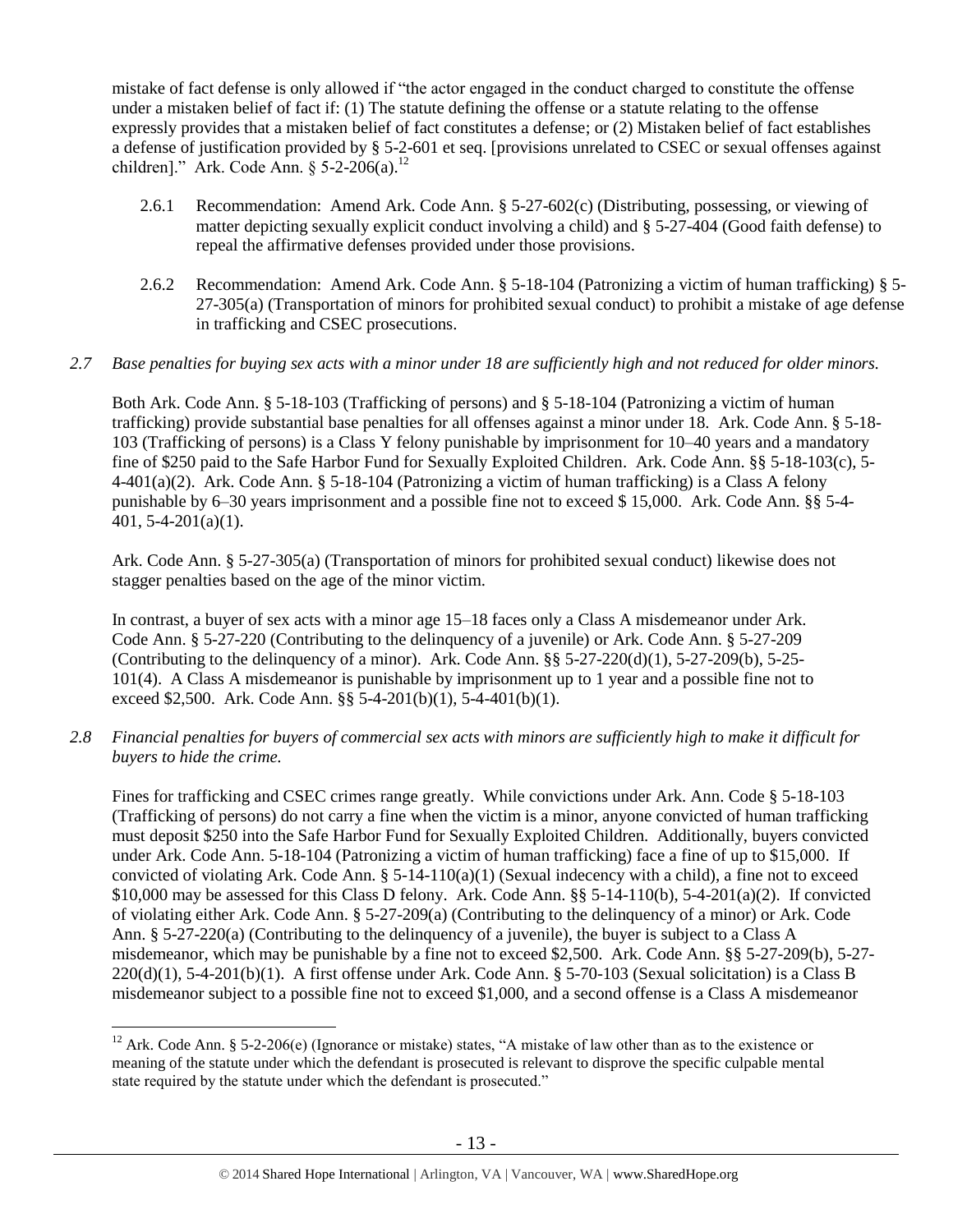with a possible fine not to exceed \$2,500. Ark. Code Ann. §§ 5-70-103(b), 5-4-201(b). Those convicted will also be ordered to pay a \$250.00 fine "deposited into the Safe Harbor Fund for Sexually Exploited Children." Ark. Ann. Code § 5-70-103(d). Additionally, if a person is convicted of "offering to pay, agreeing to pay, or paying a fee to engage in sexual activity" they will be ordered to pay a fine of 250 dollars deposited into the Safe Harbor Fund for Sexually Exploited Children. Ark. Code Ann. § 5-70-102.

If convicted of Ark. Code Ann. § 5-27-306(a) (Internet stalking of a child), potentially applicable to CSEC crimes, even if the meeting never occurs, the buyer is still guilty of a Class B felony with a possible fine not to exceed \$15,000. Ark. Code Ann.  $\S$ § 5-27-306(b)(1), 5-4-201(a)(1). If the meeting does occur, the person is guilty of a Class A felony and subject to a possible fine not to exceed \$15,000. Ark. Code Ann. §§ 5-27-  $306(b)(3)$ , 5-4-201(a)(1).

If the buyer is convicted of violating Ark. Code Ann. § 5-14-125(a)(3)(A) (Sexual assault in the second degree), the buyer is guilty of a Class B felony and is subject to a possible fine not to exceed \$15,000. Ark. Code Ann. §§ 5-14-125(a)(3), (b)(1), 5-4-201(a)(1). Ark. Code Ann. § 5-14-127(a)(1)(A) (Sexual assault in the fourth degree) is a Class D felony with a possible fine not to exceed \$10,000. Ark. Code Ann. §§ 5-14-127, (b)(1), 5-4-201(a)(2).

A buyer could also be required to pay restitution to the victim under Ark. Code Ann.  $\S$  5-4-205(a)(1) (Restitution), which states that "[a] defendant who is found guilty or who enters a plea of guilty or nolo contendere to an offense may be ordered to pay restitution." The restitution is based on the "actual economic loss caused to a victim by the offense" and if bodily injury has occurred, the restitution order may require the defendant to, among other things, "[p]ay the cost of a necessary medical or related professional service or device relating to physical, psychiatric, and psychological care, including nonmedical care and treatment rendered in accordance with a recognized method of healing; . . .[p]ay the cost of necessary physical and occupational therapy and rehabilitation; [and] . . . [r]eimburse the victim for income lost by the victim as a result of the offense," with a maximum income reimbursement of \$50,000. Ark. Code Ann. § 5-4-205(b)(1),  $(2)$ .

Buyers also face vehicle asset forfeiture pursuant to Ark. Code Ann. § 5-5-201(a)(5)<sup>13</sup> (Forfeiture, criminal conveyances) which requires anyone convicted under Ark. Code Ann. § 5-18-103 (Trafficking of persons) to forfeit "any conveyance, including an aircraft, motor vehicle, or vessel" if it is used "in the commission or attempt" of the crime. Additionally any conveyance "may be seized by any law enforcement agent upon process issued by any court having jurisdiction" when there is probable cause indicating that the conveyance was "used in the commission or attempt" of trafficking of persons, § 5-18-103. Ark. Code Ann. § 5-5-202.

Additionally, under Ark. Code Ann. § 5-5-101(a) (Disposition of contraband and seized property), "Any seized property shall be returned to the rightful owner or possessor of the seized property except contraband owned by a defendant." Pursuant to Ark. Code Ann.  $\S$  5-5-101(b)(1) contraband is defined as including the following:

(A) Article possessed under a circumstance prohibited by law;

 $\overline{a}$ 

(B) Weapon or other instrument used in the commission or attempted commission of a felony;

(C) Visual, print, or electronic medium that depicts sexually explicit conduct involving a child prohibited under § 5-27-304;

(D) Visual, print, or electronic medium that contains a sexual performance of a child prohibited under § 5-27-403;

 $13$  The text of Ark. Code Ann. § 5-5-201 included here and elsewhere in this report includes amendments made by the passage of House Bill No. 1581 during the general session and the passage of House Bill No. 2250 during the general session of the 89<sup>th</sup> Arkansas General Assembly 2013. (effective August 16, 2013).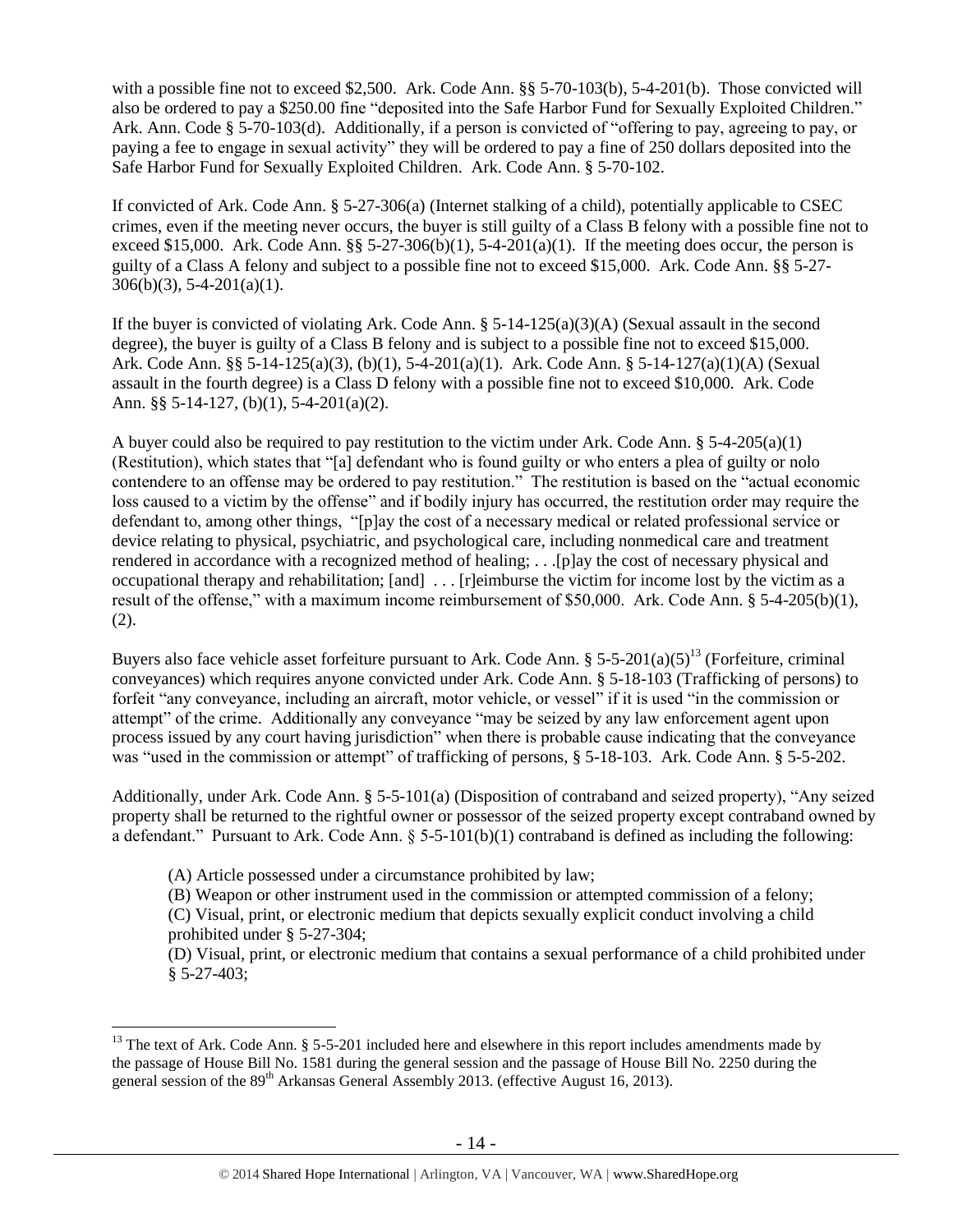(E) Item the possession of which is prohibited by § 5-27-602 [Distributing, possessing, or viewing of matter depicting sexually explicit conduct involving a child];

(F) Item the production of which is prohibited by § 5-27-603 [Computer child pornography];

(G) Item the production of which is prohibited by § 5-27-605 [Computer exploitation of a child]; or

(H) Other article designated "contraband" by law.

Contraband listed in Ark. Code Ann. § 5-5-101(b)(1)(C)-(H) shall be destroyed. Ark. Code Ann. § 5-5-  $101(c)(1)$ . Other contraband may be retained for use by law enforcement or sold, the proceeds to be used to reimburse the rightful owner or to be "paid into the general fund of the county, city, or town whose law enforcement agency performed the seizure." Ark. Code Ann. § 5-5-101(g).

Buyers are also subject to civil judgments. Under Ark. Code Ann. § 16-118-109 (Civil cause of action for victims of human trafficking), a prevailing plaintiff is entitled to attorney's fees and costs and may be awarded actual, compensatory, or punitive damages, injunctive relief, and if the defendant's acts were willful and malicious, the plaintiff may be awarded treble damages. Ark. Code Ann. § 16-118-109 (b)-(e).

# *2.9 Buying and possessing child pornography carries penalties as high as similar federal offenses.*

Two Arkansas statutes establish crimes for buying and possessing child pornography in Arkansas.

Under Ark. Code Ann.  $\S 5-27-304(a)(2)$  (Pandering or possessing visual or print medium depicting sexually explicit conduct involving a child) it is illegal to "[k]nowingly solicit, receive, purchase, exchange, possess, view, distribute, or control any visual or print medium depicting a child participating or engaging in sexually explicit conduct." A first violation of this section is a Class C felony punishable by imprisonment for 3–10 years and a possible fine not to exceed \$10,000. Ark. Code Ann. §§ 5-27-304(b)(1), 5-4-401(a)(4), 5-4- 201(a)(2). Subsequent violations are Class B felonies punishable by imprisonment for 5-20 years and a possible fine not to exceed \$15,000. Ark. Code Ann. §§ 5-27-304(b)(2), 5-4-401(a)(3), 5-4-201(a)(1).

Under Ark. Code Ann.  $\S 5-27-602(a)(2)$  (Distributing, possessing, or viewing of matter depicting sexually explicit conduct involving a child), it is illegal for someone to "knowingly: . . . (2) Possess[] or view[] through any means, including on the internet, any photograph, film, videotape, computer program or file, computer-generated image, video game, or any other reproduction that depicts a child or incorporates the image of a child engaging in sexually explicit conduct." A first offense is a Class C felony punishable by imprisonment for 3-10 years and a possible fine not to exceed \$10,000. Ark. Code Ann. §§ 5-27-  $602(b)(1)$ , 5-4-401(a)(4), 5-4-201(a)(2). Subsequent offenses are Class B felonies punishable by imprisonment for 5-20 years and a possible fine not to exceed \$15,000. Ark. Code Ann. §§ 5-27-  $602(b)(2)$ , 5-4-401(a)(3), 5-4-201(a)(1).

In comparison, a federal conviction for possession of child pornography<sup>14</sup> is generally punishable by imprisonment for 5–20 years and a fine not to exceed \$250,000.<sup>15</sup> Subsequent convictions, however, are punishable by imprisonment up to 40 years and a fine not to exceed \$250,000.<sup>16</sup>

 $\overline{a}$ <sup>14</sup> 18 U.S.C. §§ 2252(a)(2), (a)(4) (Certain activities relating to material involving the sexual exploitation of minors),  $2252A(a)(2)$ –(3) (Certain activities relating to material constituting or containing child pornography), 1466A(a), (b) (Obscene visual representations of the sexual abuse of children).

<sup>&</sup>lt;sup>15</sup> 18 U.S.C. §§ 2252(b) (stating that a conviction under subsection (a)(2) is punishable by imprisonment for 5–20 years and a fine, while a conviction under subsection (a)(4) is punishable by imprisonment up to 10 years, a fine, or both), 2252A(b)(1) (a conviction is punishable by imprisonment for 5–20 years and a fine), 1466A(a), (b) (stating that a conviction under subsection (a) is "subject to the penalties provided in section  $2252A(b)(1)$ ," imprisonment for 5–20 years and a fine, while a conviction under subsection (b) is "subject to the penalties provided in section 2252A(b)(2)," imprisonment up to 10 years, a fine, or both); *see also* 18 U.S.C §§ 3559(a)(1) (classifying all of the above listed offenses as felonies), 3571(b)(3) (providing a fine up to \$250,000 for any felony conviction).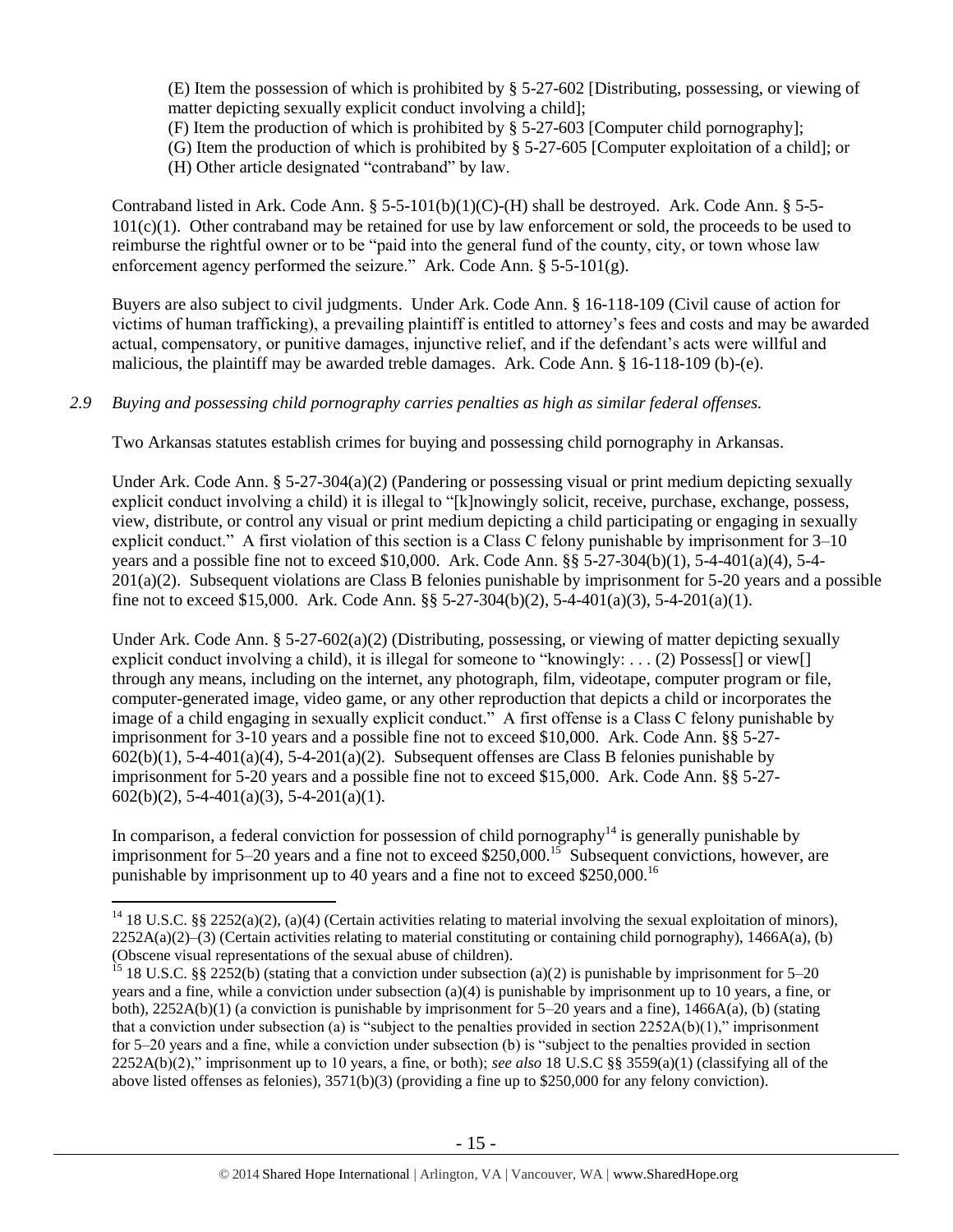*2.10 Convicted buyers of commercial sex acts with minors and child pornography are required to register as sex offenders*.

Ark. Code Ann. § 12-12-905(a)(1) applies the registration requirements to, among others, "a person who: (1) Is adjudicated guilty on or after August 1, 1997, of a sex offense, aggravated sex offense, or sexually violent offense." Ark. Code Ann. § 12-12-903(12)(A)(i) states,

"Sex offense" includes, but is not limited to:

(i) The following offenses:

- (a) Rape, § 5-14-103;
- (b) Sexual indecency with a child, § 5-14-110;
- (c) Sexual assault in the first degree, § 5-14-124;
- (d) Sexual assault in the second degree, § 5-14-125;
- (e) Sexual assault in the third degree, § 5-14-126;
- (f) Sexual assault in the fourth degree, § 5-14-127;

(k) Pandering or possessing visual or print medium depicting sexually explicit conduct involving a child, § 5-27-304;

(w) Distributing, possessing, or viewing of matter depicting sexually explicit conduct involving a child, § 5-27-602;

(x) Internet stalking of a child, § 5-27-306;

. . . . (bb) Sexually grooming a child, § 5-27-307;

. . . .

 $\overline{a}$ 

. . .

. . .

However, Ark. Code Ann. § 5-18-103 (Trafficking of persons), § 5-18-104 (Patronizing a victim of human trafficking), Ark. Code Ann. § 5-70-103 (Sexual solicitation), Ark. Code Ann. § 5-27-220 (Contributing to the delinquency of a juvenile), and Ark. Code Ann. § 5-27-209 (Contributing to the delinquency of a minor) are not specifically mentioned as sex offenses. Ark. Code Ann. § 12-12-903(12)(A). Those crimes not enumerated are nevertheless not specifically excluded because "[t]he sentencing court has the authority to order the registration of any offender shown in court to have attempted to commit or to have committed a sex offense even though the offense is not enumerated in subdivision  $(12)(A)(i)$  of this section" unless the state assembly "expresses its intent not to consider the offense to be a true sex offense for the purposes of this subchapter." Ark. Code Ann. § 12-12-903(12)(B).

2.10.1 Recommendation: Amend Ark. Code Ann. § 12-12-903 (Definitions) to include the crimes of Ark. Code Ann. § 5-18-103 (Trafficking of persons), § 5-18-104 (Patronizing a victim of human trafficking), Ark. Code Ann. § 5-70-103 (Sexual solicitation) when the person solicited is a minor, § 5-27-305(a) (Transportation of minors for prohibited sexual conduct), Ark. Code Ann. § 5-27-220 (Contributing to the delinquency of a juvenile), and Ark. Code Ann. § 5-27- 209 (Contributing to the delinquency of a minor) when commercial sexual exploitation of a

<sup>&</sup>lt;sup>16</sup> 18 U.S.C. §§ 2252(b) (stating if a person has a prior conviction under subsection (a)(2), or a list of other statutes, a conviction is punishable by a fine and imprisonment for 15–40 years, but if a person has a prior conviction under subsection (a)(4), or a list of other statutes, a conviction is punishable by a fine and imprisonment for  $10-20$  years),  $2252A(b)(1)$  (stating if a person has a prior conviction under subsection (a)(2), (a)(3), or a list of other statutes, a conviction is punishable by a fine and imprisonment for 15–40 years), 1466A(a), (b) (stating that the penalty scheme for section 2252A(b) applies); *see also* 18 U.S.C §§ 3559(a)(1) (classifying all of the above listed offenses as felonies), 3571(b)(3) (providing a fine up to \$250,000 for any felony conviction).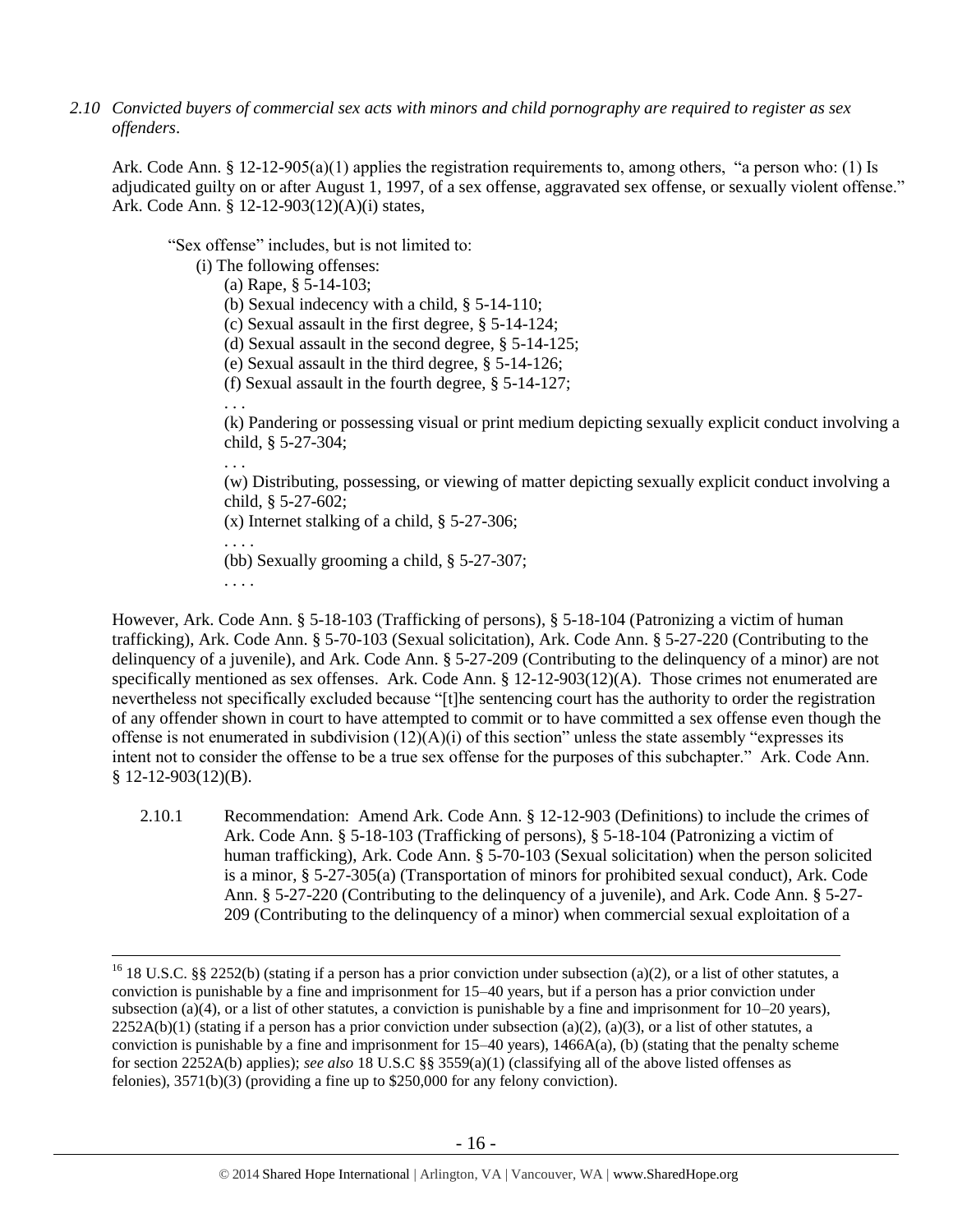child is involved, to avoid relying on the discretion of the court and ensure that all buyers involved in these crimes are required to register as sex offenders.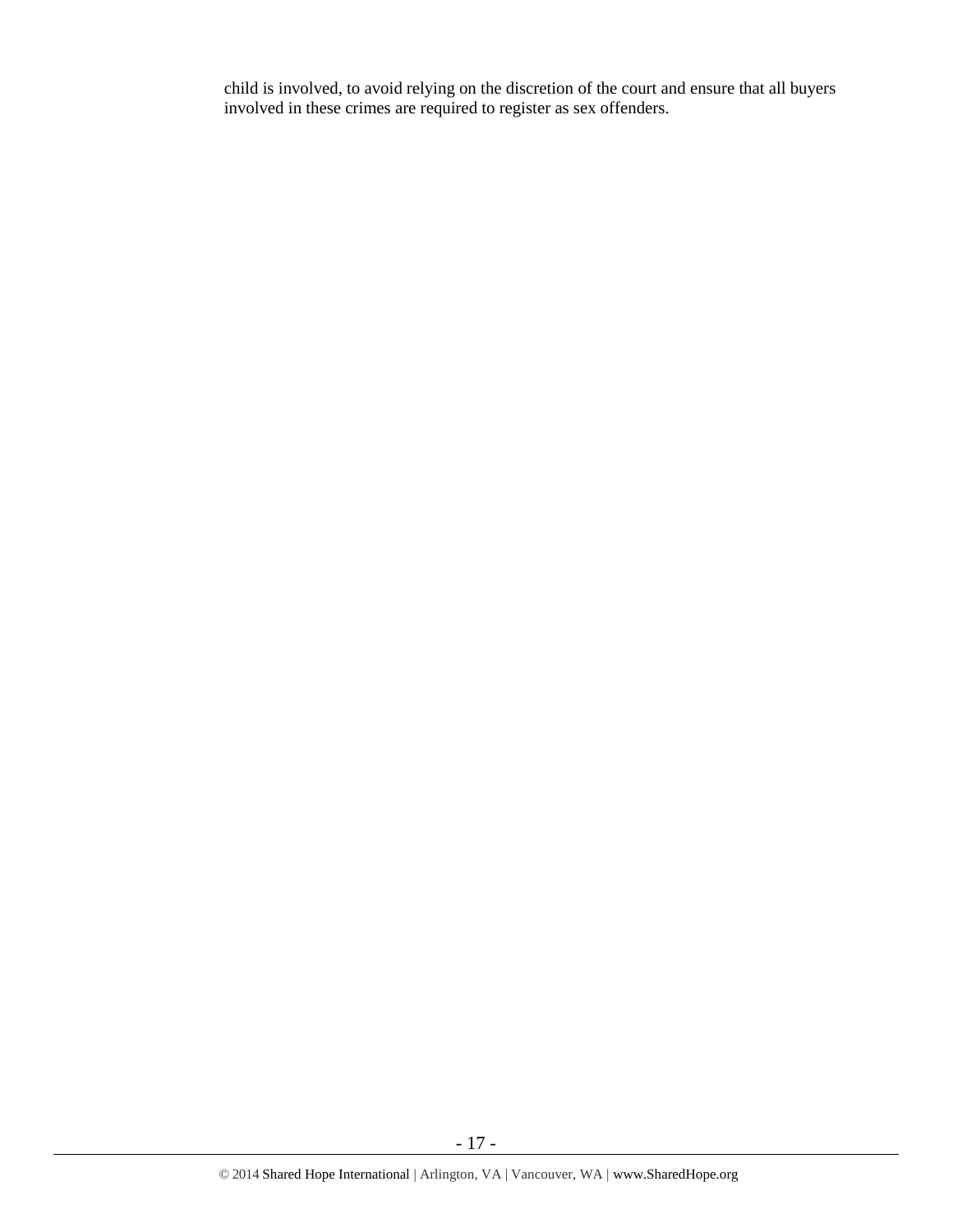#### **FRAMEWORK ISSUE 3: CRIMINAL PROVISIONS FOR TRAFFICKERS**

# *Legal Components:*

- *3.1 Penalties for trafficking a child for sexual exploitation are as high as federal penalties.*
- *3.2 Creating and distributing child pornography carries penalties as high as similar federal offenses*.
- *3.3 Using the Internet to lure, entice, recruit, or sell commercial sex acts with a minor is a separate crime or results in an enhanced penalty for traffickers.*
- *3.4 Financial penalties for traffickers, including asset forfeiture, are sufficiently high*.
- *3.5 Convicted traffickers are required to register as sex offenders.*
- *3.6 Laws relating to termination of parental rights for certain offenses include sex trafficking or commercial sexual exploitation of children (CSEC) offenses in order to remove the children of traffickers from their control and potential exploitation.*

*\_\_\_\_\_\_\_\_\_\_\_\_\_\_\_\_\_\_\_\_\_\_\_\_\_\_\_\_\_\_\_\_\_\_\_\_\_\_\_\_\_\_\_\_\_\_\_\_\_\_\_\_\_\_\_\_\_\_\_\_\_\_\_\_\_\_\_\_\_\_\_\_\_\_\_\_\_\_\_\_\_\_\_\_\_\_\_\_\_\_\_\_\_\_*

# *Legal Analysis:*

*3.1 Penalties for trafficking a child for sexual exploitation are as high as federal penalties.*<sup>17</sup>

"Trafficking of persons" is defined as a person who "recruits, entices, solicits, isolates, harbors, transports, provides, maintains, or obtains a minor for commercial sexual activity." Ark. Code Ann. § 5-18-103(4). Commercial sexual activity is defined in Ark. Code Ann. § 5-18-102 (definitions) as a "sexual act or sexually explicit performance for which anything of value is given, promised, or received…" Ark. Code Ann. 5-18- 102(1). When the victim is a minor, Ark. Code Ann. § 5-18-103 (Trafficking of persons) is a Class Y felony punishable by imprisonment for 10-40 years; life. Ark. Code Ann. §§ 5-18-103(c), 5-4-401(a)(2), 5-4- 201(a)(1). Additionally 250 dollars will be paid and deposited to the Safe Harbor Fund for Sexually Exploited Children. Ark. Code Ann. § 5-18-103(d). Pursuant to Ark. Code Ann. § 16-93-618<sup>18</sup> (Parole) a person who was found guilty, or pled guilty, to "trafficking persons a Class Y felony,  $\S$  5-18-103" may not be eligible for parole or community correction transfer until the guilty party has served 70 percent of their sentence.

Additionally, a trafficker could be charged with violating Ark. Code Ann. § 5-70-104(a)(2) (Promoting prostitution in the first degree) "if he or she knowingly: . . . (2) Advances prostitution or profits from prostitution of a person less than eighteen (18) years of age." As a Class D felony, this crime is punishable by imprisonment not to exceed 6 years and a possible fine not to exceed \$10,000. Ark. Code Ann. §§ 5-4-  $401(a)(5)$ , 5-4-201(a)(2). Similarly, a trafficker could be charged with Ark. Code Ann. § 5-27-305(a) (Transportation of minors for prohibited sexual conduct). This crime is a Class A felony punishable by imprisonment for 6–30 years and a possible fine not to exceed \$15,000. Ark. Code Ann. §§ 5-27-305(b), 5-4-  $401(a)(2)$ , 5-4-201(a)(1). A first time conviction under Ark. Code Ann. § 5-27-402(a) (Employing or consenting to the use of a child in a sexual performance) is a Class C felony punishable by imprisonment for 3- 10 years and a possible fine not to exceed \$10,000. Ark. Code Ann. §§ 5-27-402(c)(1), 5-4-401(a)(4), 5-4- 201(a)(2). Subsequent offenses are Class B felonies punishable by imprisonment for 5-20 years and a possible fine not to exceed \$15,000. Ark. Code Ann. §§ 5-27-402(c)(2), 5-4-401(a)(3), 5-4-201(a)(1).

Additional criminal statutes could be employed to prosecute traffickers. Under Ark. Code Ann. § 5-74- 104 (Engaging in a continuing criminal gang, organization, or enterprise), a trafficker can be charged with engaging in a continuing criminal gang in the first degree if he "(A) Commits or attempts to commit or solicits to commit a felony predicate criminal offense; and (B) That offense is part of a continuing series of two (2) or more predicate criminal offenses that are undertaken by that person in concert with two (2)

 $\overline{a}$ 

<sup>17</sup> *See* discussion of relevant provisions *supra* Section 1.2.

<sup>18</sup> *See supra* note 34.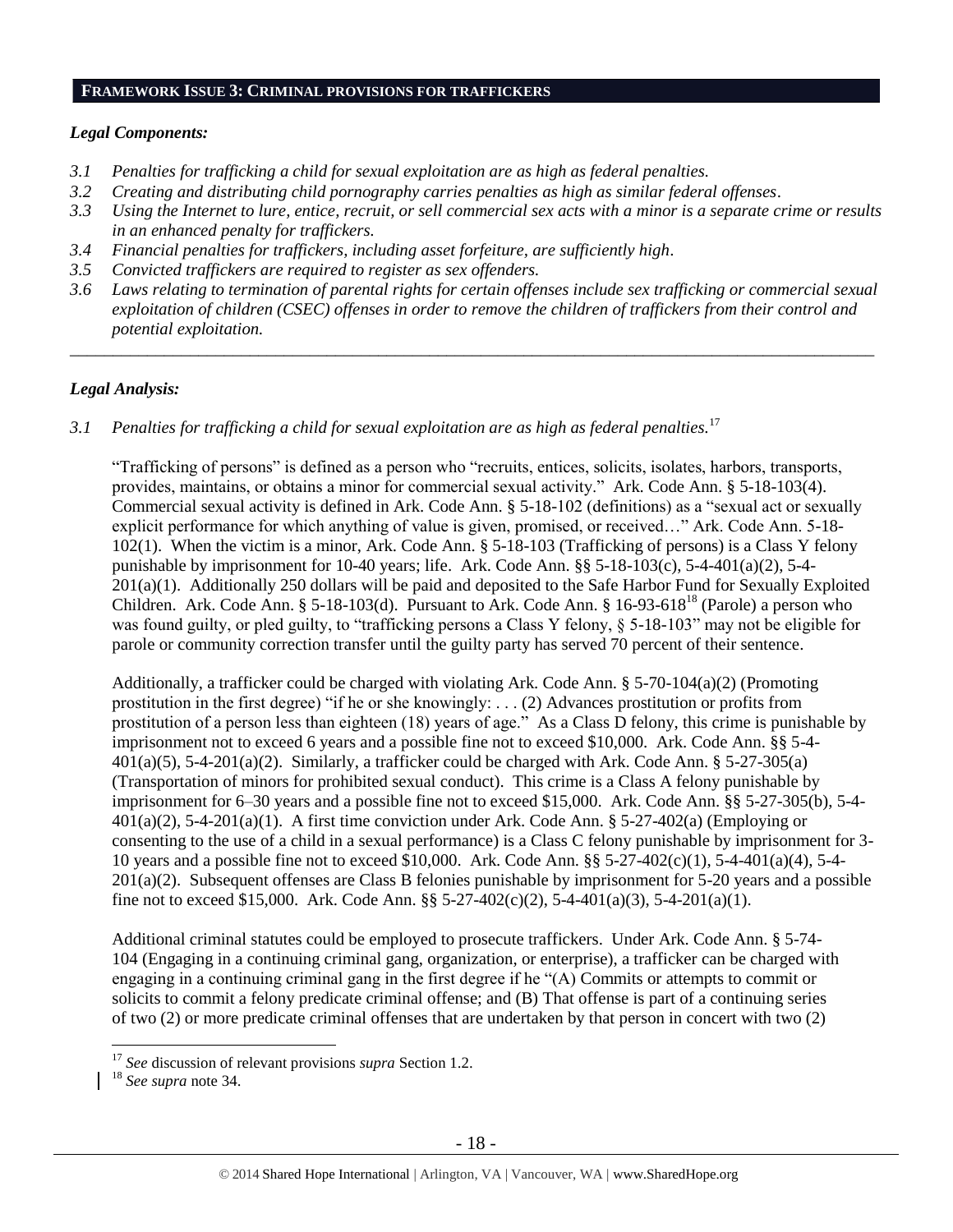or more other persons with respect to whom that person occupies a position of organizer, a supervisory position, or any other position of management." Ark. Code Ann. § 5-74-104(a)(1). A "predicate criminal offense" that can be used to bring an action under this chapter includes a "crime of pecuniary gain," which is defined as "any violation of Arkansas law that results, or was intended to result, in the defendant receiving income, benefit, property, money, or anything of value." Ark. Code Ann. § 5-74-103(1), (4). If guilty of this crime as an organizer, the individual "is guilty of a felony two (2) classifications higher than the classification of the highest underlying predicate offense." Ark. Code Ann. § 5-74-104(a)(2). If the underlying offense is Class A felony or Class Y felony, it becomes a Class Y felony. Ark. Code Ann. § 5-74-104(c). A person who is guilty of a violation of this crime but is not the organizer, is guilty in the second degree and the offense is classified only one degree higher than the predicate offense. Ark. Code Ann. § 5-74-104(b).

Additionally, a trafficker could be charged with Ark. Code Ann. § 5-74-203(a) (Soliciting or recruiting a minor to join or to remain a member of a criminal gang, organization, or enterprise). This crime occurs when a person "by intimidation or duress causes, aids, abets, encourages, solicits, or recruits a minor to become or to remain a member of any group that the person knows to be a criminal gang, organization, or enterprise that falls into the definition and intent" of the subchapter on "Recruiting Gang Members." A "criminal gang, organization, or enterprise" is defined in Ark. Code Ann. § 5-74-202(3) as "any group of three (3) or more individuals who commit a continuing series of two (2) or more predicate criminal offenses that are undertaken in concert with each other." A trafficker's operation can be considered a criminal gang, organization, or enterprise because "predicate criminal offenses" include "crimes of pecuniary gain," which are defined as "any violation of Arkansas law that results, or was intended to result, in the defendant's receiving income, benefit, property, money, or anything of value." Ark. Code Ann. § 5-74-202(1), (4). The crime is punishable as a Class B felony with imprisonment for 5–20 years and a possible fine not to exceed \$15,000. Ark. Code Ann. §§ 5-74-203(b),  $5-4-401(a)(3)$ ,  $5-4-201(a)(1)$ .

A trafficker could also be charged with Ark. Code Ann. § 5-27-307 (Sexually grooming a child), which is a Class D felony punishable by imprisonment of no more than 6 years. Ark. Code Ann. 5-4-401. Under Ark. Code Ann. § 5-27-307 a person is guilty of sexually grooming a child when he "knowingly disseminates to a child thirteen (13) years of age or younger with or without consideration a visual or print medium depicting sexually explicit conduct" with the purpose of "enticing, inducing, or grooming the minor" to engage in sexual intercourse, sexually explicit conduct, or deviate sexual activity. Ark. Code Ann. § 5-27-307.

A trafficker could be charged with Ark. Code Ann. § 5-42-204 (Criminal use of property or laundering criminal proceeds), which creates a Class C felony punishable by imprisonment for 3–10 years and a possible fine not to exceed \$10,000 when a person "[u]ses or makes available for use any property in which he or she has any ownership or lawful possessory interest to facilitate a predicate criminal offense." Ark. Code Ann. §§ 5-42-204(a)(2), (b), 5-4-401(a)(4), 5-4-201(a)(2). A "predicate criminal offense" is defined as "any violation of Arkansas law that is a crime of violence or a crime of pecuniary gain." Ark. Code Ann. § 5-42-203(7). "Crime of violence is defined as "any violation of Arkansas law in which a person purposely or knowingly causes, or threatens to cause, death or physical injury to another person, specifically including rape," and "crime of pecuniary gain" is defined as "any violation of Arkansas law that results, or was intended to result, in the defendant receiving income, benefit, property, money, or anything of value," and thus includes crimes by which a trafficker intends to make a profit. Ark. Code Ann. § 5-42-203(3), (7).

In comparison, if the victim is under the age of 14, a conviction under the Trafficking Victims Protection Act (TVPA) for child sex trafficking is punishable by 15 years to life imprisonment and a fine not to exceed \$250,000. 18 U.S.C. §§ 1591(b)(1), 3559(a)(1), 3571(b)(3). If the victim is between the ages of 14–17, a conviction is punishable by 10 years to life imprisonment and a fine not to exceed \$250,000. 18 U.S.C.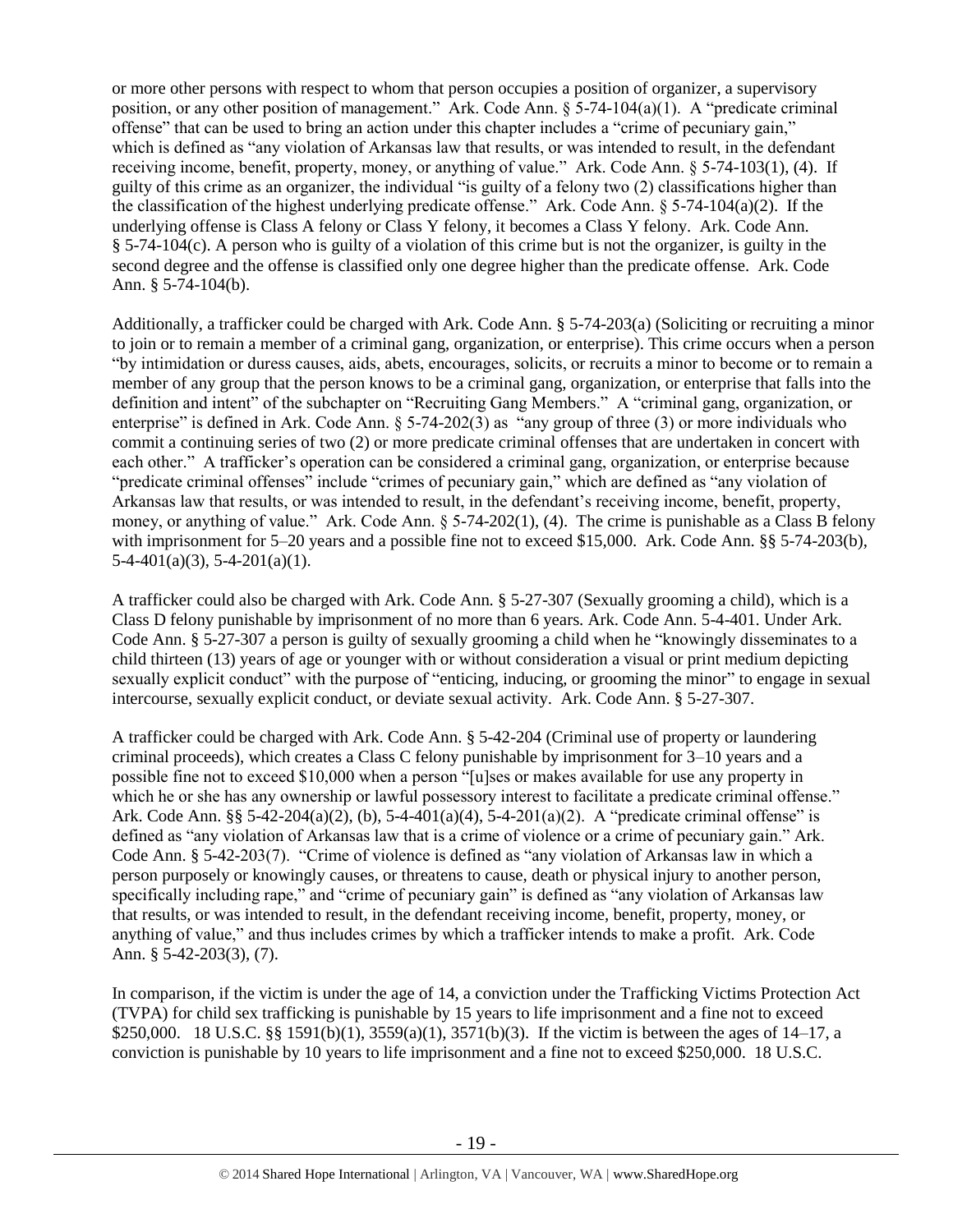§§ 1591(b)(2), 3559(a)(1), 3571(b)(3). A conviction is punishable by mandatory life imprisonment, however, if the trafficker has a prior conviction for a federal sex offense<sup>19</sup> against a minor.

# *3.2 Creating and distributing child pornography carries penalties as high as similar federal offenses*.

A person is guilty of the violating Ark. Code Ann. § 5-27-303(a) (Engaging children in sexually explicit conduct for use in visual or print medium), a CSEC offense, if he is over the age of 18 and he "employs, uses, persuades, induces, entices, or coerces any child to engage in or who has a child assist any other person to engage in any sexually explicit conduct for the purpose of producing any visual or print medium depicting sexually explicit conduct." A first offense is a Class B felony punishable by imprisonment for 5–20 years and a possible fine not to exceed \$15,000. Ark. Code Ann. §§ 5-27-303(a)(1), 5-4-401(a)(3), 5-4-201(a)(1). Subsequent offenses are Class A felonies punishable by imprisonment for 6-30 years and a possible fine not to exceed \$15,000. Ark. Code Ann. §§ 5-27-303(a)(2), 5-4-401(a)(2), 5-4-201(a)(1).

Other pornography crimes applicable to a trafficker include the following:

- 1. Ark. Code Ann. § 5-27-304(a)(2) (Pandering or possessing visual or print medium depicting sexually explicit conduct involving a child) makes it illegal to "[w]ith knowledge of the character of the visual or print medium involved, . . . [k]nowingly solicit, receive, purchase, exchange, possess, view, distribute, or control any visual or print medium depicting a child participating or engaging in sexually explicit conduct." A first violation of this section is a Class C felony punishable by imprisonment for 3-10 years and a possible fine not to exceed \$10,000. Ark. Code Ann. §§ 5-27-304(b)(1), 5-4-401(a)(4), 5-4-201(a)(2). Subsequent violations are Class B felonies punishable by imprisonment for 5–20 years and a possible fine not to exceed \$15,000. Ark. Code Ann. §§ 5-27-304(b)(2), 5-4-401(a)(3), 5-4-201(a)(1).
- 2. Under Ark. Code Ann. § 5-27-403(a) (Producing, directing, or promoting a sexual performance by a child) it is a crime for a person "knowing the character and content of the material, to produce, direct, or promote a performance that includes sexual conduct by a child under eighteen (18) years of age." As a Class B felony this crime is punishable by imprisonment for 5–20 years and a possible fine not to exceed \$15,000. Ark. Code Ann. §§ 5-27-403(b), 5-4-401(a)(3), 5-4-201(a)(1).
- 3. Pursuant to Ark. Code Ann. § 5-27-602(a)(1) (Distributing, possessing, or viewing of matter depicting sexually explicit conduct involving a child), a person is guilty of a Class C felony punishable by imprisonment for 3-10 years and a possible fine not to exceed \$10,000 for a first offense, when he "[r]eceives for the purpose of selling or knowingly sells, procures, manufactures, gives, provides, lends, trades, mails, delivers, transfers, publishes, distributes, circulates, disseminates, presents, exhibits, advertises, offers, or agrees to offer through any means, including the internet, any photograph, film, videotape, computer program or file, video game, or any other reproduction or reconstruction that depicts a child or incorporates the image of a child engaging in sexually explicit conduct." Ark. Code Ann. §§ 5-27-602(a)(1), (b)(1), 5-4-401(a)(4), 5-4-201(a)(2). Subsequent offenses are Class B felonies punishable by imprisonment for 5–20 years and a possible fine not to exceed \$15,000. Ark. Code Ann. §§ 5-27-602(b)(2), 5-4-401(a)(3), 5-4-201(a)(1).

In comparison, if the victim is under the age of 14, a conviction under the TVPA for child sex trafficking is punishable by 15 years to life imprisonment and a fine not to exceed \$250,000. 18 U.S.C. §§ 1591(b)(1),  $3559(a)(1)$ ,  $3571(b)(3)$ . If the victim is between the ages of  $14-17$ , a conviction is punishable by 10 years to life imprisonment and a fine not to exceed \$250,000. 18 U.S.C. §§ 1591(b)(2), 3559(a)(1), 3571(b)(3). A conviction is punishable by mandatory life imprisonment, however, if the trafficker has a prior conviction for a federal sex offense<sup>20</sup> against a minor. Additionally, a federal conviction for distribution of child pornography<sup>21</sup> is generally

 $\overline{a}$ 

<sup>19</sup> *See supra* note [9.](#page-10-0)

<sup>20</sup> *See supra* note [9.](#page-10-0)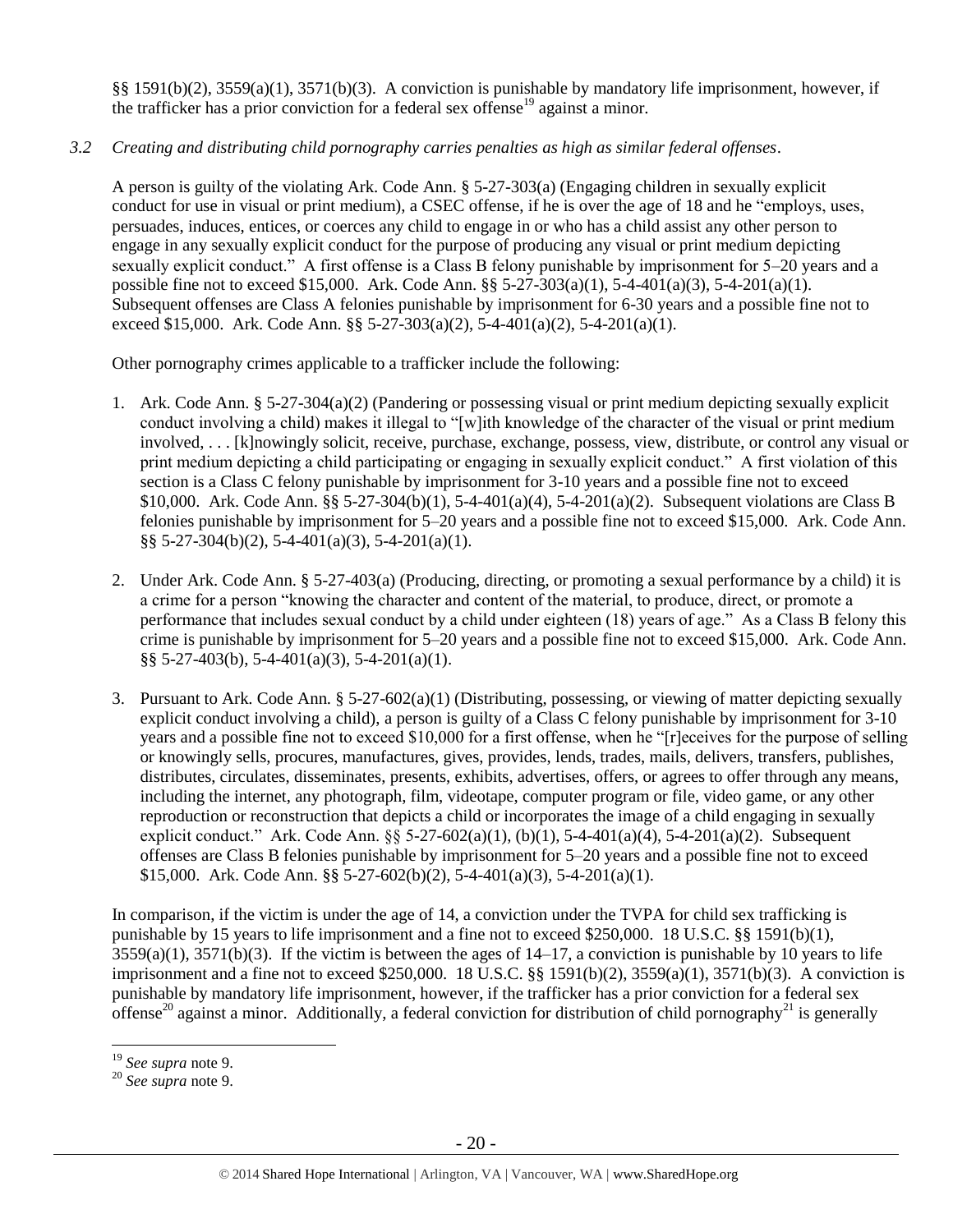punishable by imprisonment for  $5-20$  years and a fine not to exceed \$250,000.<sup>22</sup> Subsequent convictions, however, are punishable by imprisonment up to 40 years and a fine not to exceed  $$250,000.<sup>23</sup>$ 

# *3.3 Using the Internet to lure, entice, recruit, or sell commercial sex acts with a minor is a separate crime or results in an enhanced penalty for traffickers.*

Ark. Code Ann. § 5-27-306(a) (Internet stalking of a child) makes it a crime if a person over 21 "knowingly uses a computer online service, internet service, or local internet bulletin board service to: . . . (3) Compile, transmit, publish, reproduce, buy, sell, receive, exchange, or disseminate the name, telephone number, electronic mail address, residence address, picture, physical description, characteristics, or any other identifying information on a child fifteen (15) years of age or younger in furtherance of an effort to arrange a meeting with the child for the purpose of engaging in: (A) Sexual intercourse; (B) Sexually explicit conduct; or (C) Deviate sexual activity." If the person merely "attempts to arrange a meeting," this crime is a Class B felony punishable by imprisonment for 5-20 years and a possible fine not to exceed \$15,000. Ark. Code Ann. §§ 5-27-306(b)(1),  $5-4-401(a)(3)$ ,  $5-4-201(a)(1)$ . If the meeting actually occurs, even if sexual activity does not occur, the person is guilty of a Class A felony punishable by imprisonment for 6–30 years and a possible fine not to exceed \$15,000. Ark. Code Ann.  $\S$ § 5-27-306(b)(3), 5-4-401(a)(2), 5-4-201(a)(1).

# *3.4 Financial penalties for traffickers, including asset forfeiture, are sufficiently high*.

 $\overline{a}$ 

Fines exist for the various crimes with which the state could charge a trafficker. Ark. Code Ann. § 5-18-103 (Trafficking of persons) establishes a class Y felony punishable by a possible fine not to exceed \$15,000 and an additional fine of \$250 to be deposited in the Safe Harbor Fund for Sexually Exploited Children. Ark. Code Ann. §§ 5-18-103(c), (d), 5-4-201(a)(1). Ark. Code Ann. § 5-70-104 (Promoting prostitution in the first degree), establishes a Class D felony punishable by a possible fine not to exceed \$10,000. Ark. Code Ann. §§ 5-70- 104(a)(2), (b), 5-4-201(a)(2). Ark. Code Ann. § 5-27-305(a) (Transportation of minors for prohibited sexual conduct), establishes a Class A felony punishable by a possible fine not to exceed \$15,000. Ark. Code Ann. §§ 5- 27-305(b), 5-4-201(a)(1). For a first time offense of Ark. Code Ann. § 5-27-402 (Employing or consenting to the use of a child in a sexual performance), as a Class C felony, the trafficker can receive a possible fine not to exceed \$10,000. Ark. Code Ann. §§ 5-27-402 (c)(1), 5-4-201(a)(2). For subsequent offenses, a trafficker faces a Class B felony with a possible fine not to exceed \$15,000. Ark. Code Ann.  $\S$ § 5-27-402(c)(2), 5-4-201(a)(1).

When a trafficker is charged with violating Ark. Code Ann. § 5-74-203 (Soliciting or recruiting a minor to join or remain a member of a criminal gang, organization, or enterprise), a Class B felony, the

<sup>&</sup>lt;sup>21</sup> 18 U.S.C. §§ 2252(a)(1), (a)(2), (a)(3) (Certain activities relating to material involving the sexual exploitation of minors),  $2252A(a)(2)$ , (a)(3) (Certain activities relating to material constituting or containing child pornography), 1466A(a) (Obscene visual representations of the sexual abuse of children).

<sup>&</sup>lt;sup>22</sup> 18 U.S.C. §§ 2252(b) (stating that a conviction under subsection (a)(1), (a)(2), or (a)(3) is punishable by imprisonment for 5–20 years and a fine), 2252A(b)(1) (a conviction is punishable by imprisonment for 5–20 years and a fine), 1466A(a), (b) (stating that a conviction under subsection (a) is "subject to the penalties provided in section 2252A(b)(1)," imprisonment for 5–20 years and a fine, while a conviction under subsection (b) is "subject to the penalties provided in section 2252A(b)(2)," imprisonment up to 10 years, a fine, or both); *see also* 18 U.S.C §§  $3559(a)(1)$  (classifying all of the above listed offenses as felonies),  $3571(b)(3)$  (providing a fine up to \$250,000 for any felony conviction).

<sup>&</sup>lt;sup>23</sup> 18 U.S.C. §§ 2252(b) (stating if a person has a prior conviction under subsection (a)(1), (a)(2), or (a)(3) or a list of other statutes, a conviction is punishable by a fine and imprisonment for 15–40 years), 2252A(b)(1) (stating if a person has a prior conviction under subsection (a)(2), (a)(3), or a list of other statutes, a conviction is punishable by a fine and imprisonment for 15–40 years), 1466A(a), (b) (stating that the penalty scheme for section 2252A(b) applies); *see also* 18 U.S.C §§ 3559(a)(1) (classifying all of the above listed offenses as felonies), 3571(b)(3) (providing a fine up to \$250,000 for any felony conviction).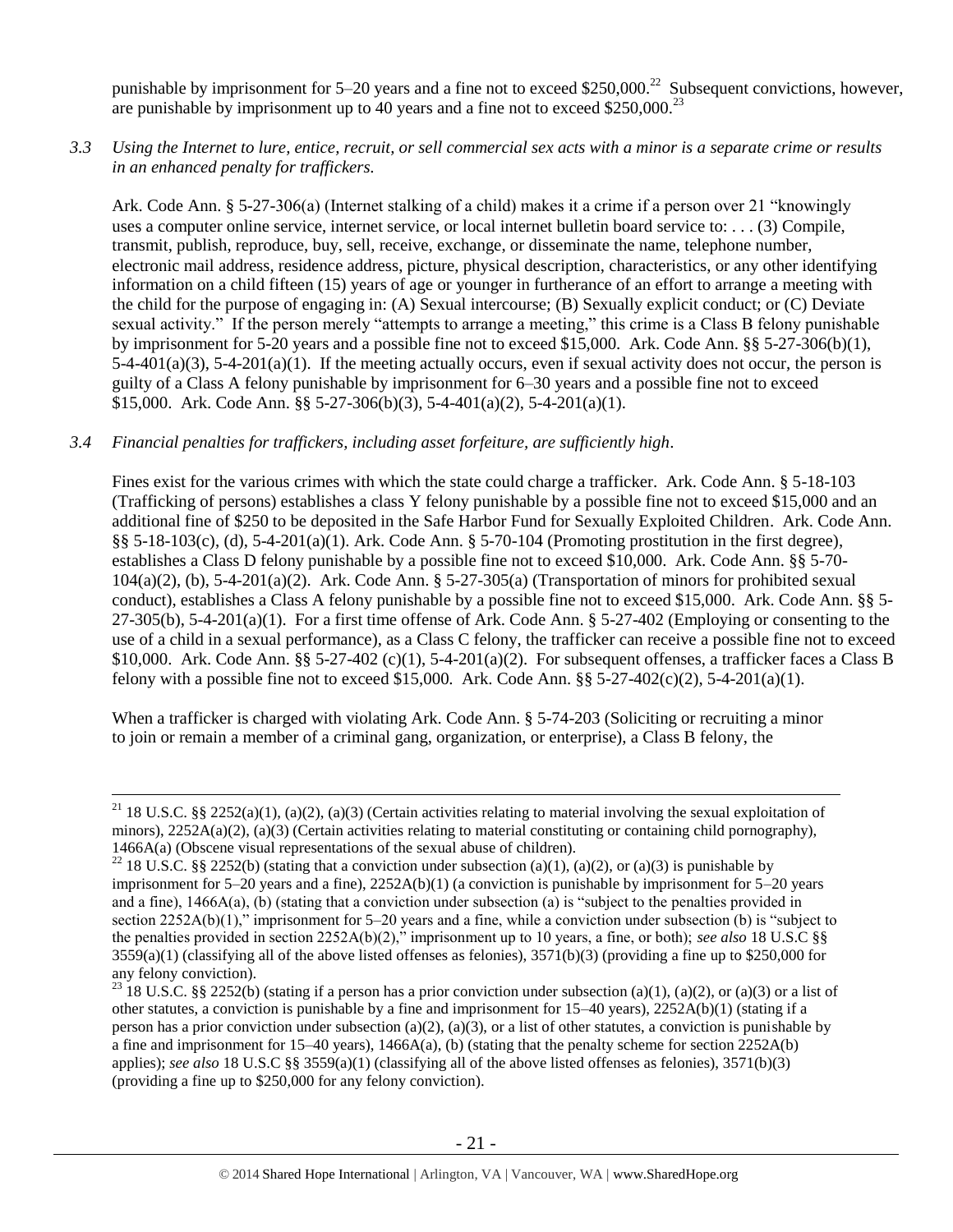trafficker could be subject to a possible fine not to exceed \$15,000. Ark. Code Ann. §§ 5-74-203(b), 5-4-  $201(a)(1)$ .

A trafficker could also be required to pay discretionary restitution to the victim under Ark. Code Ann. § 5-4- 205(a)(1)(Restitution), which states that "[a] defendant who is found guilty or who enters a plea of guilty or nolo contendere to an offense may be ordered to pay restitution." The restitution is based on the "actual economic loss caused to a victim by the offense," and if bodily injury has occurred, the restitution order may require the defendant to, among other things, "[p]ay the cost of a necessary medical or related professional service or device relating to physical, psychiatric, and psychological care, including nonmedical care and treatment rendered in accordance with a recognized method of healing; . . .[p]ay the cost of necessary physical and occupational therapy and rehabilitation; [and] ... [r]eimburse the victim for income lost by the victim as a result of the offense" with a maximum income reimbursement of \$50,000. Ark. Code Ann. § 5-4-205(b)(1), (2).

A violation of Ark. Code Ann.  $\S$  5-42-204(a)(2) (Criminal use of property or laundering criminal proceeds) occurs when a person "[u]ses or makes available for use any property in which he or she has any ownership or lawful possessory interest to facilitate a predicate criminal offense." A "predicate criminal offense" includes a "crime of pecuniary gain," which is defined as "any violation of Arkansas law that results, or was intended to result, in the defendant receiving income, benefit, property, money, or anything of value." Ark. Code Ann. § 5-42-203(3), (7). The violator may face a civil action brought by a prosecuting attorney "for damages in an amount equal to property, funds, or a monetary instrument involved in the violation as well as the proceeds acquired by any person involved in the enterprise or by reason of conduct in furtherance of the violation, together with costs incurred for resources and personnel used in the investigation and prosecution of both criminal and civil proceedings." Ark. Code Ann. § 5-  $42-204(c)(1)$ . Therefore, when a trafficker uses funds to further any offense relating to child pornography, the trafficker may become liable in a civil proceeding for damages.

Ark. Code Ann. § 5-5-201(a)(5) (Forfeiture, criminal conveyances) requires that anyone convicted of Trafficking of persons, Ark. Code Ann. § 5-18-103, will forfeit "any conveyance, including an aircraft, motor vehicle, or vessel" if it is used "in the commission or attempt" of the crime. Additionally any conveyance "may be seized by any law enforcement agent upon process issued by any court having jurisdiction" when there is probable cause that the conveyance was "used in the commission or attempt" of Trafficking of persons, § 5-18- 103. Ark. Code Ann. § 5-5-202.

Finally, a trafficker may face forfeiture of certain illegal assets. Under Ark. Code Ann. § 5-5-101(a) (Disposition of contraband and seized property), "Any seized property shall be returned to the rightful owner or possessor of the seized property except contraband owned by a defendant."

Under Ark. Code Ann. § 5-5-101(a) (Disposition of contraband and seized property), "Any seized property shall be returned to the rightful owner or possessor of the seized property except contraband owned by a defendant." Pursuant to Ark. Code Ann. §  $5-5-101(b)(1)$  contraband is defined as including the following:

(A) Article possessed under a circumstance prohibited by law;

(B) Weapon or other instrument used in the commission or attempted commission of a felony; (C) Visual, print, or electronic medium that depicts sexually explicit conduct involving a child prohibited under § 5-27-304;

(D) Visual, print, or electronic medium that contains a sexual performance of a child prohibited under § 5-27-403;

(E) Item the possession of which is prohibited by § 5-27-602 [Distributing, possessing, or viewing of matter depicting sexually explicit conduct involving a child];

(F) Item the production of which is prohibited by § 5-27-603 [Computer child pornography];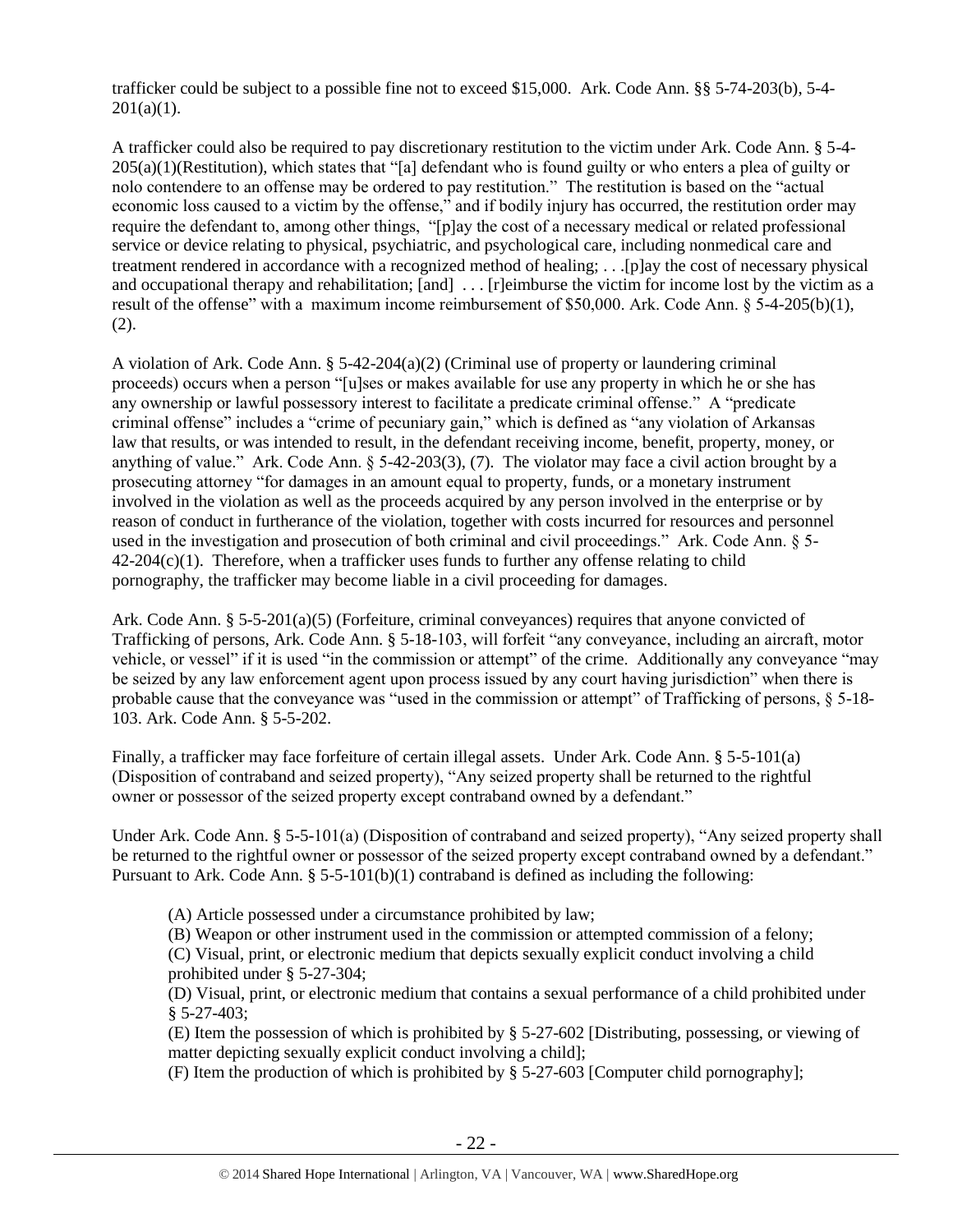(G) Item the production of which is prohibited by § 5-27-605 [Computer exploitation of a child]; or (H) Other article designated "contraband" by law.

Contraband listed in Ark. Code Ann.  $\S$  5-5-101(b)(1)(C)-(H) shall be destroyed. Ark. Code Ann.  $\S$  5-5- $101(c)(1)$ . Other contraband may be retained for use by law enforcement or sold, the proceeds to be used to reimburse the rightful owner or to be "paid into the general fund of the county, city, or town whose law enforcement agency performed the seizure." Ark. Code Ann. § 5-5-101(g).

Traffickers are also subject to civil judgments. Under Ark. Code Ann. § 16-118-109 (Civil cause of action for victims of human trafficking), a prevailing plaintiff is entitled to attorney's fees and costs and may be awarded actual, compensatory, or punitive damages, injunctive relief, and if the defendant's acts were willful and malicious, the plaintiff may be awarded treble damages. Ark. Code Ann. § 16-118-109 (b)-(e).

## *3.5 Convicted traffickers are required to register as sex offenders.*

A person who is guilty "of a sex offense, aggravated sex offense, or sexually violent offense" must register as a sex offender. Ark. Code Ann. § 12-12-905(a)(1). Ark. Code Ann. § 12-12-903(12)(A)(i) states,

"Sex offense" includes, but is not limited to:

(i) The following offenses:

. . .

(h) Engaging children in sexually explicit conduct for use in visual or print medium, § 5-27- 303;

(i) Transportation of minors for prohibited sexual conduct, § 5-27-305;

(i) Employing or consenting to the use of a child in a sexual performance,  $\S$  5-27-402;

(k) Pandering or possessing visual or print medium depicting sexually explicit conduct involving a child, § 5-27-304;

(l) Producing, directing, or promoting a sexual performance by a child, § 5-27-403;

(m) Promoting prostitution in the first degree, § 5-70-104;

. . . (q) Kidnapping pursuant to  $\S$  5-11-102(a) when the victim is a minor and the offender is not the parent of the victim;

(r) False imprisonment in the first degree and false imprisonment in the second degree, §§ 5-11- 103 and 5-11-104, when the victim is a minor and the offender is not the parent of the victim; (s) Permitting abuse of a minor, § 5-27-221;

(t) Computer child pornography, § 5-27-603;

(u) Computer exploitation of a child, § 5-27-605;

(v) Permanent detention or restraint, § 5-11-106, when the offender is not the parent of the victim;

(w) Distributing, possessing, or viewing of matter depicting sexually explicit conduct involving a child, § 5-27-602;

(x) Internet stalking of a child, § 5-27-306;

. . . . (bb) Sexually grooming a child, § 5-27-307

. . . .

A sex offense also includes "[a]n attempt, solicitation, or conspiracy to commit any of the offenses" listed above, and includes "[a]n adjudication of guilt for an offense of the law of another state, for a federal offense, for a tribal court offense, or for a military offense: (a) Which is similar to any of the offenses enumerated in subdivision (12)(A)(i) of this section; or (b) When that adjudication of guilt requires registration under another state's sex offender registration laws." Ark. Code Ann. § 12-12-903(12)(A)(ii), (iii).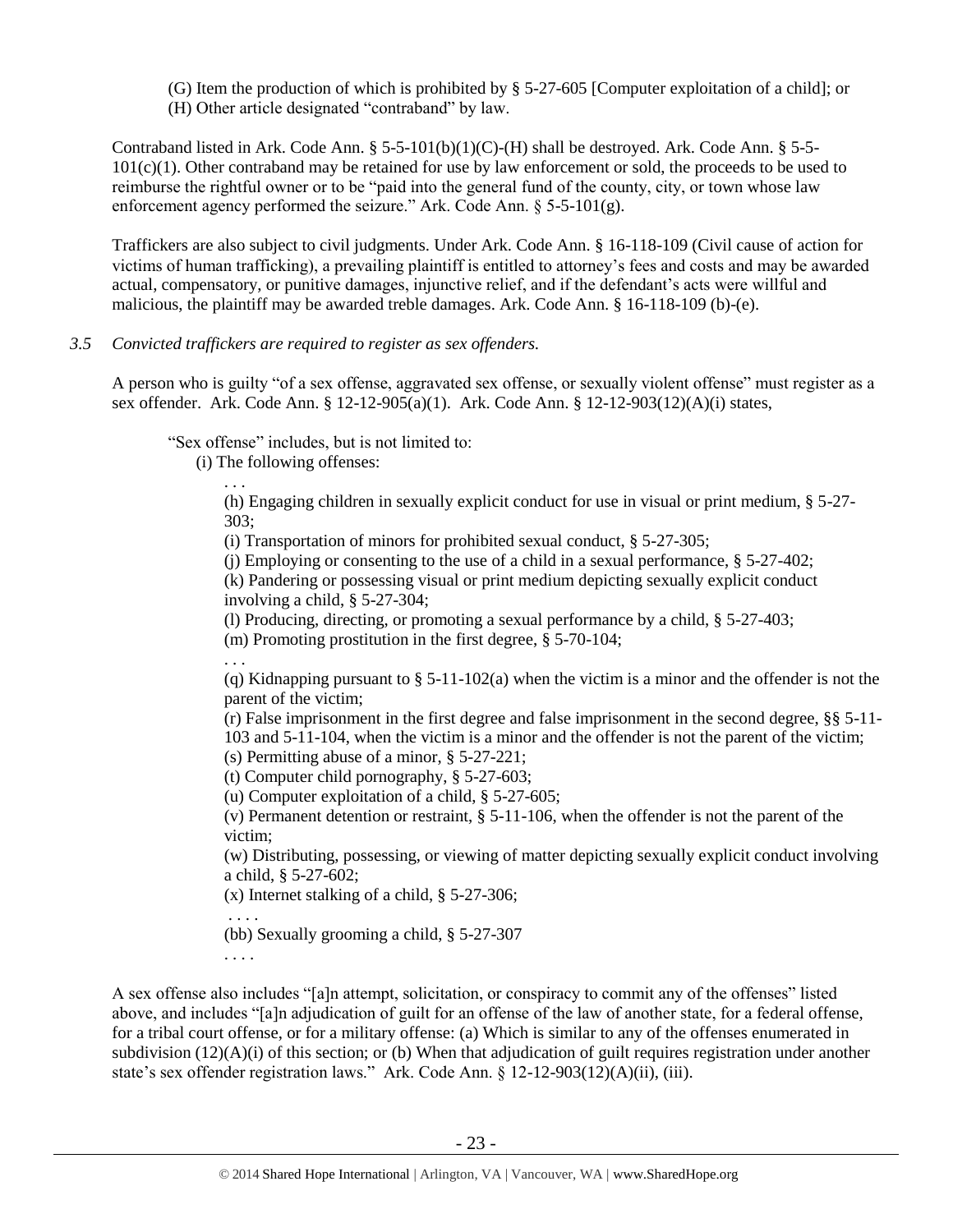The crimes of Ark. Code Ann. § 5-11-103 (Trafficking of persons), Ark. Code Ann. § 5-70-103 (Sexual solicitation), Ark. Code Ann. § 5-27-220 (Contributing to the delinquency of a juvenile) and Ark. Code Ann. § 5-27-209 (Contributing to the delinquency of a minor) are not specifically mentioned as sex offenses. Ark. Code Ann. § 12-12-903(12)(A). Those crimes not enumerated are nevertheless not specifically excluded because "[t]he sentencing court has the authority to order the registration of any offender shown in court to have attempted to commit or to have committed a sex offense even though the offense is not enumerated in subdivision (12)(A)(i) of this section" unless the state assembly "expresses its intent not to consider the offense to be a true sex offense for the purposes of this subchapter." Ark. Code Ann. § 12-12-903(12)(B).

- 3.5.1 Recommendation: Amend Ark. Code Ann. § 12-12-903 (Definitions) to include the crimes of Ark. Code Ann. § 5-11-103 (Trafficking of persons), Ark. Code Ann. § 5-70-103 (Sexual solicitation) when the person solicited is a minor, Ark. Code Ann. § 5-27-220 (Contributing to the delinquency of a juvenile), and Ark. Code Ann. § 5-27-209 (Contributing to the delinquency of a minor) when commercial sexual exploitation of a child is involved to ensure that all traffickers involved in these crimes are required to register as sex offenders.
- *3.6 Laws relating to termination of parental rights for certain offenses include sex trafficking or commercial sexual exploitation of children (CSEC) offenses in order to remove the children of traffickers from their control and potential exploitation.*

Under Ark. Code Ann. § 9-27-341(b)(3) (Termination of parental rights), to terminate parental rights permanently, the court must base its order on "a finding by clear and convincing evidence: (A) That it is in the best interest of the juvenile, including consideration of the following factors: (i) The likelihood that the juvenile will be adopted if the termination petition is granted; and (ii) The potential harm, specifically addressing the effect on the health and safety of the child, caused by returning the child to the custody of the parent, parents, or putative parent or parents." Ark Code Ann. § 9-27-341(b)(3)(B) specifies that the court must also find "clear and convincing evidence" of one of a number of grounds, including,

(vi) (a) The court has found the juvenile or a sibling dependent-neglected as a result of neglect or abuse that could endanger the life of the child, sexual abuse, or sexual exploitation, $^{24}$  any of which was perpetrated by the juvenile's parent or parents or step-parent or step-parents.

(b) Such findings by the juvenile division of circuit court shall constitute grounds for immediate termination of the parental rights of one (1) or both of the parents;

. . . .

 $\overline{a}$ 

(ix) (a) The parent is found by a court of competent jurisdiction, including the juvenile division of circuit court, to:

. . . (2) Have committed a felony battery that results in serious bodily injury to any juvenile or to have aided or abetted, attempted, conspired, or solicited to commit felony battery that results in serious bodily injury to any juvenile:

(3) (A) Have subjected any juvenile to aggravated circumstances.

(B) "Aggravated circumstances" means:

<sup>24</sup> Pursuant to Ark. Code. Ann. § 9-27-303(54) (Definitions—Arkansas Juvenile Code),

"Sexual exploitation" includes:

- (A) Allowing, permitting, or encouraging participation or depiction of the juvenile in:
	- (i) Prostitution;
	- (ii) Obscene photographing; or
	- (iii) Obscene filming; or
- (B) Obscenely depicting, obscenely posing, or obscenely posturing a juvenile for any use or purpose;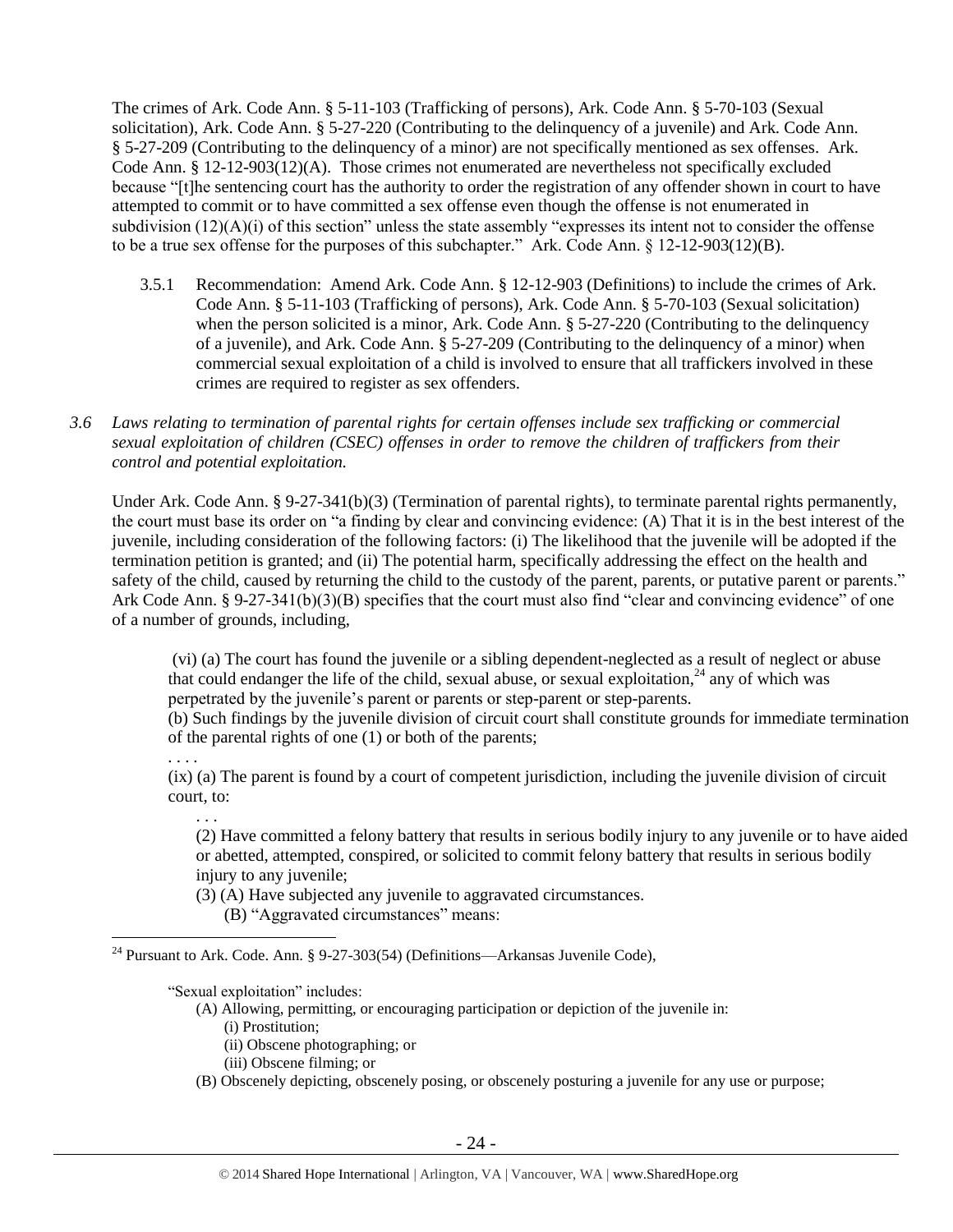(i) A juvenile has been abandoned, chronically abused, subjected to extreme or repeated cruelty, sexually abused, sexually exploited, or a determination has been or is made by a judge that there is little likelihood that services to the family will result in successful reunification; or (ii) A juvenile has been removed from the custody of the parent or guardian and placed in foster care or in the custody of another person three (3) or more times in the last fifteen (15) months; or (iii) A child or a sibling has been neglected or abused such that the abuse or neglect could endanger the life of the child;

. . . .

Under subsection (b)(3)(B)(ix)(b), "This subchapter does not require reunification of a surviving child with a parent who has been found guilty of any of the offenses listed in subdivision  $(b)(3)(B)(ix)(a)$  of this section."

3.6.1 Recommendation: Amend Ark. Code Ann. § 9-27-341(b)(3) (Termination of parental rights) to include a conviction under the human trafficking or CSEC offenses as grounds for terminating parental rights.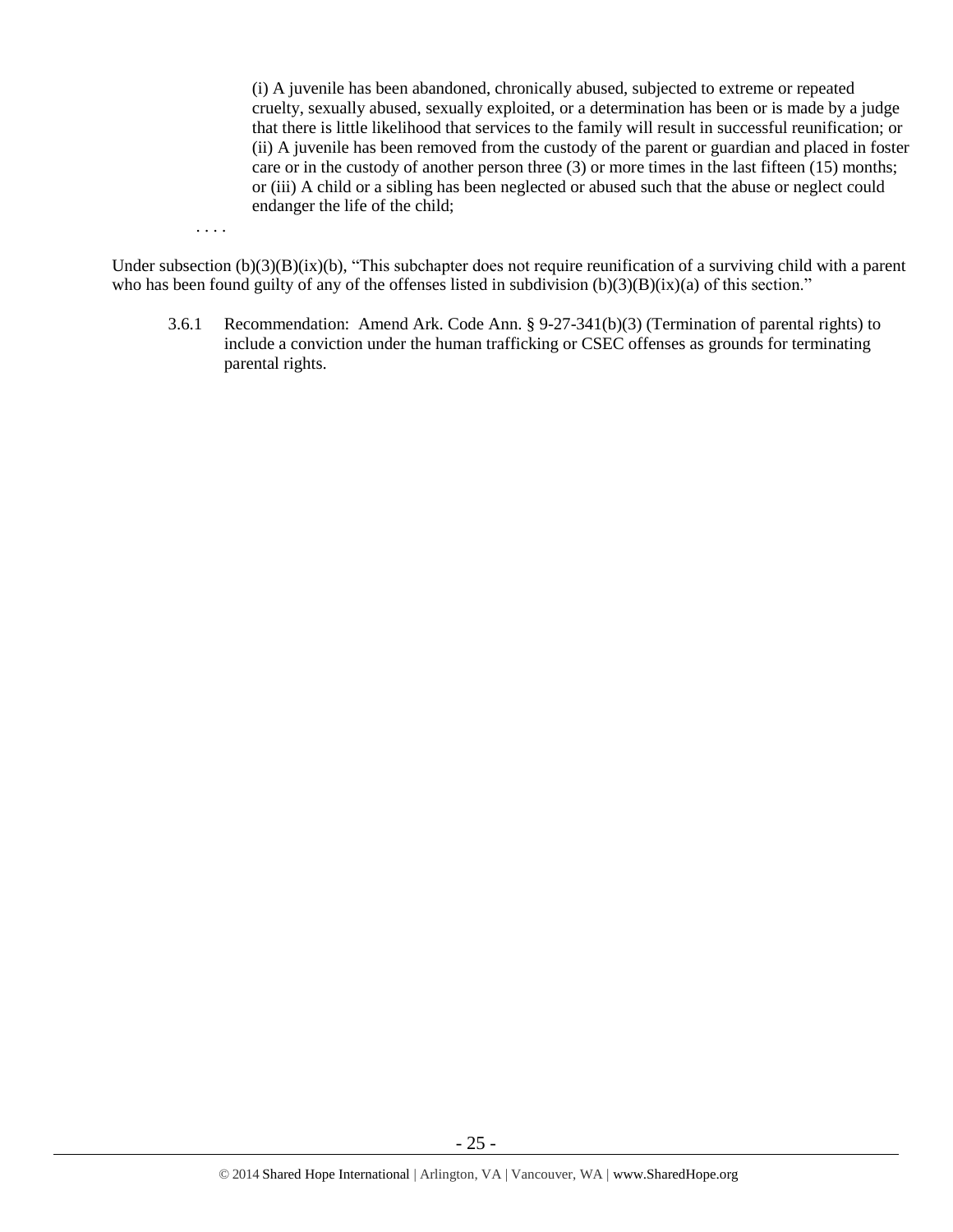## **FRAMEWORK ISSUE 4: CRIMINAL PROVISIONS FOR FACILITATORS**

# *Legal Components:*

- *4.1 The acts of assisting, enabling, or financially benefitting from child sex trafficking are included as criminal offenses in the state sex trafficking statute.*
- *4.2 Financial penalties, including asset forfeiture laws, are in place for those who benefit financially from or aid and assist in committing domestic minor sex trafficking.*

*\_\_\_\_\_\_\_\_\_\_\_\_\_\_\_\_\_\_\_\_\_\_\_\_\_\_\_\_\_\_\_\_\_\_\_\_\_\_\_\_\_\_\_\_\_\_\_\_\_\_\_\_\_\_\_\_\_\_\_\_\_\_\_\_\_\_\_\_\_\_\_\_\_\_\_\_\_\_\_\_\_\_\_\_\_\_\_\_\_\_\_\_\_\_*

- *4.3 Promoting and selling child sex tourism is illegal.*
- *4.4 Promoting and selling child pornography is illegal.*

# *Legal Analysis:*

*4.1 The acts of assisting, enabling, or financially benefitting from child sex trafficking are included as criminal offenses in the state sex trafficking statute.*

Pursuant to Ark. Code Ann. § 5-18-103 (Trafficking of persons) A person commits human trafficking when he or she "[b]enefits financially or benefits by receiving anything of value from participation in a venture under subdivision (a)(1) of this section." Since there is no provision that applies to those who facilitate the sex trafficking of minors in violation of subsection (a)(3), Ark. Code Ann. § 5-18-103 criminalizes facilitation of trafficking, but only when the trafficking has been accomplished by force, fraud or coercion..

However, organizations that facilitate human trafficking face additional penalties under Ark. Code Ann. § 5-18-105 (Human trafficking, enhanced liability) which provides, "… an organization convicted of an offense under this chapter is subject to any combination of the following: A suspension or revocation of a license, permit, or prior approval granted to the organization by a state or local government agency; A court order to dissolve or reorganize; and other relief is equitable." Organization refers to "a legal entity and includes: a corporation, company, association, firm, partnership, or joint-stock company; a foundation, institution, society, union, club, or church; or any other group of persons organized for any purpose." Ark. Code Ann. §§ 5-18-102, 5-2-501.

Facilitation is also included in Ark. Code Ann. § 5-27-305(a) (Transportation of minors for prohibited sexual conduct), which establishes a Class A felony when a person "transports, finances in whole or part the transportation of, or otherwise causes or facilitates the movement of any minor, and . . . (1) Knows or has reason to know that prostitution or sexually explicit conduct involving the minor will be commercially exploited by any person; and (2) Acts with the purpose that the minor will engage in: (A) Prostitution; or (B) Sexually explicit conduct."

In addition, the crime of facilitation is included in Ark. Code Ann.  $\S$  5-70-104(a)(2) (Promoting prostitution in the first degree), which makes it a crime when a person knowingly "[a]dvances prostitution or profits from prostitution of a person less than eighteen (18) years of age." A person "advances prostitution," when "acting other than as a prostitute or a patron of a prostitute, that person knowingly: . . . (C) Provides a person or premises for prostitution purposes; (D) Operates or assists in the operation of a house of prostitution or a prostitution enterprise; or (E) Engages in any other conduct designed to institute, aid, or facilitate an act or enterprise of prostitution." Ark. Code Ann. § 5-70-101(1)(C), (D), (E). Promoting prostitution is a Class D felony punishable by imprisonment not to exceed 6 years and a possible fine not to exceed \$10,000. Ark. Code Ann. §§ 5-70-104(b), 5-4-401(a)(5), 5-4-201(a)(2).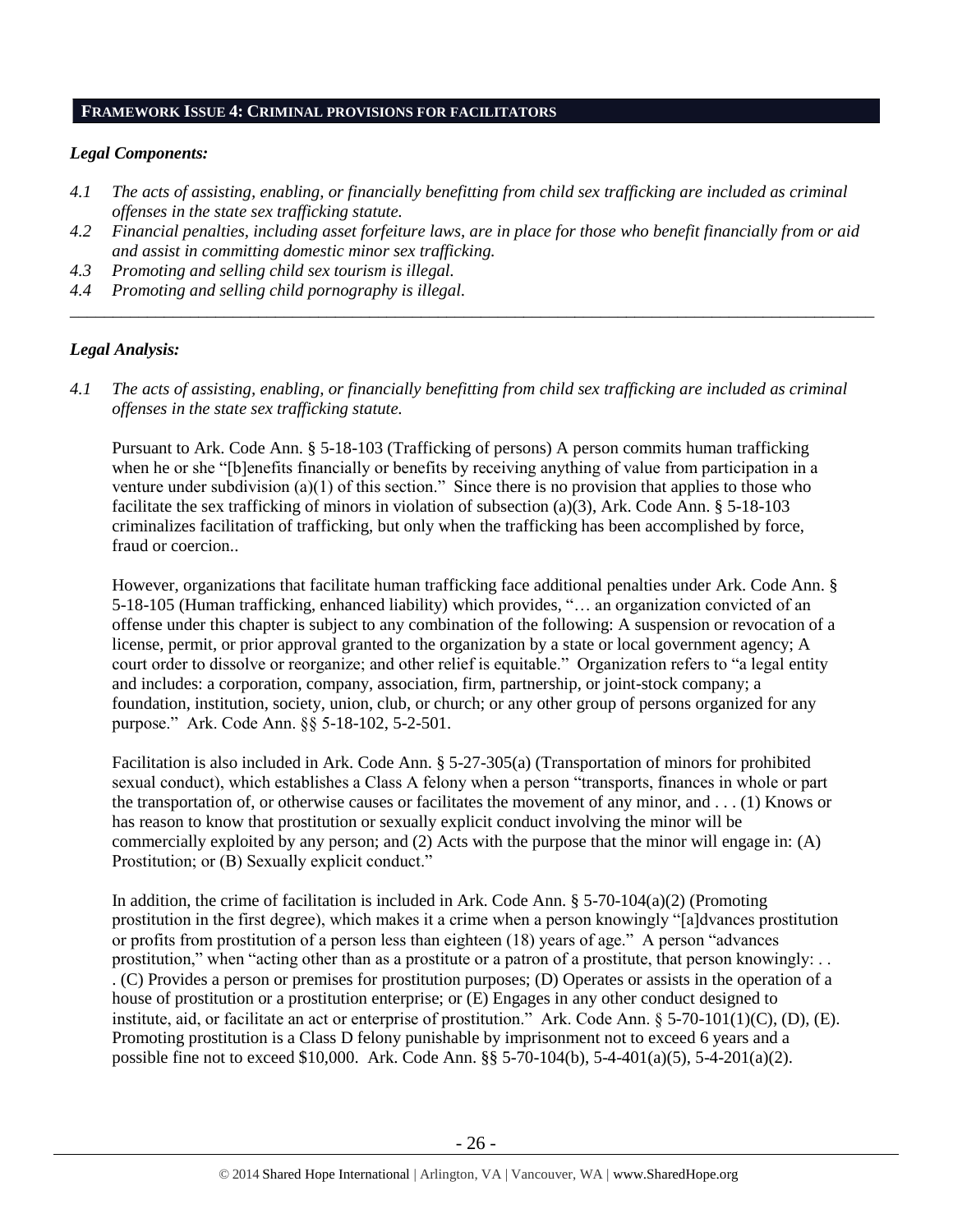4.1.1 Recommendation: Amend Ark. Code Ann. § 5-18-103 (Trafficking of persons) so that facilitators can be liable for facilitating and benefiting financially from all instances of domestic minor sex trafficking, regardless of whether force, fraud, or coercion has been used.

# *4.2 Financial penalties, including asset forfeiture laws, are in place for those who benefit financially from or aid and assist in committing domestic minor sex trafficking.*

Financial penalties against facilitators are incomplete. Only when force, fraud, or coercion is used to traffick minors, <sup>25</sup> may facilitators be convicted under Arkansas's human trafficking law. When this happens, they will be subject to financial penalties.

Facilitators convicted under Ark. Code Ann. § 5-18-103 (Trafficking of persons) face a possible fine not to exceed \$15,000. Ark. Code Ann. §§ 5-18-103(c), 5-4-401(a)(2), 5-4-201(a)(1), and if convicted under Ark. Code Ann. § 5-27-305(a) (Transportation of minors for prohibited sexual conduct), facilitators face a possible fine not to exceed \$15,000. Ark. Code Ann. §§ 5-27-305(b), 5-4-401(a)(2), 5-4-201(a)(1).

Ark. Code Ann. § 5-5-201(a)(5) (Forfeiture, criminal conveyances) requires that anyone convicted under Ark. Code Ann. § 5-18-103 (Trafficking of persons), will forfeit "any conveyance, including an aircraft, motor vehicle, or vessel" if it is used "in the commission or attempt" of the crime. Additionally any conveyance "may be seized by any law enforcement agent upon process issued by any court having jurisdiction" when there is probable cause that the conveyance was "used in the commission or attempt" of Trafficking of persons, Ark. Code Ann. §§ 5-18-103, 5-5-202.

Ark. Code Ann. § 5-18-105 (enhanced liability) provides that in addition to any other statutory provision:

… an organization convicted of an offense under this chapter is subject to any combination of the following:

(1) A suspension or revocation of a license, permit, or prior approval granted to the organization by a state or local government agency;

(2) A court order to dissolve or reorganize; and

(3) other relief as is equitable.

 $\overline{a}$ 

Organization refers to "a legal entity and includes: a corporation, company, association, firm, partnership, or joint-stock company; a foundation, institution, society, union, club, or church; or any other group of persons organized for any purpose." Ark. Code Ann. §§ 5-18-102(9), 5-2-501.

Under Ark. Code Ann. § 5-5-101(a) (Disposition of contraband and seized property), "Any seized property shall be returned to the rightful owner or possessor of the seized property except contraband owned by a defendant." Pursuant to Ark. Code Ann. § 5-5-101(b)(1) contraband is defined as including the following:

(A) Article possessed under a circumstance prohibited by law;

(B) Weapon or other instrument used in the commission or attempted commission of a felony;

(C) Visual, print, or electronic medium that depicts sexually explicit conduct involving a child prohibited under § 5-27-304;

(D) Visual, print, or electronic medium that contains a sexual performance of a child prohibited under § 5-27-403;

(E) Item the possession of which is prohibited by § 5-27-602 [Distributing, possessing, or viewing of matter depicting sexually explicit conduct involving a child];

<sup>&</sup>lt;sup>25</sup> See supra section 4.1 for a discussion of limitations on facilitator liability.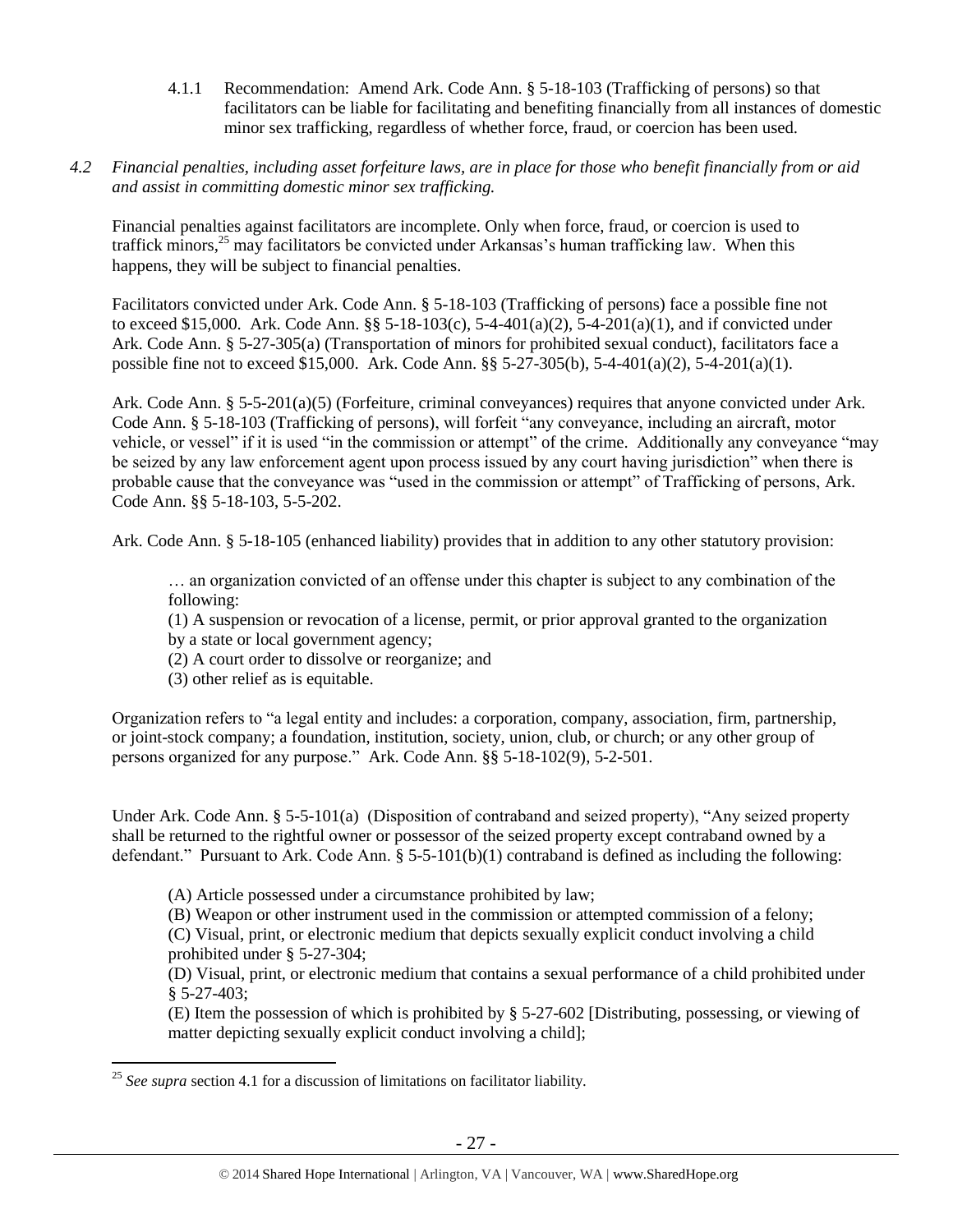- (F) Item the production of which is prohibited by § 5-27-603 [Computer child pornography];
- (G) Item the production of which is prohibited by § 5-27-605 [Computer exploitation of a child]; or
- (H) Other article designated "contraband" by law.

Contraband listed in Ark. Code Ann.  $\S$  5-5-101(b)(1)(C)-(H) shall be destroyed. Ark. Code Ann.  $\S$  5-5-101(c)(1). Other contraband may be retained for use by law enforcement or sold, the proceeds to be used to reimburse the rightful owner or to be "paid into the general fund of the county, city, or town whose law enforcement agency performed the seizure." Ark. Code Ann. § 5-5-101(g).

A facilitator could also be required to pay discretionary restitution to the victim under Ark. Code Ann. § 5-4- 205(a)(1) (Restitution), which states that "[a] defendant who is found guilty or who enters a plea of guilty or nolo contendere to an offense may be ordered to pay restitution." The restitution is based on the "actual economic loss caused to a victim by the offense," and if bodily injury has occurred, the restitution order may require the defendant to, among other things, "[p]ay the cost of a necessary medical or related professional service or device relating to physical, psychiatric, and psychological care, including nonmedical care and treatment rendered in accordance with a recognized method of healing; . . .[p]ay the cost of necessary physical and occupational therapy and rehabilitation; [and] ... [r]eimburse the victim for income lost by the victim as a result of the offense" with a maximum income reimbursement of \$50,000. Ark. Code Ann. § 5-4-205(b)(1), (2).

- 4.2.1 Recommendation: Amend Ark. Code Ann. § 5-18-103 to impose fines on facilitators who benefit from the trafficking minors without regard to force, fraud, or coercion.
- *4.3 Promoting and selling child sex tourism is illegal*.

Arkansas does not have a specific sex tourism statute.

- 4.3.1 Recommendation: Enact a law prohibiting selling or offering to sell travel services that include or facilitate travel for the purpose of engaging in commercial sexual exploitation of a minor or prostitution of a minor, if occurring in Arkansas.
- *4.4 Promoting and selling child pornography is illegal*.

Pornography crimes applicable to a facilitator of trafficking include:

- 1. Ark. Code Ann. § 5-27-304(a) (Pandering or possessing visual or print medium depicting sexually explicit conduct involving a child) makes it illegal to "[w]ith knowledge of the character of the visual or print medium involved . . . : (1) Knowingly advertise for sale or distribution, sell, distribute, transport, ship, exhibit, display, or receive for the purpose of sale or distribution any visual or print medium depicting a child participating or engaging in sexually explicit conduct; or (2) Knowingly solicit, receive, purchase, exchange, possess, view, distribute, or control any visual or print medium depicting a child participating or engaging in sexually explicit conduct." A first violation of this section is a Class C felony punishable by imprisonment for 3–10 years and a possible fine not to exceed \$10,000. Ark. Code Ann. §§ 5-27-304(b)(1), 5-4-401(a)(4), 5-4-201(a)(2). Subsequent violations are Class B felonies punishable by imprisonment for 5- 20 years and a possible fine not to exceed \$15,000. Ark. Code Ann. §§ 5-27-304(b)(2), 5-4-401(a)(3), 5-4-  $201(a)(1)$ .
- 2. Under Ark. Code Ann. § 5-27-403(a) (Producing, directing, or promoting a sexual performance by a child) it is a crime for a person "knowing the character and content of the material, to produce, direct, or promote a performance that includes sexual conduct by a child under eighteen (18) years of age." As a Class B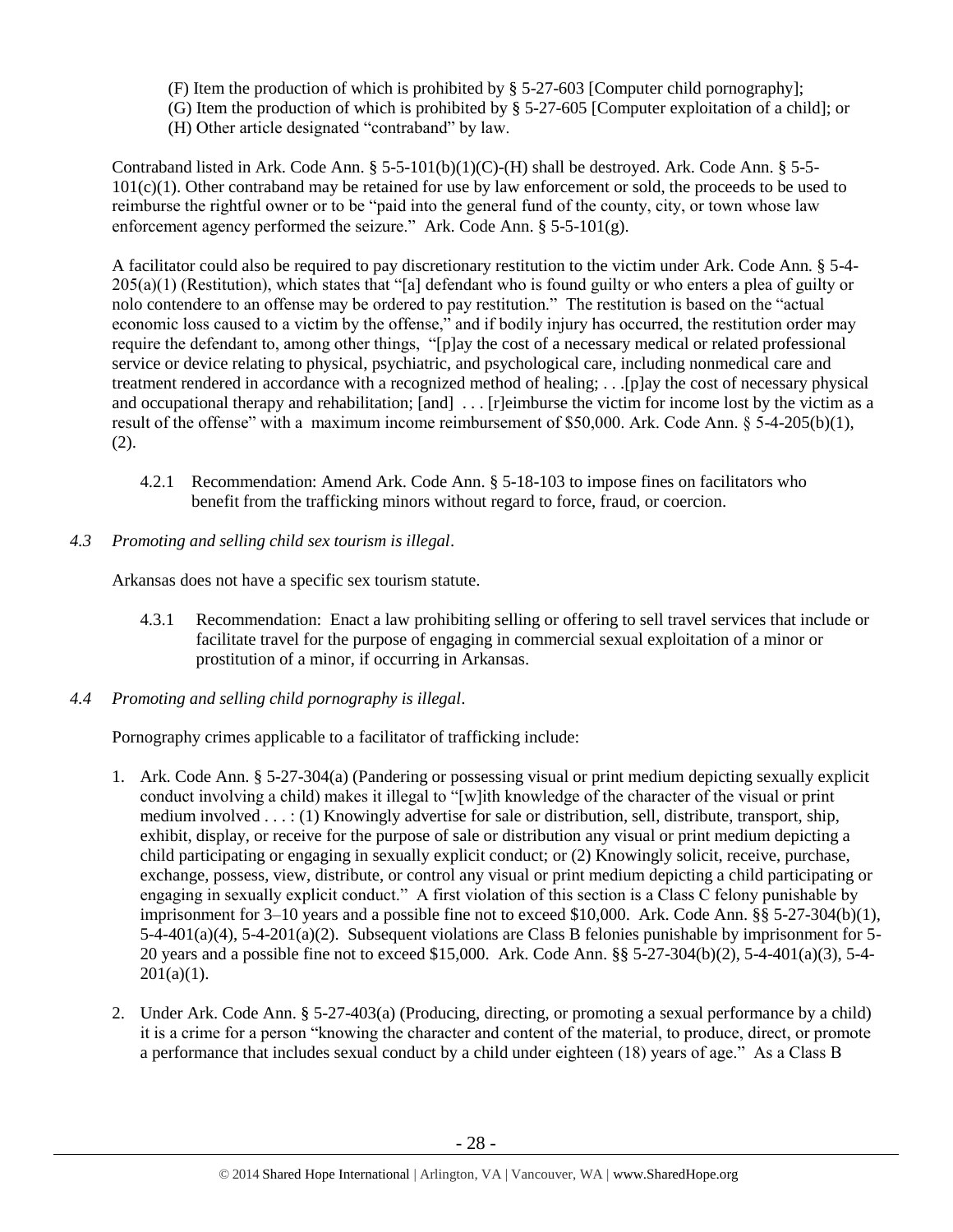felony, this crime is punishable by imprisonment for 5–20 years and a possible fine not to exceed \$15,000. Ark. Code Ann. §§ 5-27-403(b), 5-4-401(a)(3), 5-4-201(a)(1).

3. Pursuant to Ark. Code Ann. § 5-27-602(a)(1) (Distributing, possessing, or viewing of matter depicting sexually explicit conduct involving a child), a person is guilty of a Class C felony punishable by imprisonment for 3–10 years and a possible fine not to exceed \$10,000 for a first offense, when he knowingly "[r]eceives for the purpose of selling or knowingly sells, procures, manufactures, gives, provides, lends, trades, mails, delivers, transfers, publishes, distributes, circulates, disseminates, presents, exhibits, advertises, offers, or agrees to offer through any means, including the internet, any photograph, film, videotape, computer program or file, video game, or any other reproduction or reconstruction that depicts a child or incorporates the image of a child engaging in sexually explicit conduct." Ark. Code Ann. §§ 5-27-602(a)(1), (b)(1), 5-4-401(a)(4), 5-4-201(a)(2). Subsequent offenses are Class B felonies punishable by imprisonment for 5-20 years and a possible fine not to exceed \$15,000. Ark. Code Ann.  $\S$ § 5-27-602(b)(2), 5-4-401(a)(3), 5-4-201(a)(1).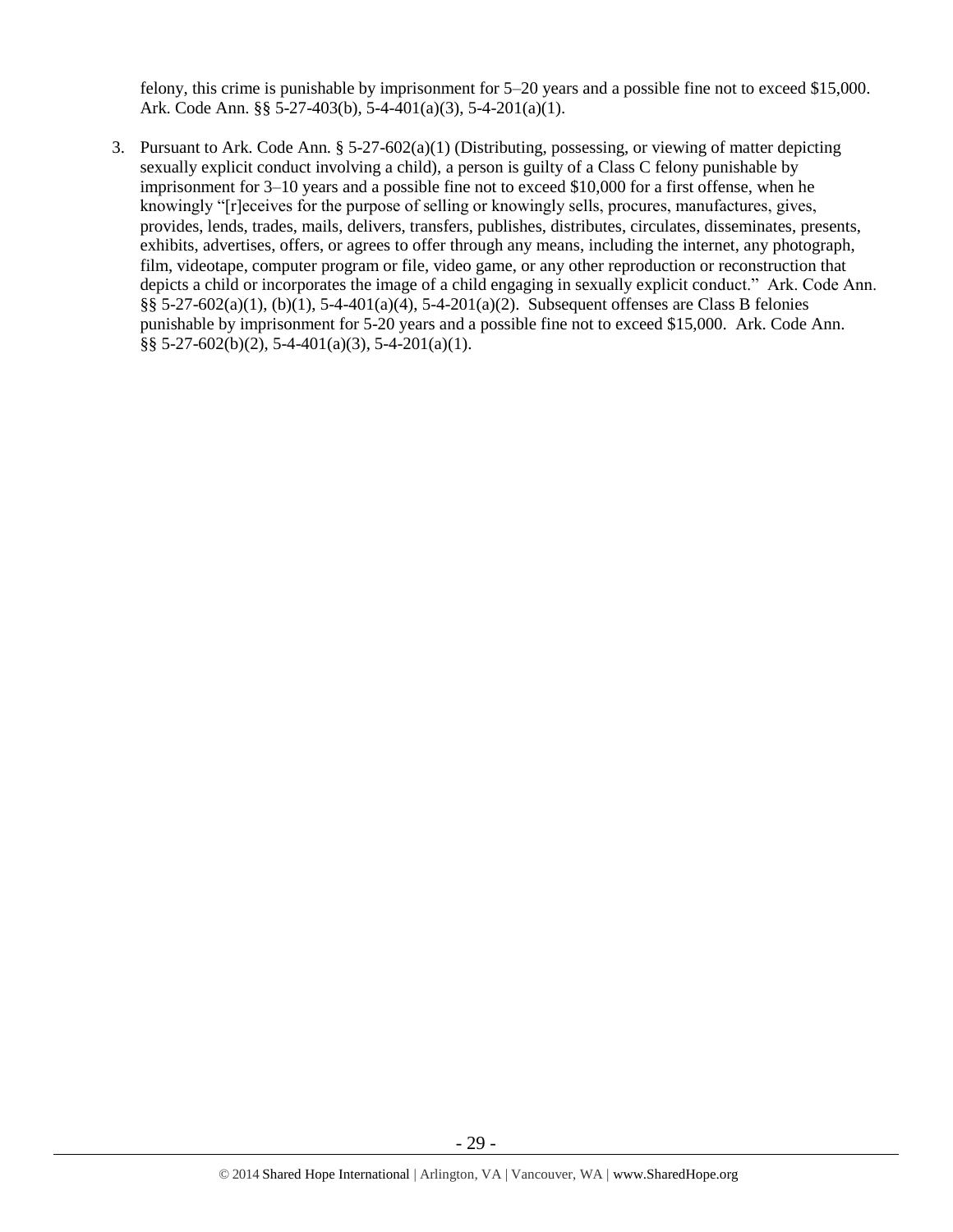## **FRAMEWORK ISSUE 5: PROTECTIVE PROVISIONS FOR THE CHILD VICTIMS**

## *Legal Components:*

- *5.1 Statutorily-mandated victim services define "victim" to specifically include victims of domestic minor sex trafficking or commercial sexual exploitation of children (CSEC) to ensure prompt identification and access to victims' rights and services.*
- *5.2 The state sex trafficking statute expressly prohibits a defendant from raising consent of the minor to the commercial sex acts as a defense.*
- *5.3 Prostitution laws apply only to adults, making minors under 18 specifically immune from this offense.*
- *5.4 Child victims of sex trafficking or commercial sexual exploitation are provided with a child protection response, including specialized shelter and services, and are not detained in juvenile detention facilities.*
- *5.5 Commercial sexual exploitation or sex trafficking is identified as a type of abuse and neglect within child protection statutes.*
- *5.6 The definition of "caregiver" (or similar term) in the child welfare statutes is broad enough to include a trafficker who has custody or control of a child in order to bring a trafficked child into the protection of child protective services.*
- *5.7 Crime victims' compensation is specifically available to a child victim of sex trafficking or commercial sexual exploitation of children (CSEC) without regard to ineligibility factors.*
- *5.8 Victim-friendly procedures and protections are provided in the trial process for minors under 18.*
- *5.9 Expungement or sealing of juvenile delinquency records resulting from arrests or adjudications for prostitution-related offenses committed as a result of, or in the course of, the commercial sexual exploitation of a minor is available within a reasonable time after turning 18.*
- *5.10 Victim restitution and civil remedies for victims of domestic minor sex trafficking or commercial sexual exploitation of children (CSEC) are authorized by law.*

*\_\_\_\_\_\_\_\_\_\_\_\_\_\_\_\_\_\_\_\_\_\_\_\_\_\_\_\_\_\_\_\_\_\_\_\_\_\_\_\_\_\_\_\_\_\_\_\_\_\_\_\_\_\_\_\_\_\_\_\_\_\_\_\_\_\_\_\_\_\_\_\_\_\_\_\_\_\_\_\_\_\_\_\_\_\_\_\_\_\_\_\_\_\_*

*5.11 Statutes of limitations for civil and criminal actions for child sex trafficking or commercial sexual exploitation of children (CSEC) offenses are eliminated or lengthened sufficiently to allow prosecutors and victims a realistic opportunity to pursue criminal action and legal remedies.*

# *Legal Analysis:*

*5.1 Statutorily-mandated victim services define "victim" to specifically include victims of domestic minor sex trafficking or commercial sexual exploitation of children (CSEC) to ensure prompt identification and access to victims' rights and services.* 

Ark Code Ann. § 9-27-323 mandates that the Depart of Human Services provide services to "sexually exploited children." "Sexually Exploited children" includes any minor who has been "a victim of trafficking of persons under § 5-18-103; is a victim of child sex trafficking under 18 U.S.C. §1591, as it existed on January 1, 2013; or engages in an act of prostitution under § 5-70-102 (Prostitution or sexual solicitation under 5-70-103 (Solicitation)." Ark. Code Ann. §§ 9-27-323, 12-18-1201.

For the purposes of the Safe Harbor Fund, "sexually exploited child" refers to any minor who has been "a victim of trafficking of persons under § 5-18-103; is a victim of child sex trafficking under 18 U.S.C. § 1591, as it existed on January 1, 2013; or engages in an act of prostitution under § 5-7-102 or sexual solicitation under § 5-70-103." Ark. Code Ann. § 19-5-1249. Ark Code Ann. § 19-5-1249 (Safe Harbor Fund) establishes a department to collect all "fines collected under 5-18-103(d), 5-70-102(d), 5-70-103(d) and any other revenues authorized by law". All funds collected will be used for services and programs for sexually exploited children.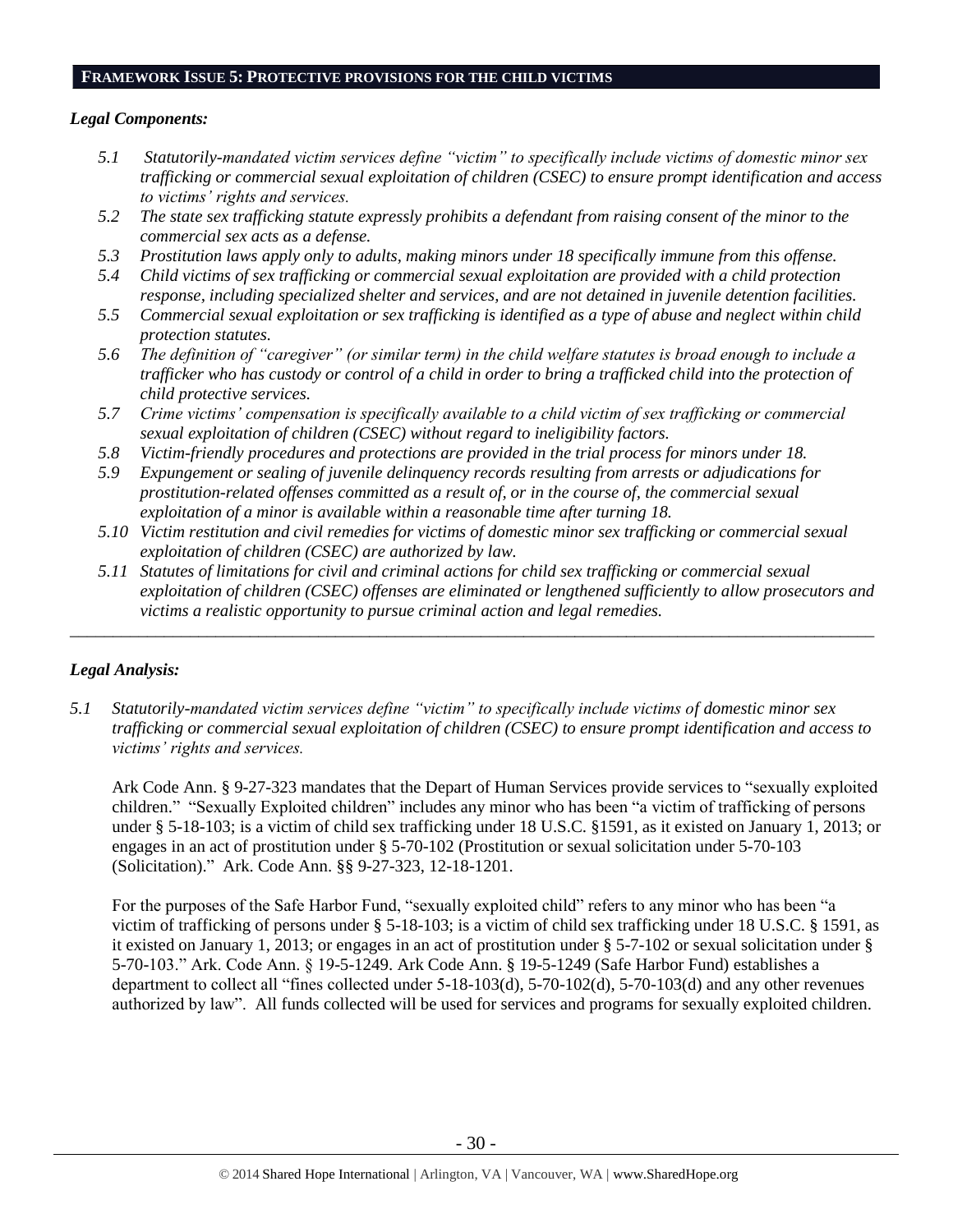For the purposes of the subchapter on "Crime Victims Reparations," "victim" is defined as "a person who suffers personal injury<sup>26</sup> or death as a result of criminally injurious conduct committed either within the State of Arkansas or against any Arkansas resident who suffers personal injury as the result of criminally injurious conduct which occurs in states presently not having crime victims reparations programs for which the victim is eligible." Ark. Code Ann. § 16-90-703(11)(A) (Definitions—Crime Victims Reparations). "Criminally injurious conduct" is defined in relevant part as "an act which occurs or is attempted in this state that results in personal injury or death to a victim, which act is punishable by fine, imprisonment, or death." Ark. Code Ann. § 16-90-703(5)(A)(i) . Given the definition of "personal injury" and "criminally injurious conduct," and since all CSEC crimes and Ark. Code Ann. § 5-18-103 (Trafficking of persons) are punishable by a possible fine and imprisonment, a domestic minor sex trafficking victim would be considered a victim for the purposes of the subchapter entitled "Crime Victims Reparations." However, the statute fails to specifically identify these victims.

For the purposes of the subchapter on "Rights of Victims of Crime," a "victim" is defined as "a victim of a sex offense or an offense against a victim who is a minor<sup>27</sup> and a victim of any violent crime,<sup>28</sup> but does not include a person who is accountable for the crime or a crime arising from the same conduct, criminal episode, or plan and does not include a governmental entity." Ark. Code Ann. § 16-90-1101(8) (Definitions—Rights of Victims of Crime). Ark. Code Ann. § 16-90-1101(6) includes many CSEC offenses in the definition of a "sex offense," including,

(H) Engaging children in sexually explicit conduct for use in visual or print medium, § 5-27-303;

(I) Transportation of minors for prohibited sexual conduct, § 5-27-305;

(J) Employing or consenting to use of a child in sexual performance, § 5-27-402;

(K) Producing, directing, or promoting a sexual performance, § 5-27-403;

(L) Promoting prostitution in the first degree, § 5-70-104;

. . .

 $\overline{a}$ 

(N) An attempt, solicitation, or conspiracy to commit any of the offenses enumerated in this subdivision (6);

(O) An adjudication of guilt for an offense of the law of another state, for a federal offense, or for a military offense, which is substantially equivalent to any of the offenses enumerated in this subdivision  $(6)$ :

(P) Computer child pornography, § 5-27-603;

(A) Kidnapping pursuant to  $\S 5-11-102(a)(4)$  when the victim is a minor and the offender is not the parent of the victim;

(B) False imprisonment in the first degree pursuant to § 5-11-103 when the victim is a minor and the offender is not the parent of the victim;

(C) Permanent detention or restraint pursuant to § 5-11-106 when the victim is a minor and the offender is not the parent of the victim;

(D) Any sex offense when the victim is a minor;

(E) An attempt, solicitation, or conspiracy to commit any of the offenses enumerated in this subdivision  $(3)$ ;

(F) An adjudication of guilt for an offense of the law of another state, for a federal offense, or for a military offense, which is substantially equivalent to any of the offenses enumerated in this subdivision (3); or

(G) A violation of any former law of this state that is substantially equivalent to any of the offenses enumerated in this subdivision (3).

<sup>28</sup> "Violent crime" is defined in Ark. Code Ann. § 16-90-1101(9) as "any felony which resulted in physical injury to the victim, any felony involving the use of a deadly weapon, terroristic threatening in the first degree, § 5-13-301(a), and stalking, as defined in § 5-71-229."

<sup>&</sup>lt;sup>26</sup> "Personal injury" is defined in Ark. Code Ann. § 16-90-703(10) as "actual bodily harm, including pregnancy or mental anguish which is the direct result of a violent criminal act."

<sup>&</sup>lt;sup>27</sup> "Offense against a victim who is a minor" is defined in Ark. Code Ann. § 16-90-1101(3) as,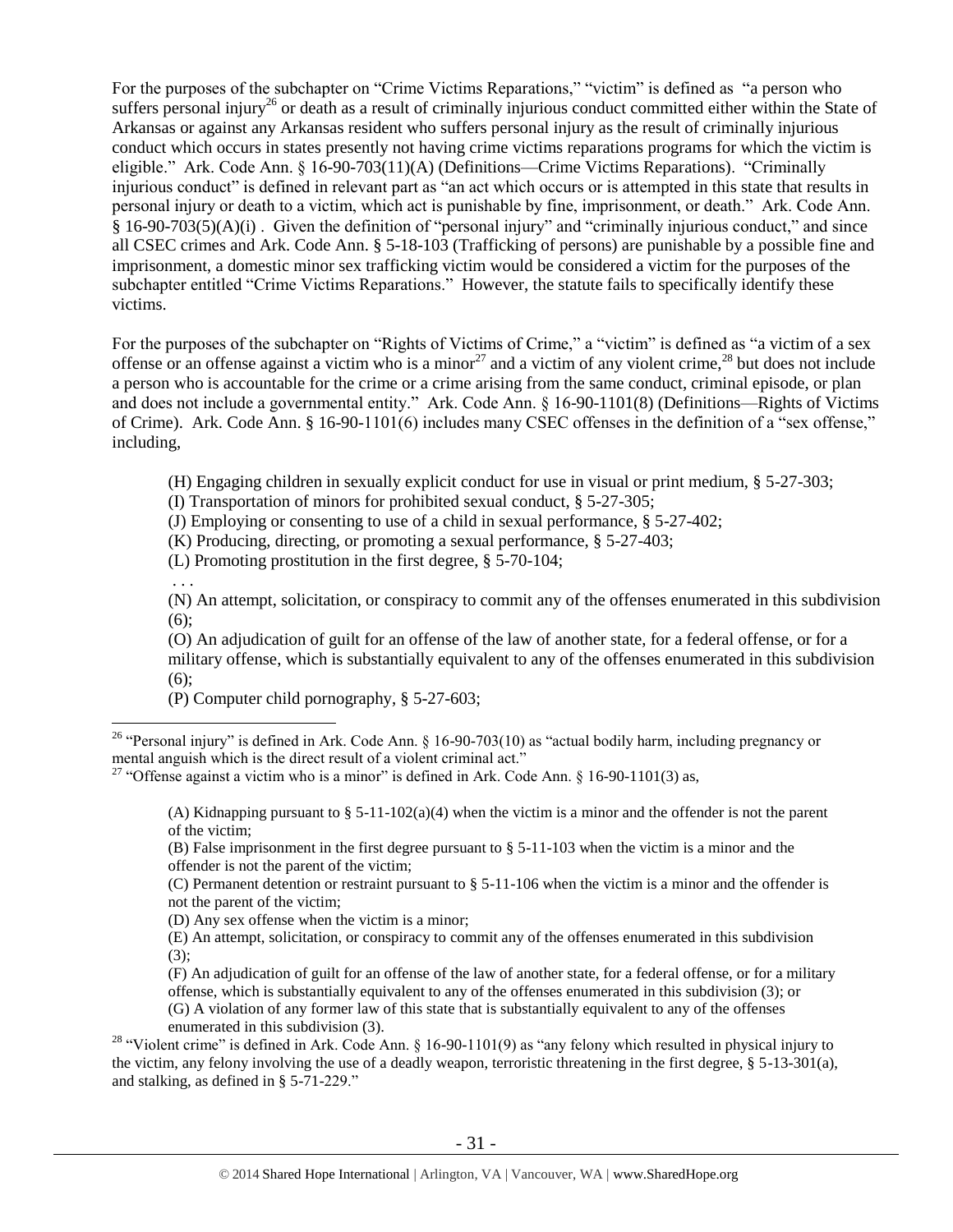(Q) Computer exploitation of a child in the first degree, § 5-27-605(a); or (R) A violation of any former law of this state that is substantially equivalent to any of the offenses enumerated in this subdivision (6).

For purposes of victim restitution by the defendant, under Ark. Stat. Ann.  $\S$  5-4-205(c)(1) (Restitution), "Victim" is defined as "any person, partnership, corporation, or governmental entity or agency that suffers property damage or loss, monetary expense, or physical injury or death as a direct or indirect result of the defendant's offense or criminal episode." This broad definition would include trafficking in persons and CSEC crimes, but does not expressly identify victims of domestic minor sex trafficking and the injury requirement may exclude some victims.

Ark. Code Ann. § 5-18-103 (Trafficking of persons) is not included in the definition of "sex offense," and given the definition of "victim," if a court considers a CSEC victim partly responsible for the conduct of her prostitution, then the minor may not be considered a victim for the purposes of the subchapter entitled "Rights of Victims of Crime."

- 5.1.1 Recommendation: Amend Ark. Code Ann. § 16-90-1101 to include Ark. Code Ann. § 5-18-103 (Trafficking of persons) for commercial sexual exploitation of minors as a "sex offense" and to clarify that a domestic minor sex trafficking victim is not disqualified from victim status as a result of committing crimes as a consequence of the trafficking.
- 5.1.2 Recommendation: Amend the definitions of "victim" in Ark. Code Ann. § 16-90-703(5)(A)(i) (Definitions—Crime Victims Reparations) and  $\S$  5-4-205(c)(1) (Restitution) to expressly include minor victims of Ark. Code Ann. § 5-18-103 (Trafficking of persons) for commercial sexual exploitation and the state CSEC offenses.

# *5.2 The state sex trafficking statute expressly prohibits a defendant from raising consent of the minor to the commercial sex acts as a defense.*

A defense based on the minor's consent to the commercial sex act is not expressly mentioned in Ark. Code Ann.  $§ 5-18-103$  (Trafficking of persons),  $§ 5-70-104(a)(2)$  (Promoting prostitution in the first degree),  $§ 5-27-303$ (Engaging children in sexually explicit conduct for use in visual or print medium), § 5-27-305 (Transportation of minors for prohibited sexual conduct), § 5-27-402 (Employing or consenting to the use of a child in a sexual performance), or § 5-27-403(a) (Producing, directing, or promoting a sexual performance by a child). However, the code does not specifically prohibit a defendant from raising such a defense. Further, Ark. Code Ann § 5-18- 104 (Patronizing a victim of human trafficking) requires that a defendant "knowingly" purchase sex with a human trafficking victim, which may allow a buyer to successfully argue that a victim's consent made it impossible to "know" that the minor was a victim of sex trafficking.

However, a sub-statute, Ark. Code Ann § 5-18-104 (Patronizing a victim of human trafficking) requires that a defendant "knowingly" purchase sex with a human trafficking victim, which may allow a buyer to successfully argue that a victim's consent made it impossible to "know" that the minor was a victim of sex trafficking.

Notably, sex offense statutes related to intercourse with minors expressly do not allow the defense of consent, including Ark. Code Ann. § 5-14-103(b) (Rape), Ark. Code Ann § 5-14-124(b) (Sexual assault in the first degree), Ark. Code Ann. §5-14-125(a)(4)(B) (Sexual assault in the second degree), and Ark. Code Ann. § 5-14- 126(b) (Sexual assault in the third degree).

5.2.1 Recommendation: Amend Ark. Code Ann. § 5-18-103 (Trafficking of persons) § 5-18-104 (Patronizing a victim of human trafficking),§ 5-70-104(a)(2) (Promoting prostitution in the first degree), § 5-27-303 (Engaging children in sexually explicit conduct for use in visual or print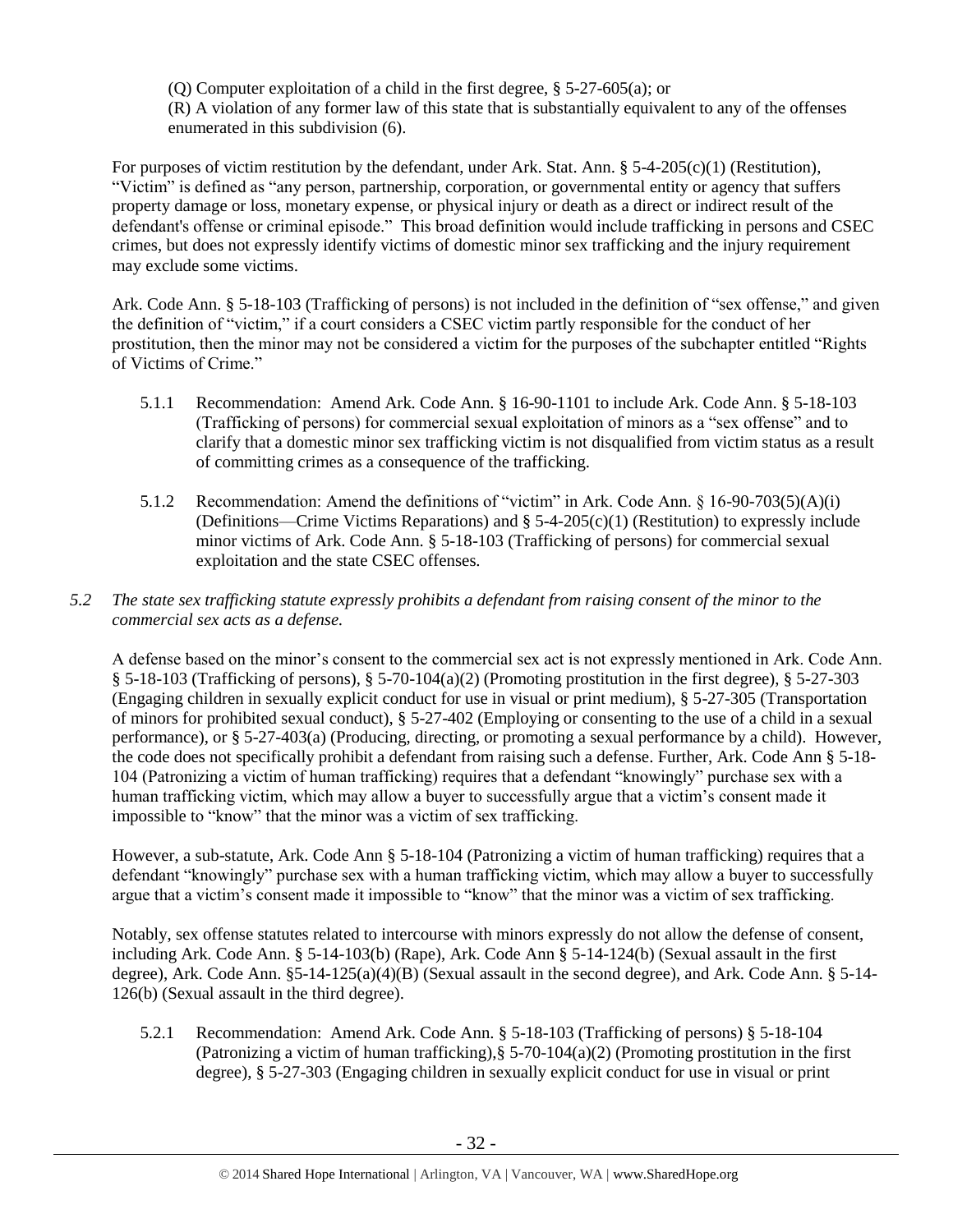medium), § 5-27-305 (Transportation of minors for prohibited sexual conduct), § 5-27-402 (Employing or consenting to the use of a child in a sexual performance and § 5-27-403(a) (Producing, directing, or promoting a sexual performance by a child) to clarify that a minor victim's consent is not a defense to these crimes.

*5.3 Prostitution laws apply only to adults, making minors under 18 specifically immune from this offense*

Ark Code Ann. § 5-70-102 (Prostitution) does not differentiate minors from adults, and the language does not state that all minors engaged in prostitution are victims of human trafficking.

- 5.3.1 Recommendation: Amend Ark. Code Ann. § 5-70-102(a) (Prostitution) to specify that a minor involved in prostitution is immune from prosecution and shall be deemed a victim of trafficking of persons under Ark. Code Ann. § 5-18-103 (Trafficking of persons).
- *5.4 Child victims of sex trafficking or commercial sexual exploitation are provided with a child protection response, including specialized shelter and services, and are not detained in juvenile detention facilities.*

No specific provisions exist in Arkansas providing that a domestic minor sex trafficking victim should receive a child protective response, and as a result, the victim could enter either the juvenile justice system or the child protective system through various avenues.

# **Child Identified as Abused/Neglected**

 $\overline{a}$ 

Pursuant to Ark. Code Ann. §§ 9-27-303(18)(A)<sup>29</sup>, § 9-27-303(36)(A)(iii), § 9-27-303(3)(A), § 12-18- $103(13)(A)(vii)$ , (viii) and § 9-27-303(52)-(54)<sup>30</sup>, a sexually exploited child is likely to be identified as

(iii) Indecent exposure; or

- (B) (i) By a person eighteen (18) years of age or older to a person who is younger than fifteen (15) years of age and is not his or her spouse:
	- (a) Sexual intercourse, deviant sexual activity, or sexual contact;
	- (b) Attempted sexual intercourse, attempted deviant sexual activity, or attempted sexual contact; or (c) Solicitation of sexual intercourse, solicitation deviant sexual activity, or solicitation of sexual contact.
	- (ii) By a person twenty (20) years of age or older to a person who is younger than sixteen (16) years of age who is not his or her spouse:
		- (a) Sexual intercourse, deviant sexual activity, or sexual contact;
		- (b) Attempted sexual intercourse, attempted deviant sexual activity, or attempted sexual contact; or

(c) Solicitation of sexual intercourse, solicitation of deviant sexual activity, or solicitation of sexual contact;

- (C) By a caretaker to a person younger than eighteen (18) years of age:
	- (i) Sexual intercourse, deviant sexual activity, or sexual contact;

<sup>&</sup>lt;sup>29</sup> A domestic minor sex trafficking victim could be considered a "dependent-neglected juvenile," which is defined as including "any juvenile who is at substantial risk of serious harm as a result of the following acts or omissions to the juvenile, a sibling, or another juvenile: . . . (iii) Sexual abuse; (iv) sexual exploitation." Ark. Code Ann. § 9-27-  $303(18)(A)$ .

<sup>30</sup> "Sexual abuse" is defined in Ark. Code Ann. § 9-27-303(52) as including,

<sup>(</sup>A) By a person fourteen (14) years of age or older to a person younger than eighteen (18) years of age: (i) Sexual intercourse, deviant sexual activity, or sexual contact by forcible compulsion;

<sup>(</sup>ii) Attempted sexual intercourse, attempted deviant sexual activity, or attempted sexual contact by forcible compulsion;

<sup>(</sup>iv) Forcing the watching of pornography or live human sexual activity;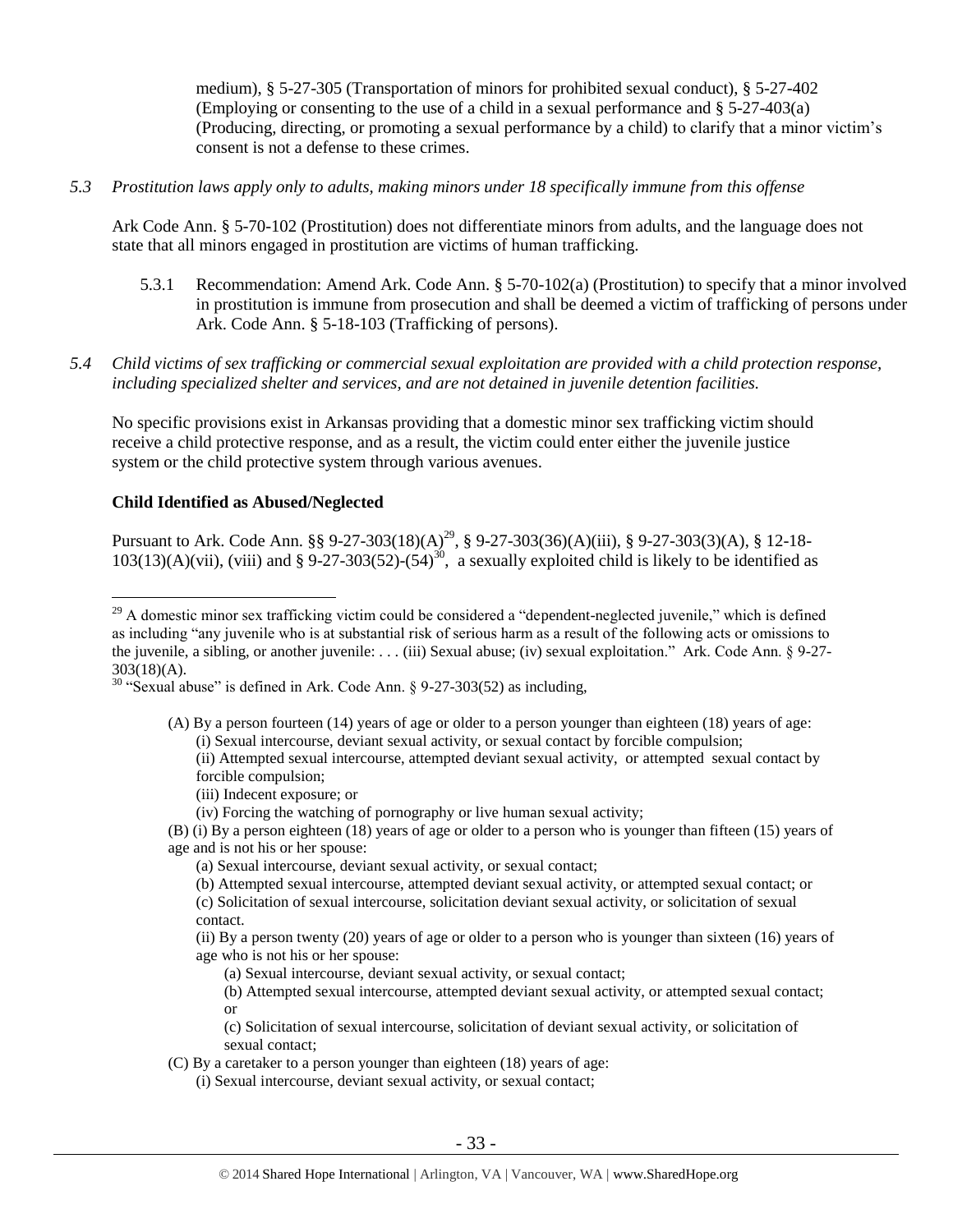abused or neglected. If a child is identified as abused or neglected under Ark. Code Ann. § 9-27- 303(18)(A), the definition of caretaker under Ark. Code Ann. § 9-27-303(8) and § 12-18-103(3) is not sufficiently broad to involve Child Protective Services in investigations where the child is in the custody or control of a non-family trafficker.

## I Initial Custody

## *a) Authority following initial custody*

Pursuant to Ark. Code Ann. § 9-27-313(a)(1) (Taking into custody), a juvenile may be taken into custody without a warrant only in one of the following ways:

(A) Pursuant to an order of the circuit court under this subchapter;

(B) By a law enforcement officer without a warrant under circumstances as set forth in rule 4.1 of the Arkansas Rules of Criminal Procedure [which includes if the officer has reasonable cause to believe that such person has committed any violation of law in the officer's presence]; or (C) By a law enforcement officer or by a duly authorized representative of the Department of Human Services if there are clear, reasonable grounds to conclude that the juvenile is in immediate danger and that removal is necessary to prevent serious harm from his or her surroundings or from illness or injury and if parents, guardians, or others with authority to act are unavailable or have not taken action necessary to protect the juvenile from the danger and there is not time to petition for and to obtain an order of the court before taking the juvenile into custody

Additionally, emergency custody of the juvenile may be taken if "there is probable cause to believe that immediate emergency custody is necessary to protect the health or physical well-being of the juvenile from immediate danger or to prevent the juvenile's removal from the state . . . ." Ark. Code Ann. § 9-27-  $314(a)(1)$ .

#### II. Outcomes

 $\overline{a}$ 

Assuming any requirement for family services are met, the court can order juveniles found to be dependent-neglected to be "removed from the custody of a parent, guardian, or custodian and placed in

- (ii) Attempted sexual intercourse, attempted deviant sexual activity, or attempted sexual contact;
- (iii) Forcing or encouraging the watching of pornography;
- (iv) Forcing, permitting, or encouraging the watching of live sexual activity;
- (v) Forcing listening to a phone sex line; or
- (vi) An act of voyeurism;

(D) By a person younger than fourteen (14) years of age to a person younger than eighteen (18) years of age:

(i) Sexual intercourse, deviant sexual activity, or sexual contact by forcible compulsion; or (ii) Attempted sexual intercourse, attempted deviant sexual activity, or attempted sexual contact by forcible compulsion.

"Sexual exploitation" is defined in Ark. Code Ann. § 9-27-303(54) as including the following:

- (A) Allowing, permitting, or encouraging participation or depiction of the juvenile in: (i) Prostitution;
	- (ii) Obscene photographing; or
	- (iii) Obscene filming; or
- (B) Obscenely depicting, obscenely posing, or obscenely posturing a juvenile for any use or purpose.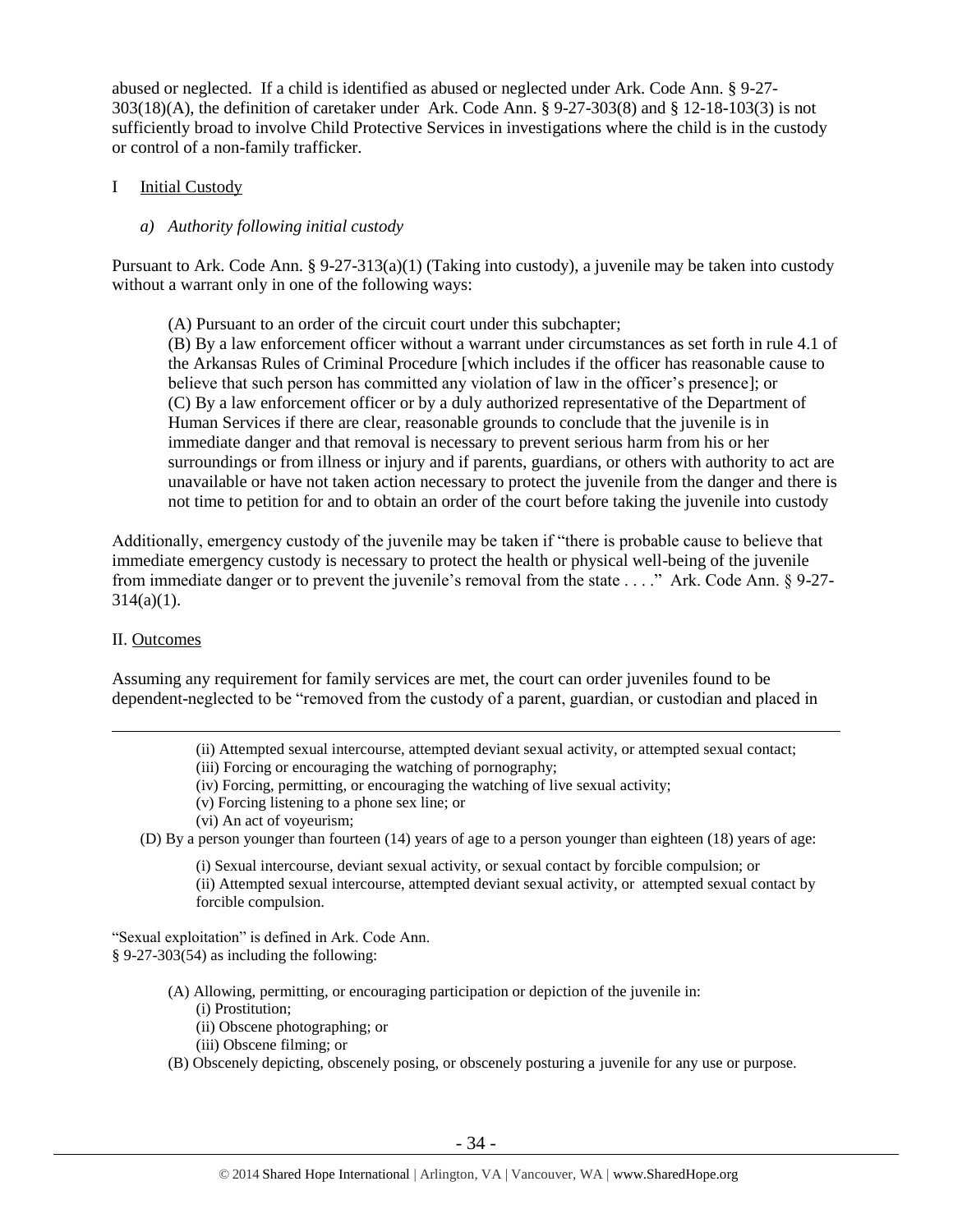the custody of the department or other licensed agency responsible for the care of juveniles or with a relative or other individual." Ark. Code Ann.  $\S 9-27-328(b)(1)$ . To do so, the court must initially find information about the following: "(A) Whether it is contrary to the welfare of the juvenile to remain at home; (B) Whether the removal and the reasons for the removal of the juvenile is necessary to protect the health and safety of the juvenile; and (C) Whether the removal is in the best interest of the juvenile." Ark. Code Ann.  $\S 9-27-328(b)(1)$ . Ark. Code Ann.  $\S 9-27-328(b)(2)$  sets out additional findings to be made within 60 days of removal. For a juvenile found to be dependent-neglected, the court may, among other things, "transfer custody of the juvenile to the Department of Human Services, to another licensed agency responsible for the care of juveniles, or to a relative or other individual" if it is in the child's best interest. Ark. Code Ann. § 9-27-334(a)(2)(A). If custody of the dependent-neglected child is given to the Department of Human Services, "the juvenile shall be placed in a licensed or approved foster home, shelter, or facility or an exempt child welfare agency." Ark. Code Ann. § 9-27-334(a)(2)(B).

# **Child Identified as Delinquent**

# I. Adjudication or referral to alternate program

A "delinquent juvenile" is defined in Ark. Code Ann. § 9-27-303(15)(A) as including " A juvenile ten (10) years old or older: who has committed an act other than a traffic offense or game and fish violation that, if the act had been committed by an adult, would subject the adult to prosecution for a felony, misdemeanor, or violation under the applicable criminal laws of this state; has violated § 5-73-119 [Handguns – possession by minor or possession on school property]; has violated § 5-17-217(d)(2), cyberbullying of a school employee." Therefore, if a domestic minor sex trafficking victim is charged with Ark. Code Ann. § 5-70-102 (Prostitution), the minor could be considered a delinquent juvenile.<sup>31</sup> Since Ark. Code Ann. § 5-70-102 (Prostitution) is a misdemeanor, the case would proceed as a delinquency hearing pursuant to Ark. Code Ann. § 9-27-318(a), which provides that "[t]he state may proceed with a case as a delinquency only when the case involves a juvenile: . . . (2) Less than eighteen (18) years of age when he or she engages in conduct that if committed by an adult would be any misdemeanor."

# *a) Diversion or alternate process*

A prosecuting attorney may choose to proceed with diversion in some delinquency cases if "it is in the best interests of the juvenile and the community" and the relevant persons consent. Ark. Code Ann. § 9- 27-323(a). Diversion cases are subject to conditions, including the juvenile admitting her involvement in the delinquent act. Ark. Code Ann.  $\S 9-27-323(c)(1)(A)$ . Pursuant to Ark. Code Ann.  $\S 9-27-323(e)$ (Diversion),

- (e) Diversion agreements shall be limited to providing for:
	- (1) Nonjudicial probation under the supervision of the intake officer or probation officer for a period during which the juvenile may be required to comply with specified conditions concerning his or her conduct and activities;

 $\overline{a}$ <sup>31</sup> However, the Ark. Code Ann. § 9-27-323(k)(1), (2) states that the Department of Human Services is required to "develop a statewide referral protocol for helping to coordinate the delivery of services to sexually exploited children." A "sexually exploited child" is defined as a person less than 18 years of age who has been subject to sexual exploitation because the person:

<sup>(</sup>A) Is a victim of trafficking of persons under § 5–18–103;

<sup>(</sup>B) Is a victim of child sex trafficking under 18 U.S.C. § 1591, as it existed on January 1, 2013; or

<sup>(</sup>C) Engages in an act of prostitution under § 5–70–102 or sexual solicitation under § 5–70–103.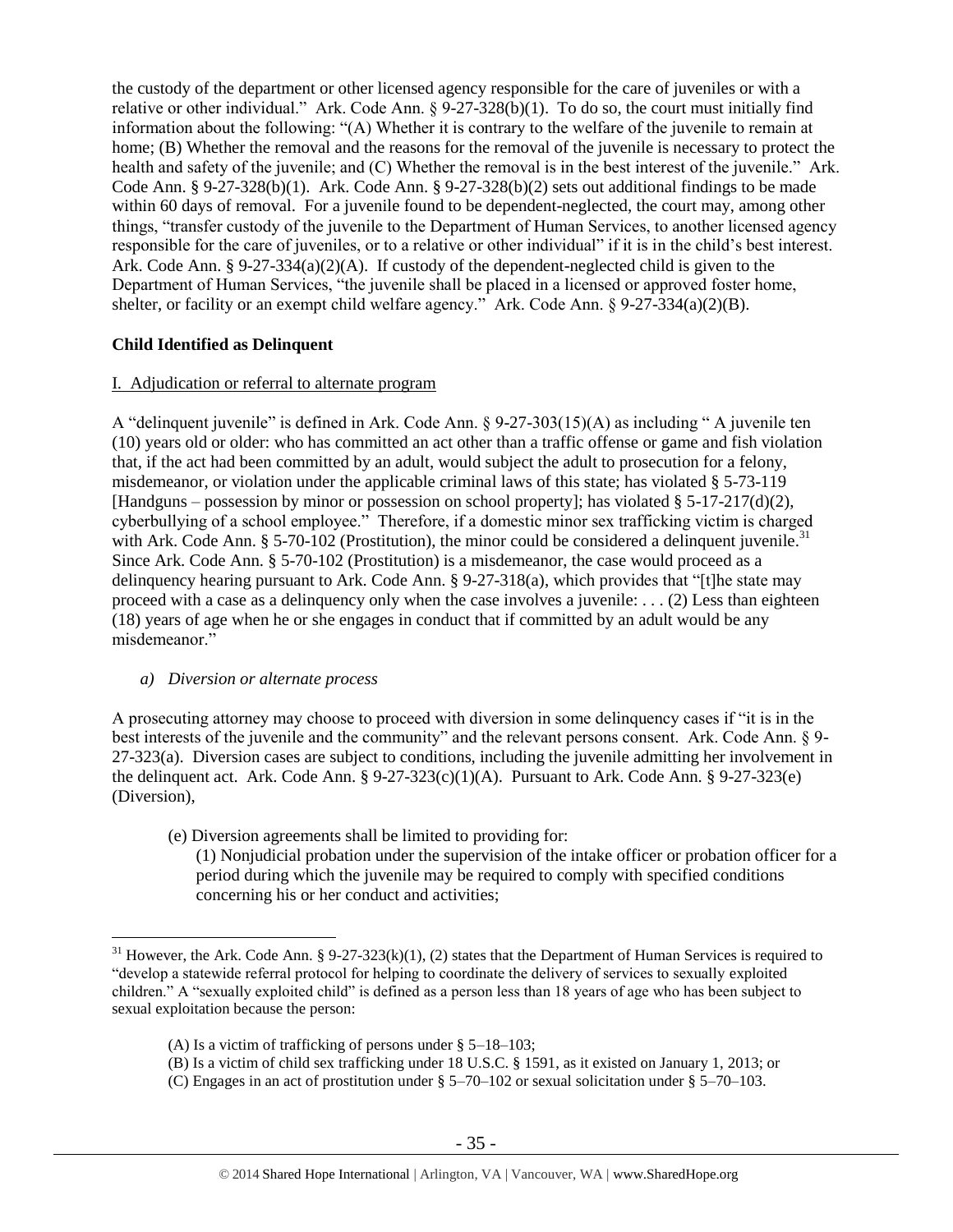- (2) Participation in a court-approved program of education, counseling, or treatment;
- (3) Participation in a court-approved teen court;
- (4) Participation in a juvenile drug court program; and
- (5) Enrollment in the Regional Educational Career Alternative School.

## II. Outcomes

If the prosecuting attorney does not enter into a diversionary agreement and the court adjudicates the domestic minor sex trafficking victim to be a delinquent, pursuant to Ark. Code Ann. § 9-27-330(a) (Disposition—Delinquency—Alternatives), the court has a number of disposition options, "based upon the best interest of the juvenile," including,

(1) (A) Transfer legal custody of the juvenile to any licensed agency responsible for the care of delinquent juveniles or to a relative or other individual.

(B) (i) Commit the juvenile to the Division of Youth Services of the Department of Human Services using the risk assessment system for Arkansas juvenile offenders distributed and administered by the Administrative Office of the Courts.

(iii) (a) In an order of commitment, the court may recommend that a juvenile be placed in a treatment program or community-based program instead of a youth services center and shall make specific findings in support of such a placement in the order.

(iv) Upon receipt of an order of commitment with recommendations for placement, the division shall consider the recommendations of the committing court in placing a juvenile in a youth services facility or a community-based program.

(3) Grant permanent custody to an individual upon proof that the parent or guardian from whom the juvenile has been removed has not complied with the orders of the court and that no further services or periodic reviews are required;

 $(4)$  (A) Place the juvenile on probation . . . .

. . . .

. . . .

. . . .

. . . .

 $(11)$  (A) (i) Order that the juvenile remain in a juvenile detention facility for an indeterminate period not to exceed ninety (90) days.

. . . .

(12) Place the juvenile on residential detention with electronic monitoring, either in the juvenile's home or in another facility as ordered by the court;

. . . .

- 5.4.1 Recommendation: Enact a mandatory protective response law that directs any minor who is a victim of trafficking away from the criminal justice system and into a protective system.
- *5.5 Commercial sexual exploitation or sex trafficking is identified as a type of abuse and neglect within child protection statutes.*

Commercial sexual exploitation is a type of abuse in Arkansas's child protection statutes. A "dependentneglected juvenile" is defined in Ark. Code Ann. § 9-27-303(18)(A) as including "any juvenile who is at substantial risk of serious harm as a result of the following acts or omissions to the juvenile, a sibling, or another juvenile: (i) Abandonment; (ii) Abuse; (iii) Sexual Abuse; (iv) Sexual exploitation; (v) Neglect; . .  $\cdot$  .  $\cdot$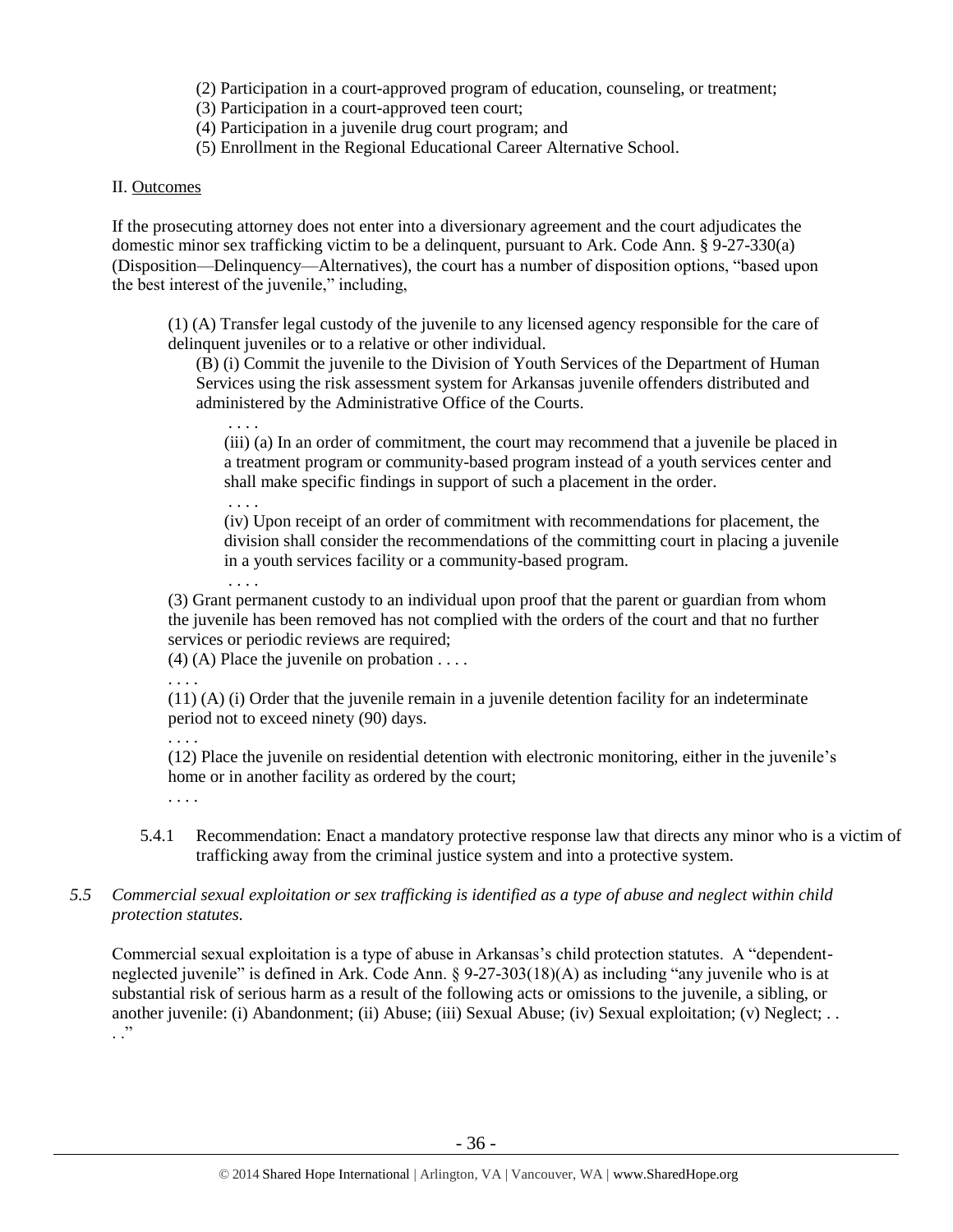Ark. Code Ann. § 9-27-303(17)(H) also defines "dependent-neglected juvenile" as "(i) A child who has been a victim of human trafficking as a result of threats, coercion, or fraud. (ii) If the parent knew or should have known the child was a victim of human trafficking as a result of threats, coercion, or fraud, the child is not a dependent juvenile but may be dependent-neglected."

"Neglect" includes "[f]ailure to take reasonable action to protect the juvenile [or child] from abandonment, abuse, sexual abuse, sexual exploitation, neglect, or parental unfitness when the existence of this condition was known or should have been known." Ark. Code Ann. §§ 9-27-303 (36)(A)(iii). "Abuse," pursuant to Ark. Code Ann. § 9-27-303(3)(A), occurs when "a parent, guardian, custodian, foster parent, person eighteen (18) years of age or older living in the home with a child, whether related or unrelated to the child, or any person who is entrusted with the juvenile's care by a parent, guardian, custodian, or foster parent, including, but not limited to, an agent or employee of a public or private residential home, child care facility, public or private school, or any person legally responsible for the juvenile's welfare" is involved in "(i) Extreme or repeated cruelty to a juvenile; (ii) Engaging in conduct creating a realistic and serious threat of death, permanent or temporary disfigurement, or impairment of any bodily organ; (iii) Injury to a juvenile's intellectual, emotional, or psychological development as evidenced by observable and substantial impairment of the juvenile's ability to function within the juvenile's normal range of performance and behavior . . . ." Ark. Code Ann. § 9-27-303(3)(A).

"Sexual abuse" is defined in Ark. Code Ann. § 9-27-303(52).<sup>32</sup> "Sexual exploitation" is defined in Ark. Code Ann. § 9-27-303(54) as including the following:

- (A) Allowing, permitting, or encouraging participation or depiction of the juvenile in: (i) Prostitution;
	- (ii) Obscene photographing; or
	- (iii) Obscene filming; or
- (B) Obscenely depicting, obscenely posing, or obscenely posturing a juvenile for any use or purpose.
- *5.6 The definition of "caregiver" (or similar term) in the child welfare statutes is broad enough to include a trafficker who has custody or control of a child in order to bring a trafficked child into the protection of child protective services.*

Arkansas uses the term "caretaker" in its code. For purposes of the subchapter entitled "Arkansas Juvenile Code," in the title on family law, the term is defined as "a parent, guardian, custodian, foster parent, significant other of the child's parent, or any person fourteen (14) years of age or older who is entrusted with a child's care by a parent, guardian, custodian, or foster parent, including, but not limited to, an agent or employee of a public or private residential home, child care facility, public or private school, or any person responsible for a child's welfare." Ark. Code Ann. § 9-27-303(8). For purposes of the chapter entitled "Child Maltreatment Act" in the title on law enforcement, emergency management, and military affairs, "caretaker" is defined as "a parent, guardian, custodian, foster parent, or any person fourteen (14) years of age or older who is entrusted with a child's care by a parent, guardian, custodian, or foster parent, including without limitation, an agent or employee of a public or private residential home, child care facility, public or private school, or any person responsible for a child's welfare." Ark. Code Ann. § 12-18-103(3).

5.6.1 Recommendation: Amend Ark. Code Ann. § 9-27-303(8) and § 12-18-103(3) to expand the definition to include as a "caretaker" any person in control or physical custody of a minor, which would include traffickers.

 $\overline{a}$ <sup>32</sup> *See supra* Section 5.4 for definition of "sexual abuse."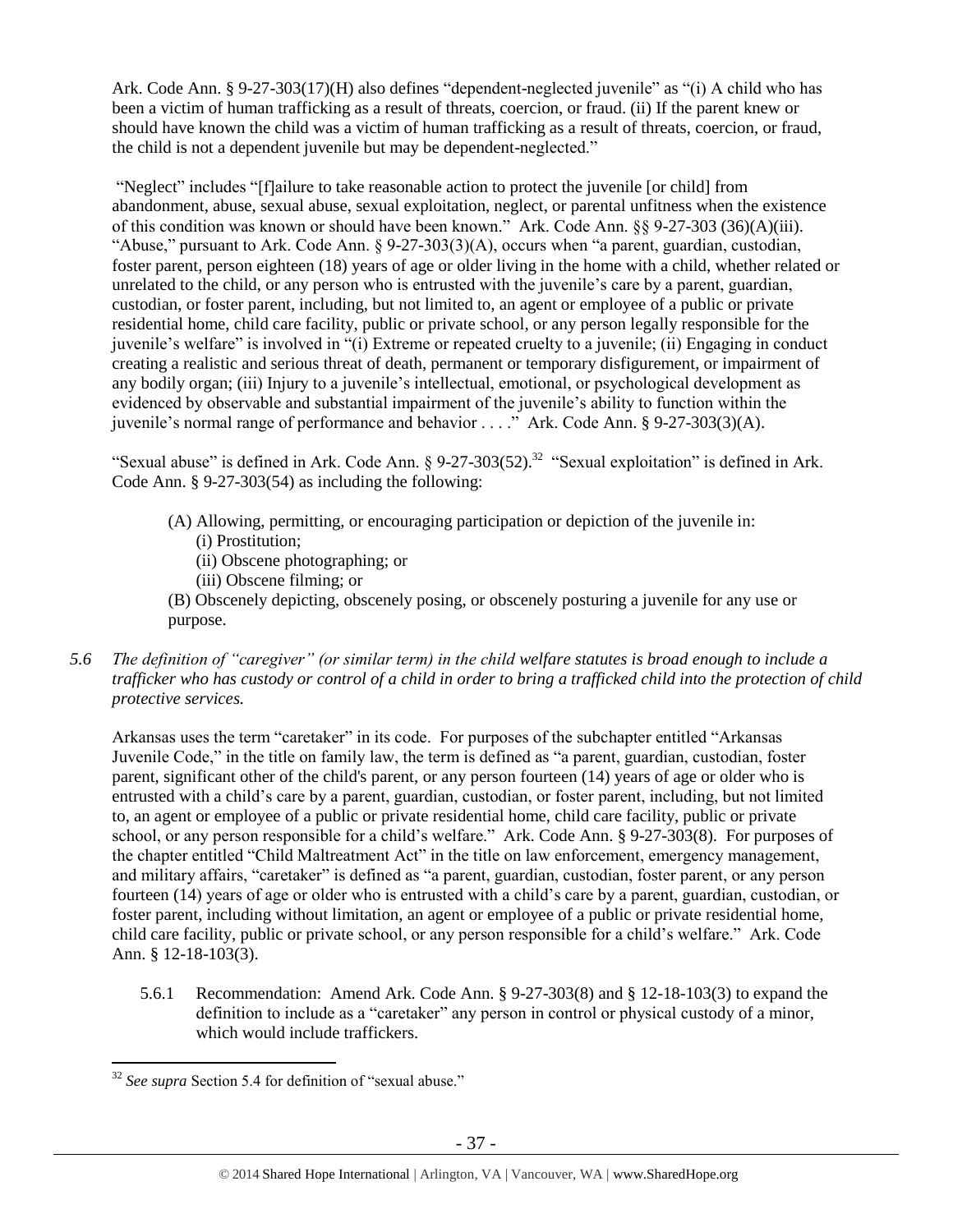*5.7 Crime victims' compensation is specifically available to a child victim of sex trafficking or commercial sexual exploitation of children (CSEC) without regard to ineligibility factors.*

Several problematic conditions could make domestic minor sex trafficking victims ineligible for Crime Victims Reparations. Under Ark. Code Ann. § 16-90-712(a),

(a) Reparations shall not be awarded:

(1) Unless the claim has been filed with the Crime Victims Reparations Board within one (1) year after the injury or death upon which the claim is based, unless the board finds good cause for the failure to file a timely claim;

(2) To a claimant who was the offender or an accomplice of the offender;

. . . (5) To any claimant who has been convicted of a felony involving criminally injurious conduct;

(6) Unless the criminally injurious conduct resulting in injury or death was reported to the proper authorities within seventy-two (72) hours after its occurrence, or the board finds there was good cause for the failure to report within that time:

. . . .

Under subsection (b), "Reparations otherwise payable to a claimant shall be diminished to the extent: ... (2) Of the degree of responsibility for the cause of the injury or death attributable to the victim, as determined by the board." Ark. Code Ann. § 16-90-712(b). Furthermore, under subsection (c), an award may be reduced, denied, or withdrawn if it is found that the victim did not cooperate with law enforcement. Ark. Code Ann. § 16-90-712(c).

- 5.7.1 Recommendation: Amend Ark. Code Ann. § 16-90-712 (Conditions for reparations) to clarify that a claimant who is a victim of domestic minor sex trafficking is exempt from the conditions contained therein.
- *5.8 Victim-friendly procedures and protections are provided in the trial process for minors under 18.*

Ark. Code Ann. § 16-42-101(b) (Admissibility of evidence of victim's prior sexual conduct), which, subject to the provisions in the section, prevents the introduction of "opinion evidence, reputation evidence, or evidence of specific instances of the victim's prior sexual conduct" applies only "[i]n any criminal prosecution under § 5-14-101 et seq. [Sexual Offenses including rape, sexual indecency with a child, public sexual indecency, sexual Assault] or § 5-26-202 [Incest], or for criminal attempt to commit, criminal solicitation to commit, or criminal conspiracy to commit an offense defined in any of those sections . . . ." Ark. Code Ann. § 16-42-101(b). Therefore, the statute does not apply to domestic minor sex trafficking victims if the perpetrators are not charged with the crimes listed.

Similarly, "In any prosecution for a sexual offense or inchoate offense to a sexual offense, upon motion of the prosecuting attorney and after notice to opposing counsel, the court may, for good cause shown, allow the presence of the parent, stepparent, guardian, custodian, or other person with custody of an alleged minor victim of a sexual offense or inchoate offense to a sexual offense during the examination and cross-examination of the minor at any hearing, deposition, or trial." Ark. Code Ann. § 16-42-102.

However, for child victims of any crime, including domestic minor sex trafficking crimes, it is possible that a child's testimony may be taken via closed circuit television. Ark. Code Ann. § 16-43-1001(a)(1). Under Ark. Code Ann. § 16-43-1001(a)(1) (Closed-circuit television) in criminal proceedings, upon motion by the prosecution or defense, "the court may, upon a showing of clear and convincing evidence that testifying in open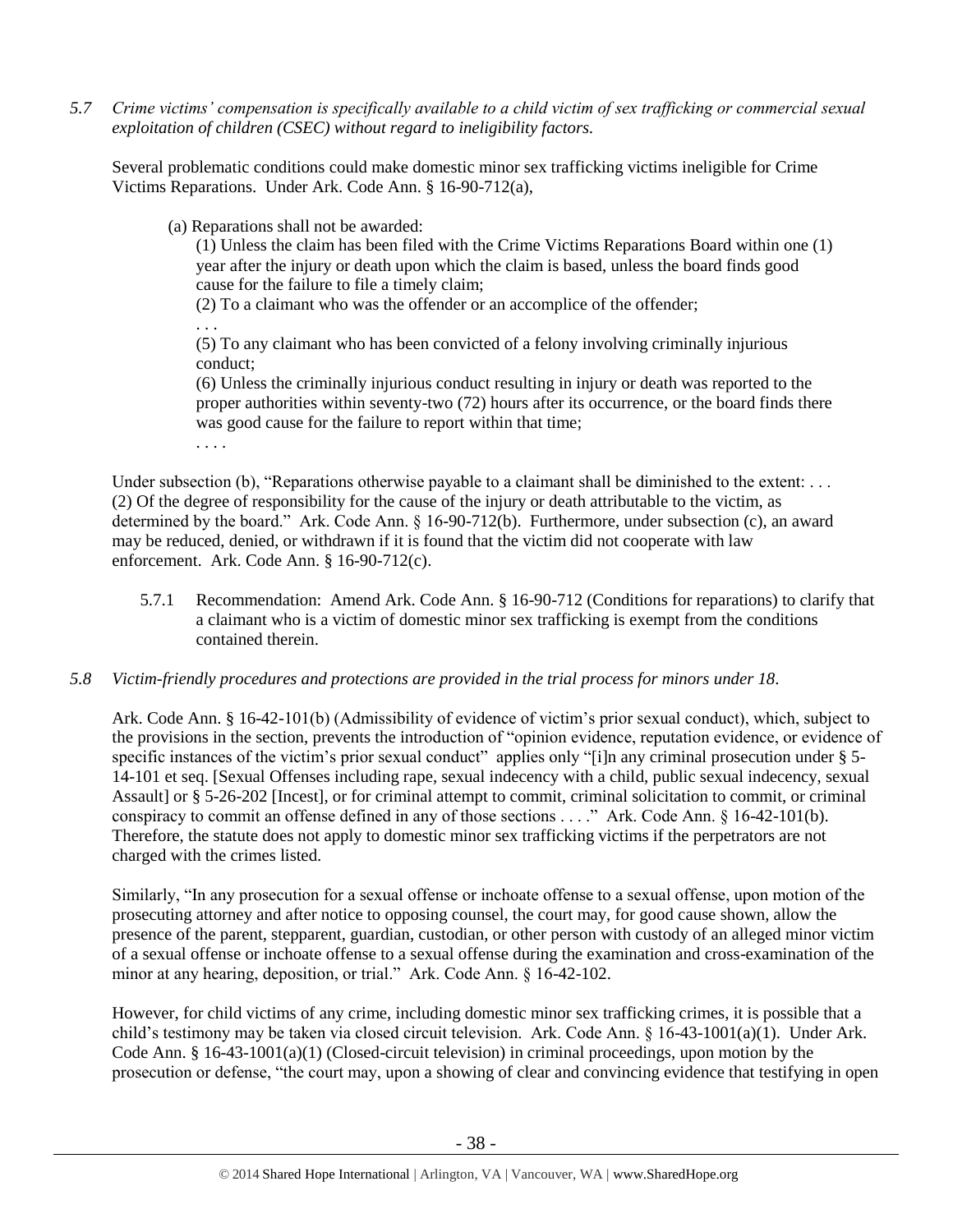court would be harmful or detrimental to the child, order that the testimony of a victim or witness who is a child twelve (12) years of age or under be taken outside the courtroom." Finally, Ark. Code Ann. § 16-43-1202 (Safeguards for child victims testifying in judicial and administrative proceedings) requires that the "prosecuting attorney, victim-witness coordinator, attorney ad litem, or Office of Chief Counsel attorney" provide the child with information about the proceedings and protect the testifying child from "argumentative or harassing questioning" by objecting appropriately. Ark. Code Ann. § 16-43-1202(1), (7). The child is permitted, upon motion by the "prosecuting attorney, attorney ad litem, or Office of Chief Counsel attorney," a "comfort item," "support person," or both during the testimony "[i]f it is in the child's best interests." Ark. Code Ann. § 16-43-1202(5), (6).

- 5.8.1 Recommendation: Amend Ark Code Ann. § 16-42-101 (Admissibility of evidence of victim's prior sexual conduct) to include child victims of  $\S$  5-18-103 (Trafficking of persons),  $\S$  5-70-104(a)(2) (Promoting prostitution in the first degree), § 5-27-303 (Engaging children in sexually explicit conduct for use in visual or print medium), § 5-27-305 (Transportation of minors for prohibited sexual conduct), § 5-27-402 (Employing or consenting to the use of a child in a sexual performance and § 5-27-403(a) (Producing, directing, or promoting a sexual performance by a child) where commercial sexual abuse of a child is involved.
- *5.9 Expungement or sealing of juvenile delinquency records resulting from arrests or adjudications for prostitution-related offenses committed as a result of, or in the course of, the commercial sexual exploitation of a minor is available within a reasonable time after turning 18.*

Under Ark. Code Ann. § 9-27-309(b)-(c),

- (b) (1) (A) Records of delinquency adjudications for which a juvenile could have been tried as an adult shall be kept for ten (10) years after the last adjudication of delinquency or the date of a plea of guilty or nolo contendere or a finding of guilt as an adult.
	- (B) Thereafter they may be expunged.

(2) The court may expunge other juvenile records at any time and shall expunge all the records of a juvenile upon his or her twenty-first birthday, in other types of delinquency, dependency-neglect, or families in need of services cases.

(3) For purposes of this section, "expunge" means to destroy.

(c) Records of juveniles who are designated as extended juvenile jurisdiction offenders shall be kept for ten (10) years after the last adjudication of delinquency, date of plea of guilty or nolo contendere, or finding of guilt as an adult or until the juvenile's twenty-first birthday, whichever is longer.

Additionally, any convictions of prostitution can be sealed so long as the person files a petition to seal if the conviction was a "result of the person having been a victim of human trafficking." Ark. Code Ann. §16-90- 123(b)(1)., Ark Code Ann. § 16-90-123(b)(2) stipulates that the petitioner may file at any time "before, on, or after the effective date of this act."

*5.10 Victim restitution and civil remedies for victims of domestic minor sex trafficking or commercial sexual exploitation of children (CSEC) are authorized by law.* 

A domestic minor sex trafficking victim could receive restitution under Ark. Code Ann. §  $5-4-205(a)(1)$ (Restitution), which states that "[a] defendant who is found guilty or who enters a plea of guilty or nolo contendere to an offense may be ordered to pay restitution." The restitution is based on the "actual economic loss caused to a victim by the offense," and if bodily injury has occurred, the restitution order may require the defendant, among other things, to "[p]ay the cost of a necessary medical or related professional service or device relating to physical, psychiatric, and psychological care, including nonmedical care and treatment rendered in accordance with a recognized method of healing; . . . [p]ay the cost of necessary physical and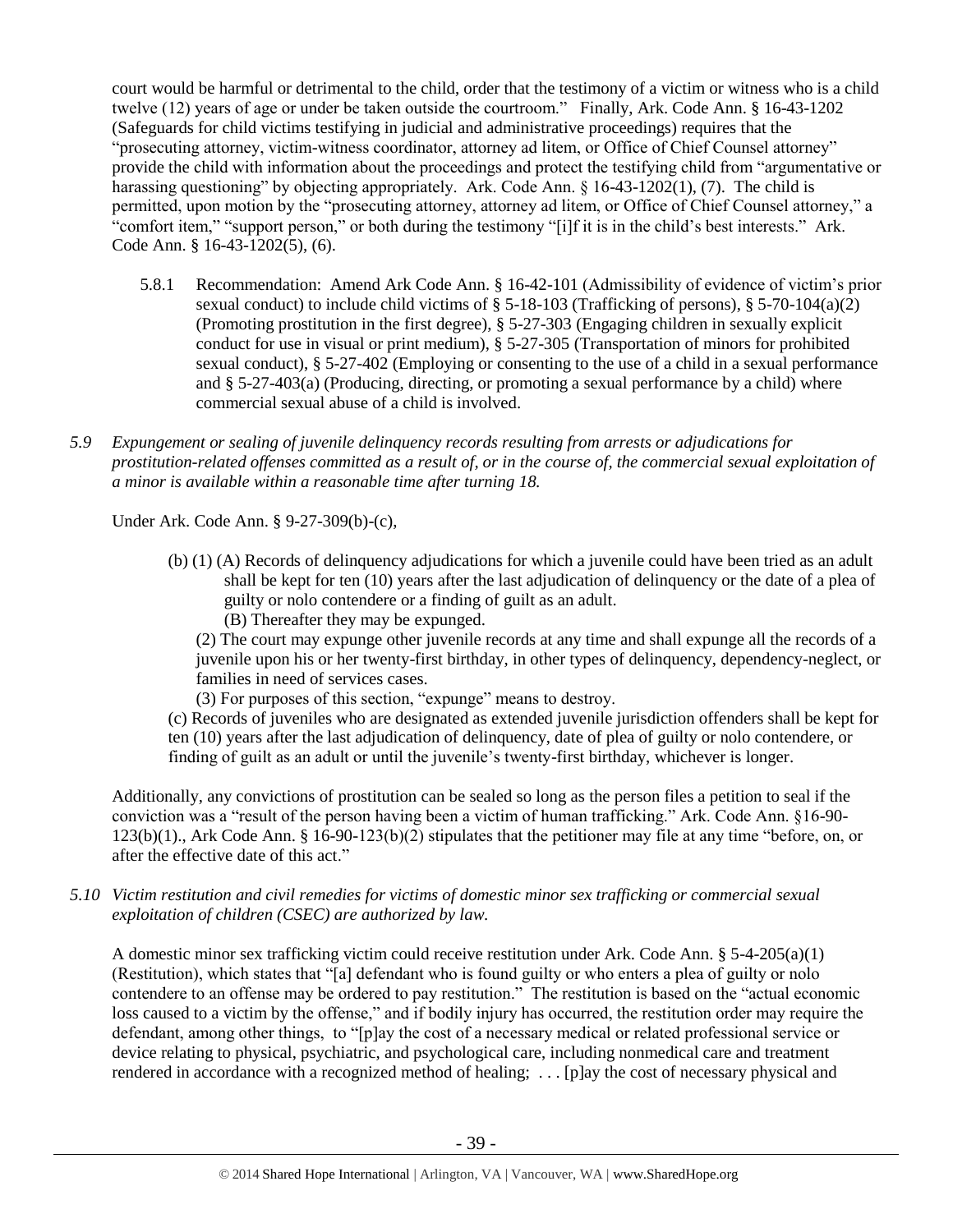occupational therapy and rehabilitation; [and] . . . [r]eimburse the victim for income lost by the victim as a result of the offense" with a maximum income reimbursement of \$50,000. Ark. Code Ann. § 5-4-205(b)(1), (2).

Any victim of a felony offense, including domestic minor sex trafficking victims, may bring a civil action. Specifically, under Ark. Code Ann. § 16-118-107(a)(1) (Civil action by crime victim), "Any person injured or damaged by reason of conduct of another person that would constitute a felony under Arkansas law may file a civil action to recover damages based on the conduct."

A violation of Ark. Code Ann. § 5-42-204(a)(2) (Criminal use of property or laundering criminal proceeds) occurs when a person "[u]ses or makes available for use any property in which he or she has any ownership or lawful possessory interest to facilitate a predicate criminal offense." A "predicate criminal offense" includes a "crime of pecuniary gain," which is defined as "any violation of Arkansas law that results, or was intended to result, in the defendant receiving income, benefit, property, money, or anything of value." Ark. Code Ann.  $\S$  5-42-203(3), (7). The violator may face a civil action brought by a prosecuting attorney "for damages in an amount equal to property, funds, or a monetary instrument involved in the violation as well as the proceeds acquired by any person involved in the enterprise or by reason of conduct in furtherance of the violation, together with costs incurred for resources and personnel used in the investigation and prosecution of both criminal and civil proceedings." Ark. Code Ann. § 5-  $42 - 204(c)(1)$ .

Additionally, Ark Code Ann. § 16-118-109 (Civil cause of action for human trafficking victims)creates a private right of action for survivors of human trafficking against their exploiters. The statute provides an action for actual damages, compensatory damages, punitive damages, and injunctive relief. A prevailing plaintiff will be awarded attorneys fees, and if the plaintiff can prove the defendant acted maliciously and willfully, he or she may be awarded 3 times the actual damages. Ark Code Ann. § 16-18-109(d), (e).

- 5.10.1 Recommendation: Amend Ark. Code Ann.  $\S$  5-4-205(a)(1) (Restitution) to make restitution mandatory for victims of domestic minor sex trafficking and to expand the basis for restitution so that victims do not need to prove bodily injury before receiving restitution to cover the costs of psychiatric and psychological care.
- *5.11 Statutes of limitations for civil and criminal actions for child sex trafficking or commercial sexual exploitation of children (CSEC) offenses are eliminated or lengthened sufficiently to allow prosecutors and victims a realistic opportunity to pursue criminal action and legal remedies.*

Although minor sex trafficking is not specifically included as an offense that has no statute of limitations, several CSEC statutes are included. Pursuant to Ark. Code Ann.  $\S$  5-1-109(a)(1),(2) (Statute of limitations),

A prosecution for the following offenses may be commenced at any time: (D)Rape, § 5-14-103, if the victim was a minor at the time of the offense; (E)Sexual indecency with a child, § 5-14-110; (F)Sexual assault in the first degree, § 15-14-124; (G)Sexual assault in the second degree, § 5-14-125, if the victim was a minor at the time of the offense; (H) Incest, § 5-226-202, if the victim was a minor at the time of the offense; (I)Engaging children in sexually explicit conduct for use in visual or print medium, § 5-27-303 (J)Transportation of minors for prohibited sexual conduct, § 5-27-305; (K)Employing or consenting to the use of a child in a sexual performance, § 5-27-402; (L)Producing, directing, or promoting a sexual performance by a child, § 5-27-403; and (M)Computer exploitation of a child in the first degree, § 5-27-605.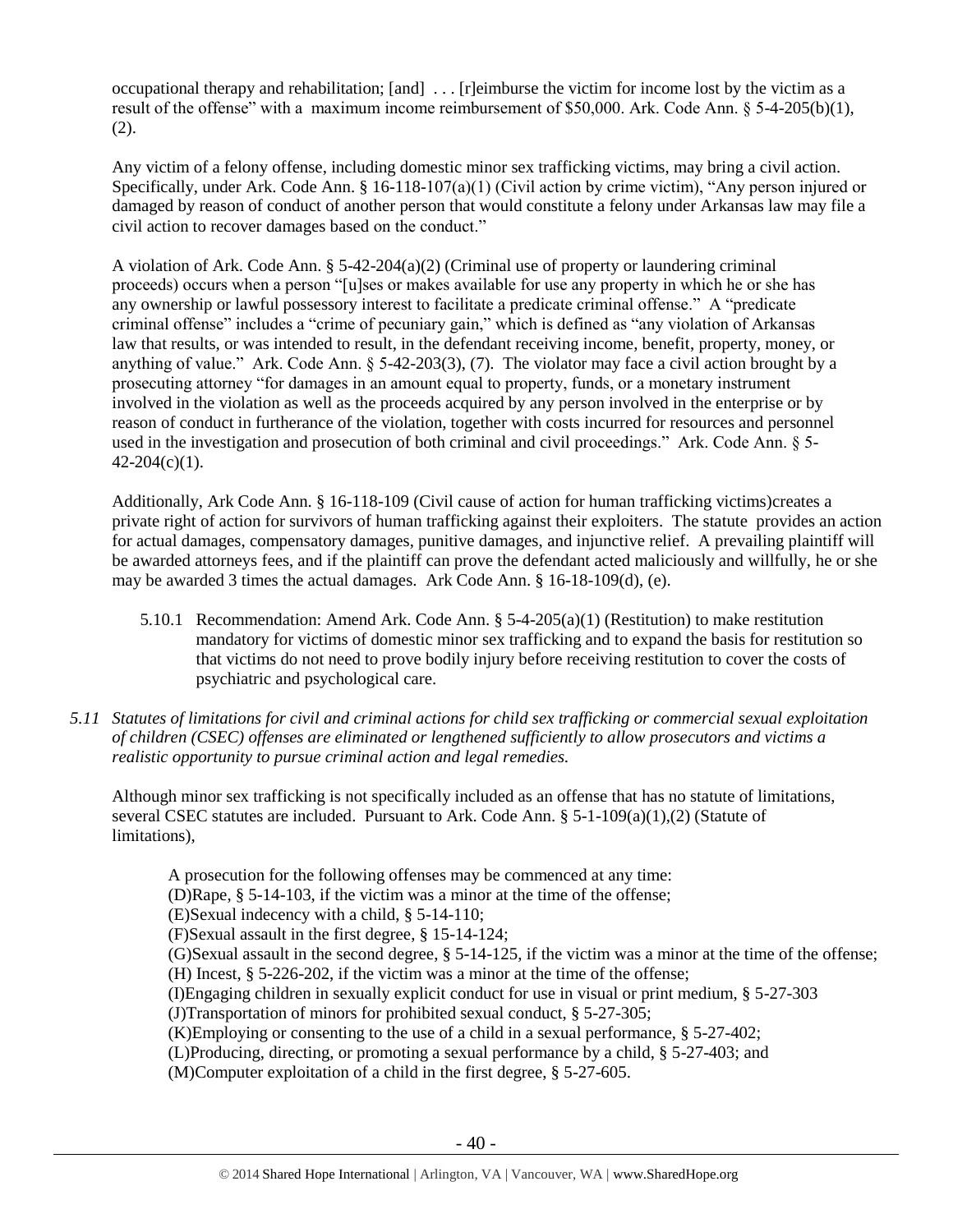A prosecution may be commenced for a violation of the following offenses, if, when the alleged violation occurred, the offense was committed against a minor, the violation has not been previously reported to a law enforcement agency or prosecuting attorney, and the victim has not reached the age of twenty-eight (28) years of age:

- (A) Sexual assault in the third degree, § 5-14-126;
- (B) Sexual assault in the fourth degree, § 5-14-127;
- (C) Endangering the welfare of a minor in the first degree, § 5-27-205;
- (D) Permitting the abuse of a minor, § 5-27-221; and
- (E) Computer child pornography, § 5-27-603.

For civil actions, the statute of limitations for a minor will not start until he or she has reached 18 years of age. Ark Code Ann. § 16-18-109(f)(2). If the minor is being threatened, intimidated, or manipulated "by the defendant or by any person acting in the interest of the defendant, the time period during which the threats, intimidation, manipulation, or fraud occurred will not be part of the statute of limitations for the commencement of this action." Ark Code Ann. § 16-18-109(f)(4).

5.11.1 Recommendation: Amend Ark. Code Ann. § 5-1-109(a)(2) (Statute of limitations) to include Ark. Code Ann. § 5-70-104(a)(2) (Promoting prostitution in the first degree) and Ark. Code Ann. § 5-18- $103(b)(1)(G)$  (Trafficking of persons) when the victim is a minor, or eliminate the statute of limitations for bringing prosecutions of these offenses.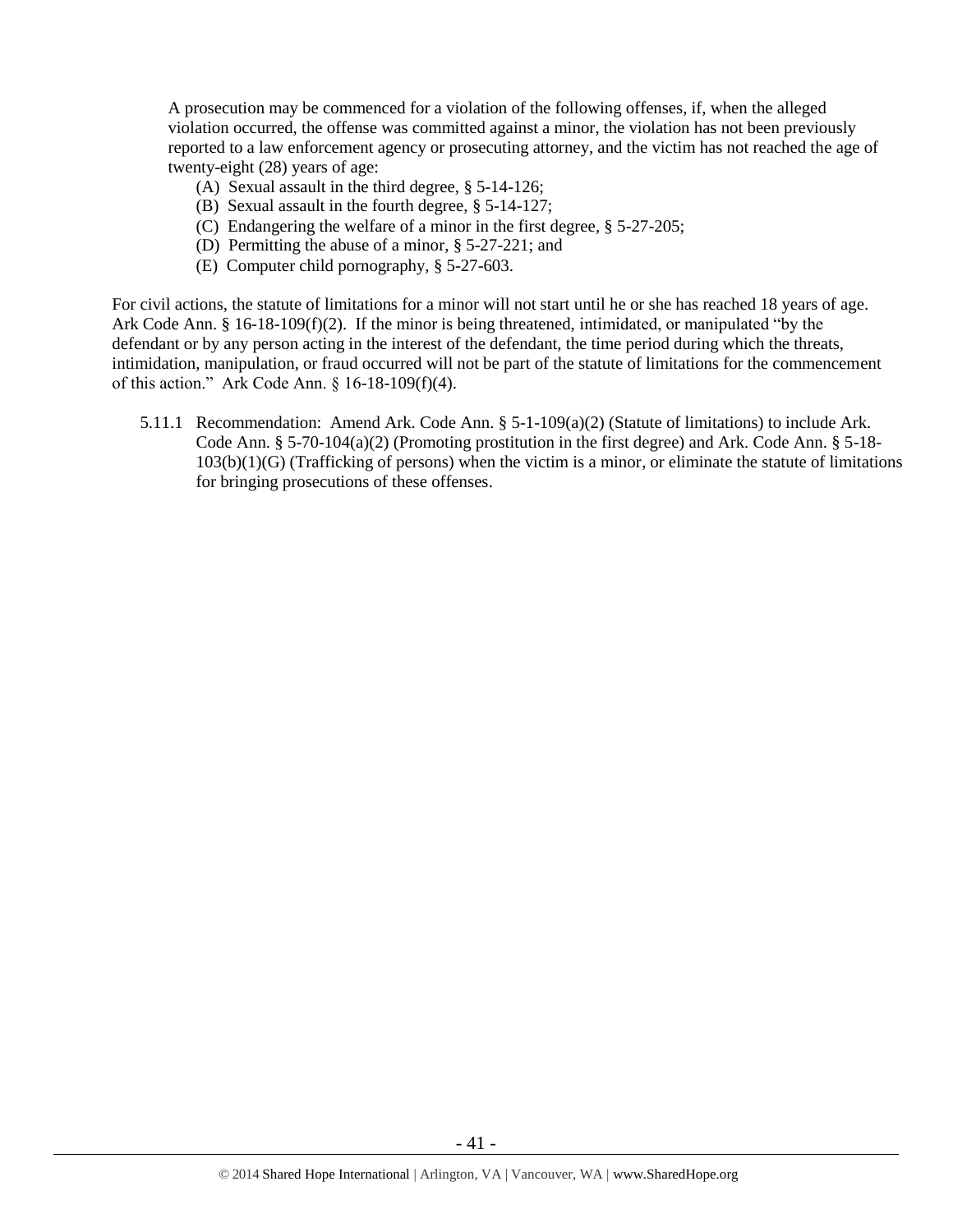#### **FRAMEWORK ISSUE 6: CRIMINAL JUSTICE TOOLS FOR INVESTIGATION AND PROSECUTIONS**

## *Legal Components:*

- *6.1 Training on human trafficking and domestic minor sex trafficking for law enforcement is statutorily mandated or authorized.*
- *6.2 Single party consent to audiotaping is permitted in law enforcement investigations.*
- *6.3 Wiretapping is an available tool to investigate domestic minor sex trafficking.*
- *6.4 Using a law enforcement decoy posing as a minor to investigate buying or selling of commercial sex acts is not a defense to soliciting, purchasing, or selling sex with a minor.*
- *6.5 Using the Internet to investigate buyers and traffickers is a permissible investigative technique.*
- *6.6 Law enforcement and child welfare agencies are mandated to promptly report missing and recovered children.*

*\_\_\_\_\_\_\_\_\_\_\_\_\_\_\_\_\_\_\_\_\_\_\_\_\_\_\_\_\_\_\_\_\_\_\_\_\_\_\_\_\_\_\_\_\_\_\_\_\_\_\_\_\_\_\_\_\_\_\_\_\_\_\_\_\_\_\_\_\_\_\_\_\_\_\_\_\_\_\_\_\_\_\_\_\_\_\_\_\_\_\_\_\_\_*

## *Legal Analysis:*

# *6.1 Training on human trafficking and domestic minor sex trafficking for law enforcement is statutorily mandated or authorized.*

Ark. Code Ann. § 12-18-1202 (Training regarding sexually exploited children) establishes training programs for "intake officers, law enforcement, prosecutors, and any other appropriate staff, concerning how to identify a sexually exploited child." Additionally these trainings will explain the "appropriate services for a sexually exploited child." Ark. Code Ann. § 12-18-1202.

Training on related topics is also required. Under Ark. Code Ann. § 12-9-113(a)(1) (Domestic violence training), new law enforcement officers must receive "at least twenty (20) hours of training in domestic violence and twenty (20) hours of training in child abuse." The training on "child abuse victim interview techniques" must include the following: "(1) Current law, including the Child Maltreatment Act, § 12-18-101 et seq., and the Arkansas Juvenile Code of 1989, § 9-27-301 et seq.; (2) Child sexual abuse; and (3) Physical and behavioral indicators." Ark. Code Ann. §12-9-113(c).

Additionally, all law enforcement officers must receive 20 hours of training on sexual assaults. Ark. Code Ann. § 12-9-114(a)(1). Ark. Code Ann. § 12-9-114(b) (Training concerning sexual assaults) states, "At a minimum, the training shall cover the following topics: (1) The dynamics of sexual assault; (2) The laws concerning sexual assault; (3) Sexual assault victim interview techniques; and (4) Support services available to sexual assault victims."

#### *6.2 Single party consent to audiotaping is permitted in law enforcement investigations.*

Arkansas law allows for single party consent to audiotaping. Pursuant to Ark. Code Ann. § 5-60-120(a) (Interception and recording), "It is unlawful for a person to intercept a wire, landline, oral, telephonic communication, or wireless communication, and to record or possess a recording of the communication unless the person is a party to the communication or one (1) of the parties to the communication has given prior consent to the interception and recording." Furthermore,  $\S$  5-60-120(c)(1) states, "It is not unlawful for the act to be committed by a person acting under the color of law."

*6.3 Wiretapping is an available tool to investigate domestic minor sex trafficking.*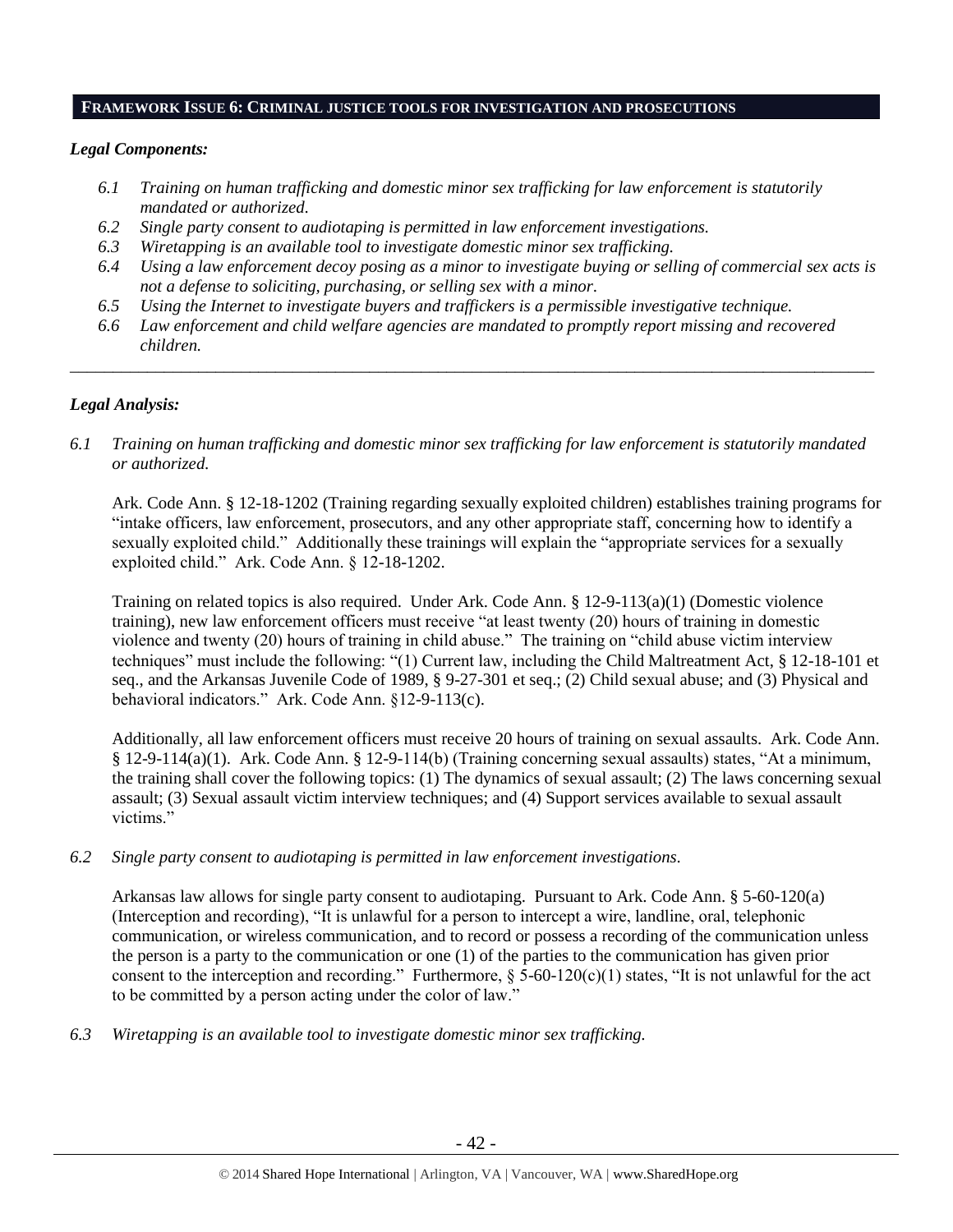Ark. Code Ann. § 5-60-120(c)(1) (Interception and recording) states, "It is not unlawful for the act [of intercepting a wire, landline, oral, telephonic communication, or wireless communication, and to record or possess a recording of the communication] to be committed by a person acting under the color of law."

*6.4 Using a law enforcement decoy posing as a minor to investigate buying or selling of commercial sex acts is not a defense to soliciting, purchasing, or selling sex with a minor.*

As noted below in Section 6.5, Ark. Code Ann. §§ 5-27-603 and 5-27-306 use language that indicates a decoy may be used in prosecutions. However, the trafficking in persons statute and other CSEC statutes are silent on the permissibility of using a law enforcement officer or adult agent of law enforcement as a decoy in investigating the sex trafficking of children.

- 6.4.1 Recommendation: Enact a law to specifically allow law enforcement to investigate sex trafficking of children through the use of decoys.
- *6.5 Using the Internet to investigate buyers and traffickers is a permissible investigative technique.*

Use of the Internet is allowed for some investigations of traffickers under Ark. Code Ann. § 5-27-306(a) (Internet stalking of a child) when a person 21 or older "knowingly uses a computer online service, internet service, or local internet bulletin board service to" do any of the following:

(2) Seduce, solicit, lure, or entice an individual that the person believes to be fifteen (15) years of age or younger in an effort to arrange a meeting with the individual for the purpose of engaging in:

- (A) Sexual intercourse;
- (B) Sexually explicit conduct; or
- (C) Deviate sexual activity;

. . .

(4) Compile, transmit, publish, reproduce, buy, sell, receive, exchange, or disseminate the name, telephone number, electronic mail address, residence address, picture, physical description, characteristics, or any other identifying information on an individual that the person believes to be fifteen (15) years of age or younger in furtherance of an effort to arrange a meeting with the individual for the purpose of engaging in:

- (A) Sexual intercourse;
- (B) Sexually explicit conduct; or
- (C) Deviate sexual activity.

Use of the phrase, "believes to be fifteen (15) years of age or younger," in both of these subsections, implies that law enforcement officers are allowed to use the Internet to investigate domestic minor sex trafficking cases when the victim is 15 or younger.

It is also possible that a law enforcement officer could investigate violations of Ark. Code Ann. § 5-27-603 (Computer child pornography) against a child under 17 through the Internet. This crime prohibits using "a computer online service, internet service, or local bulletin board service to seduce, solicit, lure, or entice or attempt to seduce, solicit, lure, or entice a child or another individual believed by the person to be a child, to engage in sexually explicit conduct." Ark. Code Ann. § 5-27-603(a)(2), (b).

*6.6 Law enforcement and child welfare agencies are mandated to promptly report missing and recovered children.*